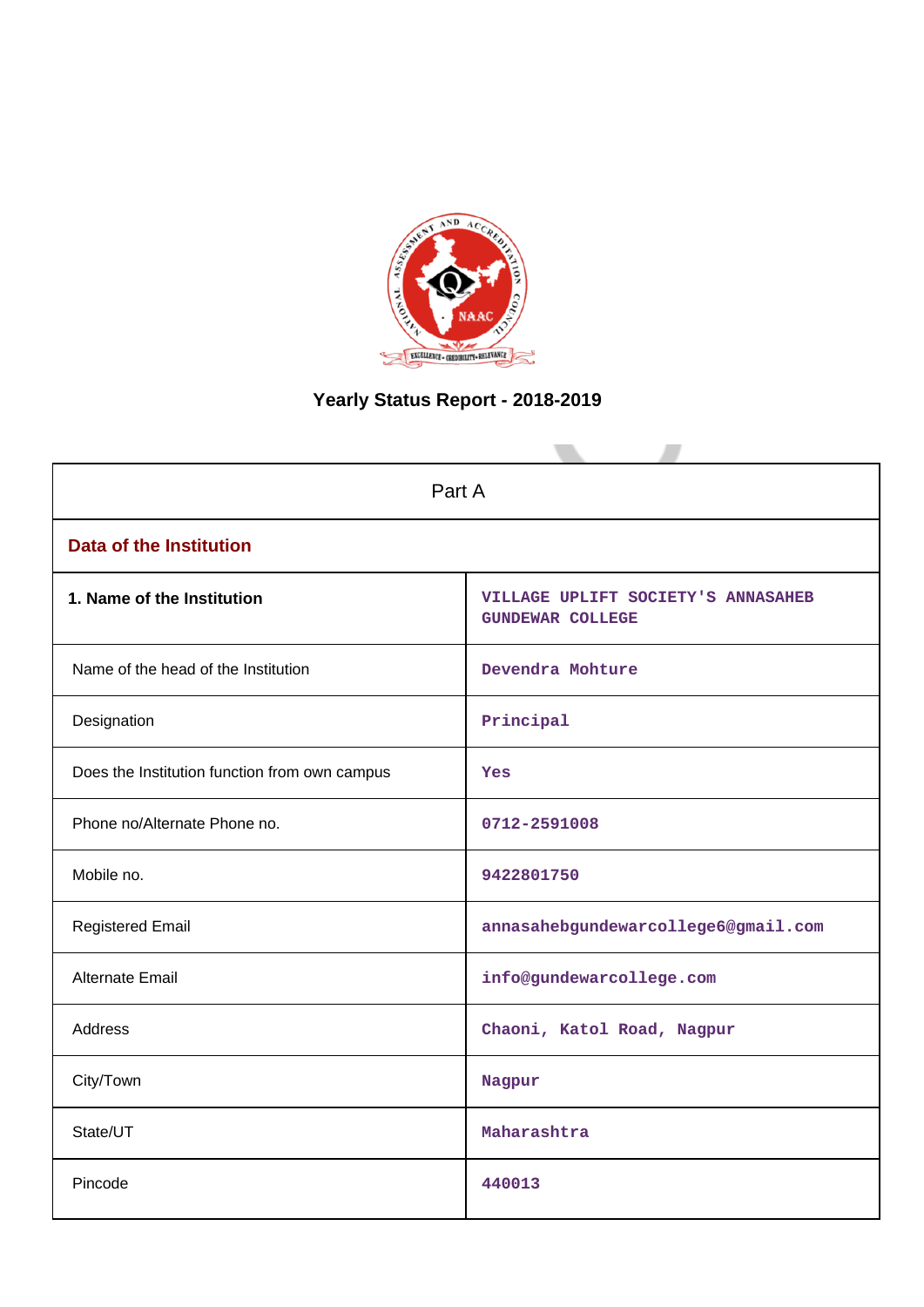| 2. Institutional Status                                                  |                                                                                                  |
|--------------------------------------------------------------------------|--------------------------------------------------------------------------------------------------|
| Affiliated / Constituent                                                 | Affiliated                                                                                       |
| Type of Institution                                                      | Co-education                                                                                     |
| Location                                                                 | Urban                                                                                            |
| <b>Financial Status</b>                                                  | Self financed and grant-in-aid                                                                   |
| Name of the IQAC co-ordinator/Director                                   | Dr. Varsha Thakre                                                                                |
| Phone no/Alternate Phone no.                                             | 07122510118                                                                                      |
| Mobile no.                                                               | 9284188976                                                                                       |
| <b>Registered Email</b>                                                  | annasahebgundewarcollege6@gmail.com                                                              |
| <b>Alternate Email</b>                                                   | vthakre.nagpur@gmail.com                                                                         |
| 3. Website Address                                                       |                                                                                                  |
| Web-link of the AQAR: (Previous Academic Year)                           | https://qundewarcollege.com/igac/2017-1<br>8.pdf                                                 |
| 4. Whether Academic Calendar prepared during<br>the year                 | Yes                                                                                              |
| if yes, whether it is uploaded in the institutional website:<br>Weblink: | https://gundewarcollege.com/academic-c<br>alender.php?year=Academic%20Calender%20<br>$2018 - 19$ |
| <b>5. Accrediation Details</b>                                           |                                                                                                  |

| Cycle | Grade | <b>CGPA</b> | Year of      | Validity          |                   |  |  |
|-------|-------|-------------|--------------|-------------------|-------------------|--|--|
|       |       |             | Accrediation | Period From       | Period To         |  |  |
|       | в     | 72.10       | 2004         | $03 - May - 2004$ | $03 - May - 2009$ |  |  |
| 2     | в     | 2.50        | 2014         | $05 - May - 2014$ | $04 - May - 2019$ |  |  |
|       | c     | 01.91       | 2019         | 18-Oct-2019       | 17-Oct-2019       |  |  |

**6. Date of Establishment of IQAC 24-Feb-2009**

**7. Internal Quality Assurance System**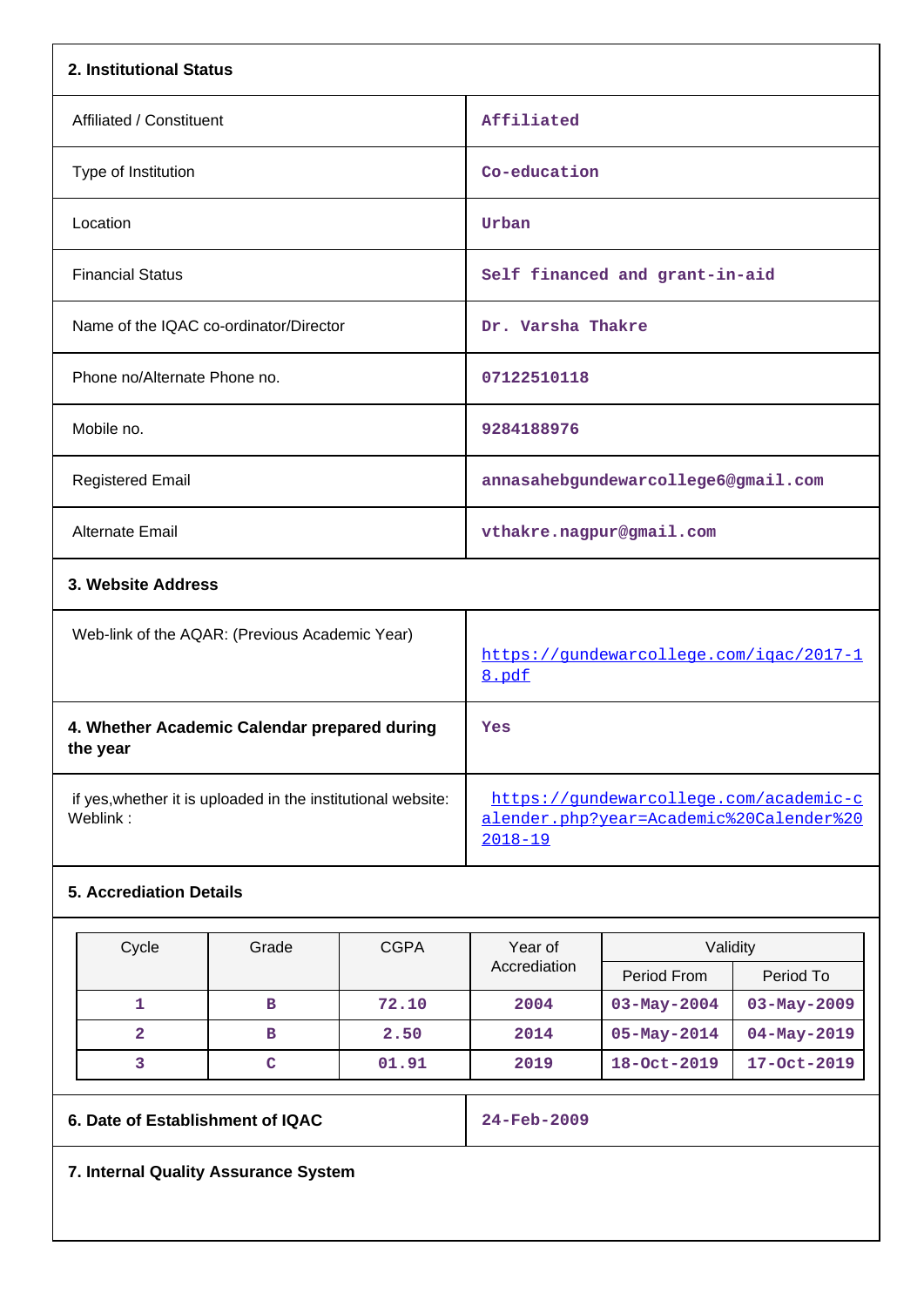| Quality initiatives by IQAC during the year for promoting quality culture<br>Item /Title of the quality initiative by<br><b>IQAC</b>     |                                                 |  | Date & Duration                   |  | Number of participants/ beneficiaries |           |  |  |  |  |
|------------------------------------------------------------------------------------------------------------------------------------------|-------------------------------------------------|--|-----------------------------------|--|---------------------------------------|-----------|--|--|--|--|
| IQAC meeting                                                                                                                             |                                                 |  | 25-Oct-2019<br>01                 |  |                                       | 15        |  |  |  |  |
| <b>IQAC Meeting</b>                                                                                                                      |                                                 |  | $06 - \text{Feb} - 2019$<br>01    |  |                                       | 15        |  |  |  |  |
| Regarding meeting of IQAC<br>are held                                                                                                    |                                                 |  | $05 - \text{Mar} - 2019$<br>01    |  |                                       | 20        |  |  |  |  |
|                                                                                                                                          |                                                 |  | No Files Uploaded !!!             |  |                                       |           |  |  |  |  |
| 8. Provide the list of funds by Central/ State Government- UGC/CSIR/DST/DBT/ICMR/TEQIP/World<br><b>Bank/CPE of UGC etc.</b>              |                                                 |  |                                   |  |                                       |           |  |  |  |  |
| Scheme<br>Institution/Departmen<br>t/Faculty                                                                                             |                                                 |  | <b>Funding Agency</b>             |  | Year of award with<br>duration        | Amount    |  |  |  |  |
|                                                                                                                                          |                                                 |  | No Data Entered/Not Applicable!!! |  |                                       |           |  |  |  |  |
|                                                                                                                                          |                                                 |  | No Files Uploaded !!!             |  |                                       |           |  |  |  |  |
| <b>NAAC</b> guidelines:                                                                                                                  | 9. Whether composition of IQAC as per latest    |  |                                   |  | Yes                                   |           |  |  |  |  |
|                                                                                                                                          | Upload latest notification of formation of IQAC |  |                                   |  |                                       | View File |  |  |  |  |
| 10. Number of IQAC meetings held during the<br>year :                                                                                    |                                                 |  | 3                                 |  |                                       |           |  |  |  |  |
| The minutes of IQAC meeting and compliances to the<br>decisions have been uploaded on the institutional<br>website                       |                                                 |  | Yes                               |  |                                       |           |  |  |  |  |
| Upload the minutes of meeting and action taken report                                                                                    |                                                 |  | View File                         |  |                                       |           |  |  |  |  |
| 11. Whether IQAC received funding from any of<br>the funding agency to support its activities<br>during the year?                        |                                                 |  | <b>No</b>                         |  |                                       |           |  |  |  |  |
| 12. Significant contributions made by IQAC during the current year(maximum five bullets)                                                 |                                                 |  |                                   |  |                                       |           |  |  |  |  |
| Provide research platform to students through "Avishkar" an initiative taken by<br>Rashtrasant Tukdoji Maharaj Nagpur University, Nagpur |                                                 |  |                                   |  |                                       |           |  |  |  |  |
| Motivate students for participation in PPT presentation and seminar                                                                      |                                                 |  |                                   |  |                                       |           |  |  |  |  |
| Conducted expert talk on SSR and AQAR for Teaching and Non-Teaching seminar                                                              |                                                 |  |                                   |  |                                       |           |  |  |  |  |
|                                                                                                                                          |                                                 |  |                                   |  |                                       |           |  |  |  |  |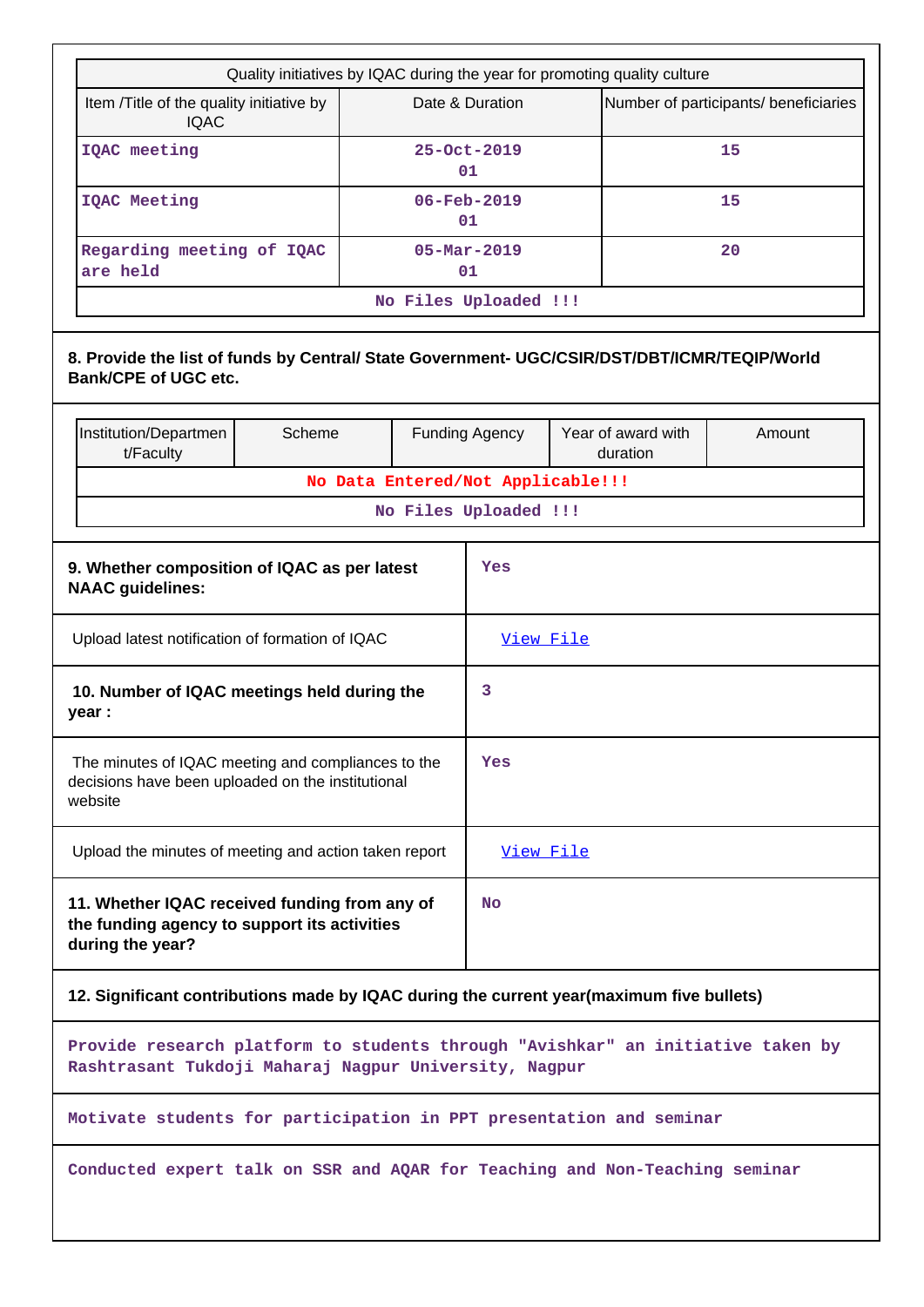#### **No Files Uploaded !!!**

**13. Plan of action chalked out by the IQAC in the beginning of the academic year towards Quality Enhancement and outcome achieved by the end of the academic year**

| Plan of Action                                                                                                       | Achivements/Outcomes                                                                                                                                               |
|----------------------------------------------------------------------------------------------------------------------|--------------------------------------------------------------------------------------------------------------------------------------------------------------------|
| Teaching staff members.                                                                                              | Training programme for Teaching and Non-Training programme was conducted for<br>the Teaching and Non-Teaching staff<br>members on 'How to prepare Self<br>Profile. |
| industrial visit of career orientation<br>programme                                                                  | Industrial visit for student conducted<br>for BBA, BCCA and Commerce students.<br>Nearly five hundred students<br>participated.                                    |
| Training and recruitment programme for<br>the students                                                               | Affirmative action training imparted by<br>TCS for students. Four students<br>recruited during the year                                                            |
| Quarterly review of activities chalk<br>out for period                                                               | Nearly seventy to eighty percent<br>activities as per academic calendar has<br>been conducted                                                                      |
|                                                                                                                      | No Files Uploaded !!!                                                                                                                                              |
| 14. Whether AQAR was placed before statutory<br>body?                                                                | Yes                                                                                                                                                                |
| Name of Statutory Body                                                                                               | <b>Meeting Date</b>                                                                                                                                                |
| College Development Committee                                                                                        | 14-Sep-2018                                                                                                                                                        |
| 15. Whether NAAC/or any other accredited<br>body(s) visited IQAC or interacted with it to<br>assess the functioning? | <b>No</b>                                                                                                                                                          |
| 16. Whether institutional data submitted to<br><b>AISHE:</b>                                                         | Yes                                                                                                                                                                |
| Year of Submission                                                                                                   | 2020                                                                                                                                                               |
| Date of Submission                                                                                                   | $15 - Jan - 2020$                                                                                                                                                  |

**Yes**

## **17. Does the Institution have Management Information System ?**

If yes, give a brief descripiton and a list of modules currently operational (maximum 500 words)

**MIS is a collection of systems, hardware, procedure and people that all work together to process, store, and**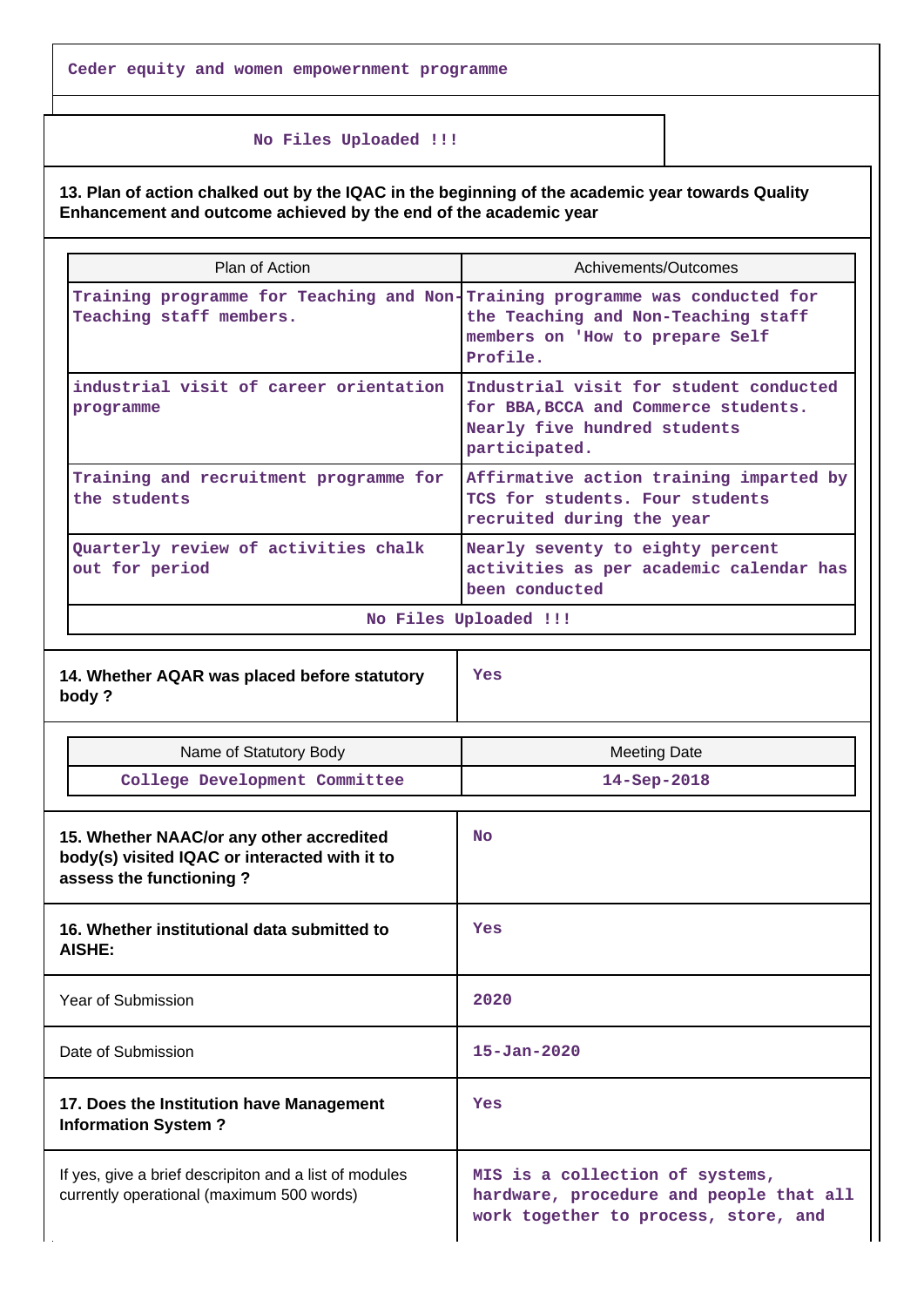**produce information that is useful to the organization. At the college MIS was discussed by the IQAC in 20162017 and based on the needs of the college for facilitating communication within and outside the organization it also would help in student data of admission and examination marks for the last 05 years. MIS system have following modules which currently in operational. Staffing Information Academic Information**

**Part B** 

## **CRITERION I – CURRICULAR ASPECTS**

#### **1.1 – Curriculum Planning and Implementation**

 1.1.1 – Institution has the mechanism for well planned curriculum delivery and documentation. Explain in 500 words

 **The institution is affiliated to RTM Nagpur University. The curriculum is always designed and prescribed by the University, which is necessary to follow and adopt such curriculum for the betterment of students .This curriculum is divided into semester; there are two semesters in a academic year. The semester wise syllabus is prescribed by the university. Institution prepares yearly and monthly plan to accommodate the subjects content and teachers available to deliver the curriculum within specified time. Teacher wise monthly plans are prepared and checked by the Head of Faculties. The institute conducts the Presemester Examination Tests to have a central idea of University Final Examinations. The workload of teachers are so planned that the norms of University & Joint Director's are fulfilled. The instructions methods are decided in such a way that maximum students can participate in the class. The teachers use the instructional materials, study notes, reference books and ICT classes to have better communication skills among the students. The institution has Academic planning correspondence and Development committee which prepares the curriculum policies, strategies and provide latest information regarding content of the syllabus. This committee meets once in a quarter to plan and take actions on the suggestions given by the teaching staff members. The committee and head of the faculties distribute the workload among teaching staff members considering qualifications, subject specialization, interest, experience and past performance of the teachers.**

|                                    |                                                                                                                                    | 1.1.2 - Certificate/ Diploma Courses introduced during the academic year                                |  |                       |  |  |  |  |  |
|------------------------------------|------------------------------------------------------------------------------------------------------------------------------------|---------------------------------------------------------------------------------------------------------|--|-----------------------|--|--|--|--|--|
| Certificate                        | Skill<br>Diploma Courses<br>Dates of<br>Duration<br>Focus on employ<br>ability/entreprene<br>Introduction<br>Development<br>urship |                                                                                                         |  |                       |  |  |  |  |  |
|                                    |                                                                                                                                    | No Data Entered/Not Applicable !!!                                                                      |  |                       |  |  |  |  |  |
| 1.2 - Academic Flexibility         |                                                                                                                                    |                                                                                                         |  |                       |  |  |  |  |  |
|                                    |                                                                                                                                    | 1.2.1 – New programmes/courses introduced during the academic year                                      |  |                       |  |  |  |  |  |
|                                    | Programme/Course                                                                                                                   | Programme Specialization                                                                                |  | Dates of Introduction |  |  |  |  |  |
| No Data Entered/Not Applicable !!! |                                                                                                                                    |                                                                                                         |  |                       |  |  |  |  |  |
|                                    |                                                                                                                                    | No file uploaded.                                                                                       |  |                       |  |  |  |  |  |
|                                    |                                                                                                                                    | 1.2.2 – Programmes in which Choice Based Credit System (CBCS)/Elective course system implemented at the |  |                       |  |  |  |  |  |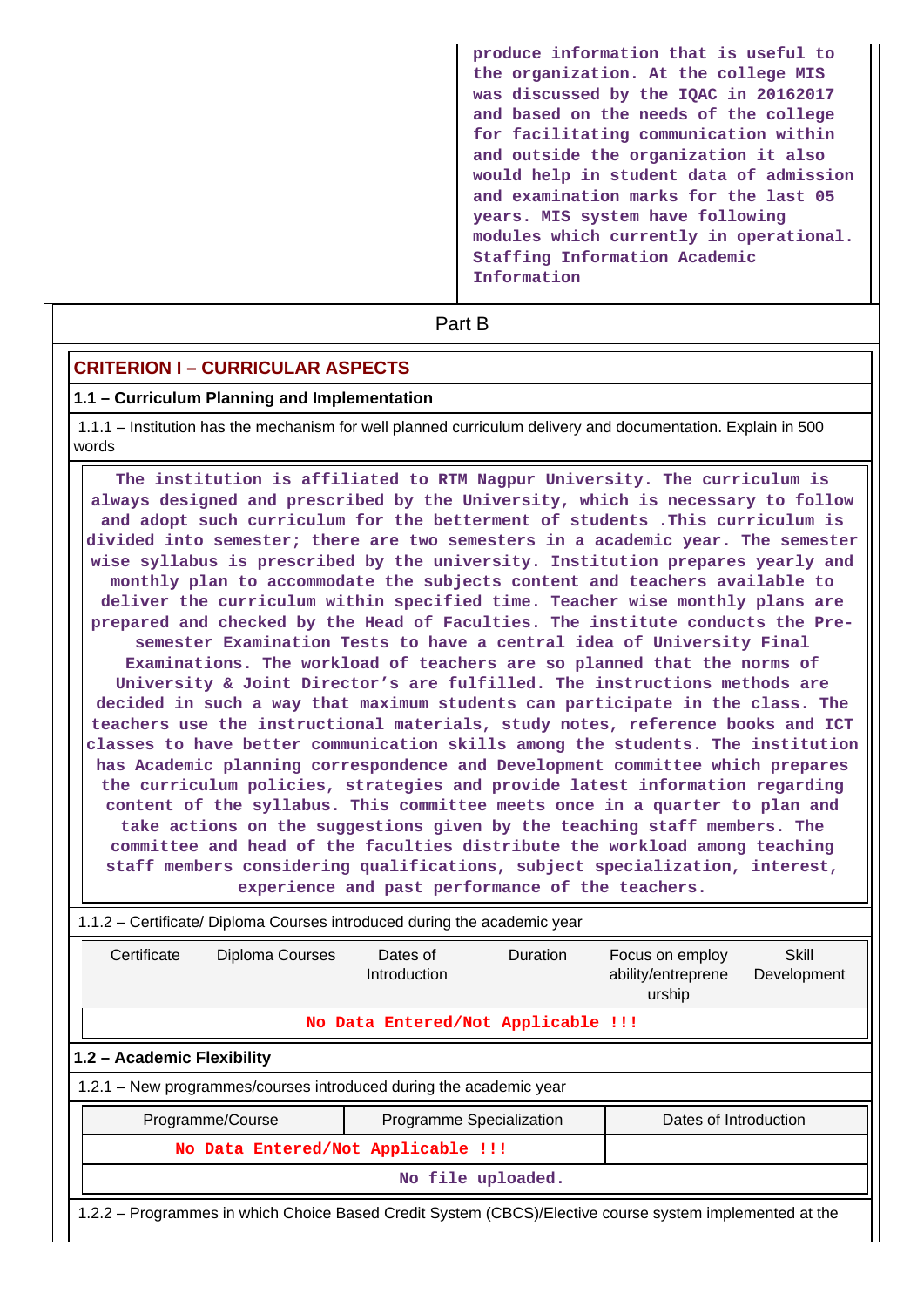| affiliated Colleges (if applicable) during the academic year.                                                                                                                                                                                                                                                                                                                                                                                                                                                                                                                                                                                                                                                                                                                                                 |                                                                                                                            |  |                                    |           |  |                                   |                                                              |  |  |  |
|---------------------------------------------------------------------------------------------------------------------------------------------------------------------------------------------------------------------------------------------------------------------------------------------------------------------------------------------------------------------------------------------------------------------------------------------------------------------------------------------------------------------------------------------------------------------------------------------------------------------------------------------------------------------------------------------------------------------------------------------------------------------------------------------------------------|----------------------------------------------------------------------------------------------------------------------------|--|------------------------------------|-----------|--|-----------------------------------|--------------------------------------------------------------|--|--|--|
| <b>CBCS</b>                                                                                                                                                                                                                                                                                                                                                                                                                                                                                                                                                                                                                                                                                                                                                                                                   | Name of programmes adopting<br>Programme Specialization<br>Date of implementation of<br><b>CBCS/Elective Course System</b> |  |                                    |           |  |                                   |                                                              |  |  |  |
| <b>MCom</b>                                                                                                                                                                                                                                                                                                                                                                                                                                                                                                                                                                                                                                                                                                                                                                                                   |                                                                                                                            |  | AUDIT AND ACCOUNTING               |           |  |                                   | 01/01/2018                                                   |  |  |  |
| 1.2.3 - Students enrolled in Certificate/ Diploma Courses introduced during the year                                                                                                                                                                                                                                                                                                                                                                                                                                                                                                                                                                                                                                                                                                                          |                                                                                                                            |  |                                    |           |  |                                   |                                                              |  |  |  |
|                                                                                                                                                                                                                                                                                                                                                                                                                                                                                                                                                                                                                                                                                                                                                                                                               |                                                                                                                            |  | Certificate                        |           |  |                                   | Diploma Course                                               |  |  |  |
| <b>Number of Students</b>                                                                                                                                                                                                                                                                                                                                                                                                                                                                                                                                                                                                                                                                                                                                                                                     |                                                                                                                            |  | 183                                |           |  |                                   | 82                                                           |  |  |  |
| 1.3 - Curriculum Enrichment                                                                                                                                                                                                                                                                                                                                                                                                                                                                                                                                                                                                                                                                                                                                                                                   |                                                                                                                            |  |                                    |           |  |                                   |                                                              |  |  |  |
| 1.3.1 – Value-added courses imparting transferable and life skills offered during the year                                                                                                                                                                                                                                                                                                                                                                                                                                                                                                                                                                                                                                                                                                                    |                                                                                                                            |  |                                    |           |  |                                   |                                                              |  |  |  |
| <b>Value Added Courses</b>                                                                                                                                                                                                                                                                                                                                                                                                                                                                                                                                                                                                                                                                                                                                                                                    |                                                                                                                            |  | Date of Introduction               |           |  |                                   | Number of Students Enrolled                                  |  |  |  |
|                                                                                                                                                                                                                                                                                                                                                                                                                                                                                                                                                                                                                                                                                                                                                                                                               |                                                                                                                            |  | No Data Entered/Not Applicable !!! |           |  |                                   |                                                              |  |  |  |
|                                                                                                                                                                                                                                                                                                                                                                                                                                                                                                                                                                                                                                                                                                                                                                                                               |                                                                                                                            |  |                                    | View File |  |                                   |                                                              |  |  |  |
| 1.3.2 - Field Projects / Internships under taken during the year                                                                                                                                                                                                                                                                                                                                                                                                                                                                                                                                                                                                                                                                                                                                              |                                                                                                                            |  |                                    |           |  |                                   |                                                              |  |  |  |
| Project/Programme Title                                                                                                                                                                                                                                                                                                                                                                                                                                                                                                                                                                                                                                                                                                                                                                                       |                                                                                                                            |  | Programme Specialization           |           |  |                                   | No. of students enrolled for Field<br>Projects / Internships |  |  |  |
|                                                                                                                                                                                                                                                                                                                                                                                                                                                                                                                                                                                                                                                                                                                                                                                                               | No Data Entered/Not Applicable !!!                                                                                         |  |                                    |           |  |                                   |                                                              |  |  |  |
| View File                                                                                                                                                                                                                                                                                                                                                                                                                                                                                                                                                                                                                                                                                                                                                                                                     |                                                                                                                            |  |                                    |           |  |                                   |                                                              |  |  |  |
| 1.4 - Feedback System                                                                                                                                                                                                                                                                                                                                                                                                                                                                                                                                                                                                                                                                                                                                                                                         |                                                                                                                            |  |                                    |           |  |                                   |                                                              |  |  |  |
| 1.4.1 - Whether structured feedback received from all the stakeholders.                                                                                                                                                                                                                                                                                                                                                                                                                                                                                                                                                                                                                                                                                                                                       |                                                                                                                            |  |                                    |           |  |                                   |                                                              |  |  |  |
| <b>Students</b>                                                                                                                                                                                                                                                                                                                                                                                                                                                                                                                                                                                                                                                                                                                                                                                               |                                                                                                                            |  |                                    |           |  | Yes                               |                                                              |  |  |  |
| <b>Teachers</b>                                                                                                                                                                                                                                                                                                                                                                                                                                                                                                                                                                                                                                                                                                                                                                                               |                                                                                                                            |  |                                    |           |  |                                   |                                                              |  |  |  |
| Employers                                                                                                                                                                                                                                                                                                                                                                                                                                                                                                                                                                                                                                                                                                                                                                                                     |                                                                                                                            |  |                                    |           |  |                                   |                                                              |  |  |  |
| Alumni                                                                                                                                                                                                                                                                                                                                                                                                                                                                                                                                                                                                                                                                                                                                                                                                        |                                                                                                                            |  |                                    |           |  | Yes                               |                                                              |  |  |  |
| Parents                                                                                                                                                                                                                                                                                                                                                                                                                                                                                                                                                                                                                                                                                                                                                                                                       |                                                                                                                            |  |                                    |           |  | Yes                               |                                                              |  |  |  |
| 1.4.2 – How the feedback obtained is being analyzed and utilized for overall development of the institution?<br>(maximum 500 words)                                                                                                                                                                                                                                                                                                                                                                                                                                                                                                                                                                                                                                                                           |                                                                                                                            |  |                                    |           |  |                                   |                                                              |  |  |  |
| <b>Feedback Obtained</b>                                                                                                                                                                                                                                                                                                                                                                                                                                                                                                                                                                                                                                                                                                                                                                                      |                                                                                                                            |  |                                    |           |  |                                   |                                                              |  |  |  |
| A Statistical Tool 'Mode' is used to analyze the feedback obtained from<br>students regarding all teachers through pre-structured questionnaire. Analysis<br>has been done on the following basis: 1) A purposive random sample of 20<br>students has been taken for each regular and contributory teacher. 2) In all 20<br>questions were given to the students. 3) In the given format the feedback<br>regarding not agree option has been considered. 4) A table is prepared for<br>noting the observations. 5) A table is prepared to calculate Mode. 6) The most<br>repeated frequency is considered as mode. 7) Each teacher is strong in 18 areas<br>of teaching learning process except two comparatively weaker areas. Each<br>teacher has been told orally about improvement in weaker (two) areas. |                                                                                                                            |  |                                    |           |  |                                   |                                                              |  |  |  |
| <b>CRITERION II - TEACHING- LEARNING AND EVALUATION</b>                                                                                                                                                                                                                                                                                                                                                                                                                                                                                                                                                                                                                                                                                                                                                       |                                                                                                                            |  |                                    |           |  |                                   |                                                              |  |  |  |
| 2.1 - Student Enrolment and Profile                                                                                                                                                                                                                                                                                                                                                                                                                                                                                                                                                                                                                                                                                                                                                                           |                                                                                                                            |  |                                    |           |  |                                   |                                                              |  |  |  |
| 2.1.1 - Demand Ratio during the year                                                                                                                                                                                                                                                                                                                                                                                                                                                                                                                                                                                                                                                                                                                                                                          |                                                                                                                            |  |                                    |           |  |                                   |                                                              |  |  |  |
| Name of the<br>Programme                                                                                                                                                                                                                                                                                                                                                                                                                                                                                                                                                                                                                                                                                                                                                                                      | Programme<br>Specialization                                                                                                |  | Number of seats<br>available       |           |  | Number of<br>Application received | <b>Students Enrolled</b>                                     |  |  |  |
| <b>BCom</b>                                                                                                                                                                                                                                                                                                                                                                                                                                                                                                                                                                                                                                                                                                                                                                                                   | <b>COMMERCE</b>                                                                                                            |  | 1020                               |           |  | 1010                              | 931                                                          |  |  |  |
|                                                                                                                                                                                                                                                                                                                                                                                                                                                                                                                                                                                                                                                                                                                                                                                                               |                                                                                                                            |  |                                    |           |  |                                   |                                                              |  |  |  |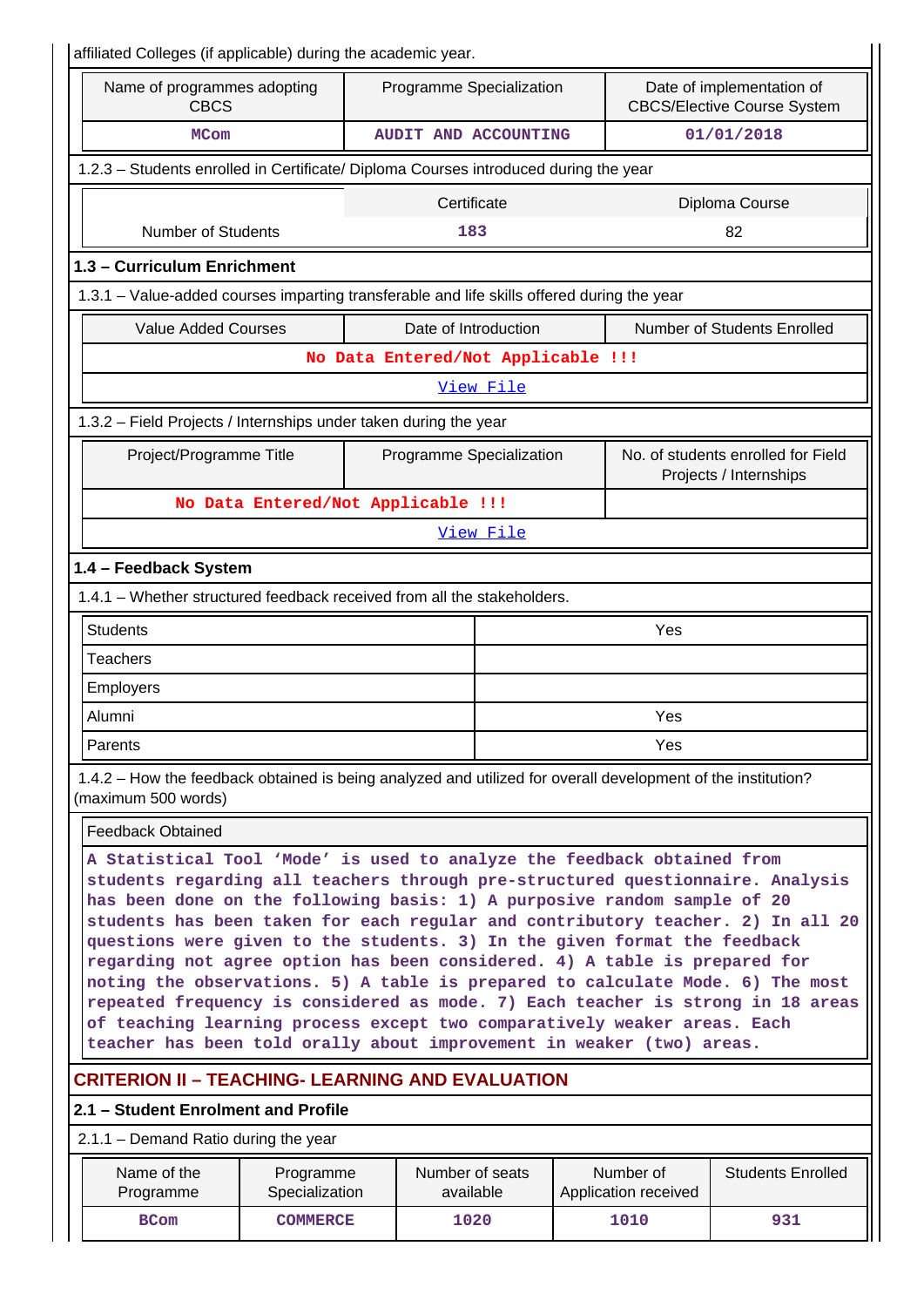| <b>BA</b>                                                                                                                                                 | LANGUAGE, SOCIAL<br><b>SCIENCE</b>                                                                                                                                                                                                                                                                                                                                                                                                                                                                                                                                                                                                                                                                                                                                                                                                                                                                                                                                                                                                                                                                                                                                                                                                                                                                                                                                                                            |  |                                                                                                                                                                  | 920                          |                                                                                                  | 595                                         |                                                             | 514                         |  |  |
|-----------------------------------------------------------------------------------------------------------------------------------------------------------|---------------------------------------------------------------------------------------------------------------------------------------------------------------------------------------------------------------------------------------------------------------------------------------------------------------------------------------------------------------------------------------------------------------------------------------------------------------------------------------------------------------------------------------------------------------------------------------------------------------------------------------------------------------------------------------------------------------------------------------------------------------------------------------------------------------------------------------------------------------------------------------------------------------------------------------------------------------------------------------------------------------------------------------------------------------------------------------------------------------------------------------------------------------------------------------------------------------------------------------------------------------------------------------------------------------------------------------------------------------------------------------------------------------|--|------------------------------------------------------------------------------------------------------------------------------------------------------------------|------------------------------|--------------------------------------------------------------------------------------------------|---------------------------------------------|-------------------------------------------------------------|-----------------------------|--|--|
| <b>BBA</b>                                                                                                                                                | <b>MANAGEMENT</b>                                                                                                                                                                                                                                                                                                                                                                                                                                                                                                                                                                                                                                                                                                                                                                                                                                                                                                                                                                                                                                                                                                                                                                                                                                                                                                                                                                                             |  | 360                                                                                                                                                              |                              |                                                                                                  | 175                                         |                                                             | 160                         |  |  |
| <b>BCA</b>                                                                                                                                                | <b>COMPUTER</b><br><b>APPLICATION</b>                                                                                                                                                                                                                                                                                                                                                                                                                                                                                                                                                                                                                                                                                                                                                                                                                                                                                                                                                                                                                                                                                                                                                                                                                                                                                                                                                                         |  | 360                                                                                                                                                              |                              |                                                                                                  | 108                                         |                                                             | 98                          |  |  |
| <b>MCom</b>                                                                                                                                               | <b>AUDIT</b>                                                                                                                                                                                                                                                                                                                                                                                                                                                                                                                                                                                                                                                                                                                                                                                                                                                                                                                                                                                                                                                                                                                                                                                                                                                                                                                                                                                                  |  |                                                                                                                                                                  | 120                          |                                                                                                  | 112                                         |                                                             | 104                         |  |  |
|                                                                                                                                                           |                                                                                                                                                                                                                                                                                                                                                                                                                                                                                                                                                                                                                                                                                                                                                                                                                                                                                                                                                                                                                                                                                                                                                                                                                                                                                                                                                                                                               |  | No file uploaded.                                                                                                                                                |                              |                                                                                                  |                                             |                                                             |                             |  |  |
| 2.2 - Catering to Student Diversity                                                                                                                       |                                                                                                                                                                                                                                                                                                                                                                                                                                                                                                                                                                                                                                                                                                                                                                                                                                                                                                                                                                                                                                                                                                                                                                                                                                                                                                                                                                                                               |  |                                                                                                                                                                  |                              |                                                                                                  |                                             |                                                             |                             |  |  |
| 2.2.1 - Student - Full time teacher ratio (current year data)                                                                                             |                                                                                                                                                                                                                                                                                                                                                                                                                                                                                                                                                                                                                                                                                                                                                                                                                                                                                                                                                                                                                                                                                                                                                                                                                                                                                                                                                                                                               |  |                                                                                                                                                                  |                              |                                                                                                  |                                             |                                                             |                             |  |  |
| Year<br>Number of<br>students enrolled<br>in the institution<br>(UG)                                                                                      |                                                                                                                                                                                                                                                                                                                                                                                                                                                                                                                                                                                                                                                                                                                                                                                                                                                                                                                                                                                                                                                                                                                                                                                                                                                                                                                                                                                                               |  | Number of<br>Number of<br>students enrolled<br>fulltime teachers<br>in the institution<br>available in the<br>(PG)<br>institution<br>teaching only UG<br>courses |                              | Number of<br>fulltime teachers<br>available in the<br>institution<br>teaching only PG<br>courses |                                             | Number of<br>teachers<br>teaching both UG<br>and PG courses |                             |  |  |
| 2018                                                                                                                                                      | 1703                                                                                                                                                                                                                                                                                                                                                                                                                                                                                                                                                                                                                                                                                                                                                                                                                                                                                                                                                                                                                                                                                                                                                                                                                                                                                                                                                                                                          |  | 104                                                                                                                                                              | 18                           |                                                                                                  | 0                                           |                                                             | 36                          |  |  |
| 2.3 - Teaching - Learning Process                                                                                                                         |                                                                                                                                                                                                                                                                                                                                                                                                                                                                                                                                                                                                                                                                                                                                                                                                                                                                                                                                                                                                                                                                                                                                                                                                                                                                                                                                                                                                               |  |                                                                                                                                                                  |                              |                                                                                                  |                                             |                                                             |                             |  |  |
| 2.3.1 - Percentage of teachers using ICT for effective teaching with Learning Management Systems (LMS), E-<br>learning resources etc. (current year data) |                                                                                                                                                                                                                                                                                                                                                                                                                                                                                                                                                                                                                                                                                                                                                                                                                                                                                                                                                                                                                                                                                                                                                                                                                                                                                                                                                                                                               |  |                                                                                                                                                                  |                              |                                                                                                  |                                             |                                                             |                             |  |  |
| Number of<br><b>Teachers on Roll</b>                                                                                                                      | Number of ICT<br>Number of<br><b>ICT Tools and</b><br>enabled<br>teachers using<br>resources<br>ICT (LMS, e-<br>available<br>Classrooms<br>Resources)                                                                                                                                                                                                                                                                                                                                                                                                                                                                                                                                                                                                                                                                                                                                                                                                                                                                                                                                                                                                                                                                                                                                                                                                                                                         |  |                                                                                                                                                                  | Numberof smart<br>classrooms |                                                                                                  | E-resources and<br>techniques used          |                                                             |                             |  |  |
| 36                                                                                                                                                        | 5                                                                                                                                                                                                                                                                                                                                                                                                                                                                                                                                                                                                                                                                                                                                                                                                                                                                                                                                                                                                                                                                                                                                                                                                                                                                                                                                                                                                             |  | 3                                                                                                                                                                | $\overline{a}$               |                                                                                                  | 1                                           |                                                             | $\mathbf 0$                 |  |  |
|                                                                                                                                                           |                                                                                                                                                                                                                                                                                                                                                                                                                                                                                                                                                                                                                                                                                                                                                                                                                                                                                                                                                                                                                                                                                                                                                                                                                                                                                                                                                                                                               |  | View File of ICT Tools and resources                                                                                                                             |                              |                                                                                                  |                                             |                                                             |                             |  |  |
|                                                                                                                                                           |                                                                                                                                                                                                                                                                                                                                                                                                                                                                                                                                                                                                                                                                                                                                                                                                                                                                                                                                                                                                                                                                                                                                                                                                                                                                                                                                                                                                               |  | No file uploaded.                                                                                                                                                |                              |                                                                                                  |                                             |                                                             |                             |  |  |
| 2.3.2 - Students mentoring system available in the institution? Give details. (maximum 500 words)                                                         |                                                                                                                                                                                                                                                                                                                                                                                                                                                                                                                                                                                                                                                                                                                                                                                                                                                                                                                                                                                                                                                                                                                                                                                                                                                                                                                                                                                                               |  |                                                                                                                                                                  |                              |                                                                                                  |                                             |                                                             |                             |  |  |
|                                                                                                                                                           | Student mentoring system is available in three activities of the institute viz. Department of Physical Education<br>Sports, Department of NSS and Department of Life Long Learning Extension. The college has equipped Ladies<br>Gymnasium senior and experienced girl students of the Dept. of Physical Education Sports of college appointed<br>as Instructor in the Gymnasium. Similarly a senior student of final year and PG provides guidance to junior<br>player's i.e. senior students are the mentors for junior students. In NSS activities also the senior and ex students<br>of the institute are shouldering the responsibility of mentors for new comes. NSS volunteers always provide a<br>helping hand to all NSS activities for field visit, regular camp etc. In cultural activities also senior and ex students<br>are always available for arranging always available for arranging cultural events. Their hand working and<br>tirelessly efforts always proved to be a "Successful Cultural Event" These mentors manages the whole cultural<br>event systematically hence always applauded by Management and institute as a whole. The convenor of Life<br>Long Learning Extension trains the students participating in 'Project Preparation' the most demanding activity of<br>the institute in such a way that the senior students will be will able to be mentor for junior students. |  |                                                                                                                                                                  |                              |                                                                                                  |                                             |                                                             |                             |  |  |
|                                                                                                                                                           | Number of students enrolled in the<br>Number of fulltime teachers<br>Mentor: Mentee Ratio<br>institution                                                                                                                                                                                                                                                                                                                                                                                                                                                                                                                                                                                                                                                                                                                                                                                                                                                                                                                                                                                                                                                                                                                                                                                                                                                                                                      |  |                                                                                                                                                                  |                              |                                                                                                  |                                             |                                                             |                             |  |  |
| 1807                                                                                                                                                      |                                                                                                                                                                                                                                                                                                                                                                                                                                                                                                                                                                                                                                                                                                                                                                                                                                                                                                                                                                                                                                                                                                                                                                                                                                                                                                                                                                                                               |  | 18                                                                                                                                                               |                              |                                                                                                  |                                             | 100:1                                                       |                             |  |  |
| 2.4 - Teacher Profile and Quality                                                                                                                         |                                                                                                                                                                                                                                                                                                                                                                                                                                                                                                                                                                                                                                                                                                                                                                                                                                                                                                                                                                                                                                                                                                                                                                                                                                                                                                                                                                                                               |  |                                                                                                                                                                  |                              |                                                                                                  |                                             |                                                             |                             |  |  |
| 2.4.1 - Number of full time teachers appointed during the year                                                                                            |                                                                                                                                                                                                                                                                                                                                                                                                                                                                                                                                                                                                                                                                                                                                                                                                                                                                                                                                                                                                                                                                                                                                                                                                                                                                                                                                                                                                               |  |                                                                                                                                                                  |                              |                                                                                                  |                                             |                                                             |                             |  |  |
| No. of sanctioned<br>positions                                                                                                                            | No. of filled positions                                                                                                                                                                                                                                                                                                                                                                                                                                                                                                                                                                                                                                                                                                                                                                                                                                                                                                                                                                                                                                                                                                                                                                                                                                                                                                                                                                                       |  | Vacant positions                                                                                                                                                 |                              |                                                                                                  | Positions filled during<br>the current year |                                                             | No. of faculty with<br>Ph.D |  |  |
| 20                                                                                                                                                        | 18                                                                                                                                                                                                                                                                                                                                                                                                                                                                                                                                                                                                                                                                                                                                                                                                                                                                                                                                                                                                                                                                                                                                                                                                                                                                                                                                                                                                            |  | $\overline{\mathbf{2}}$                                                                                                                                          |                              |                                                                                                  | 0                                           |                                                             | 14                          |  |  |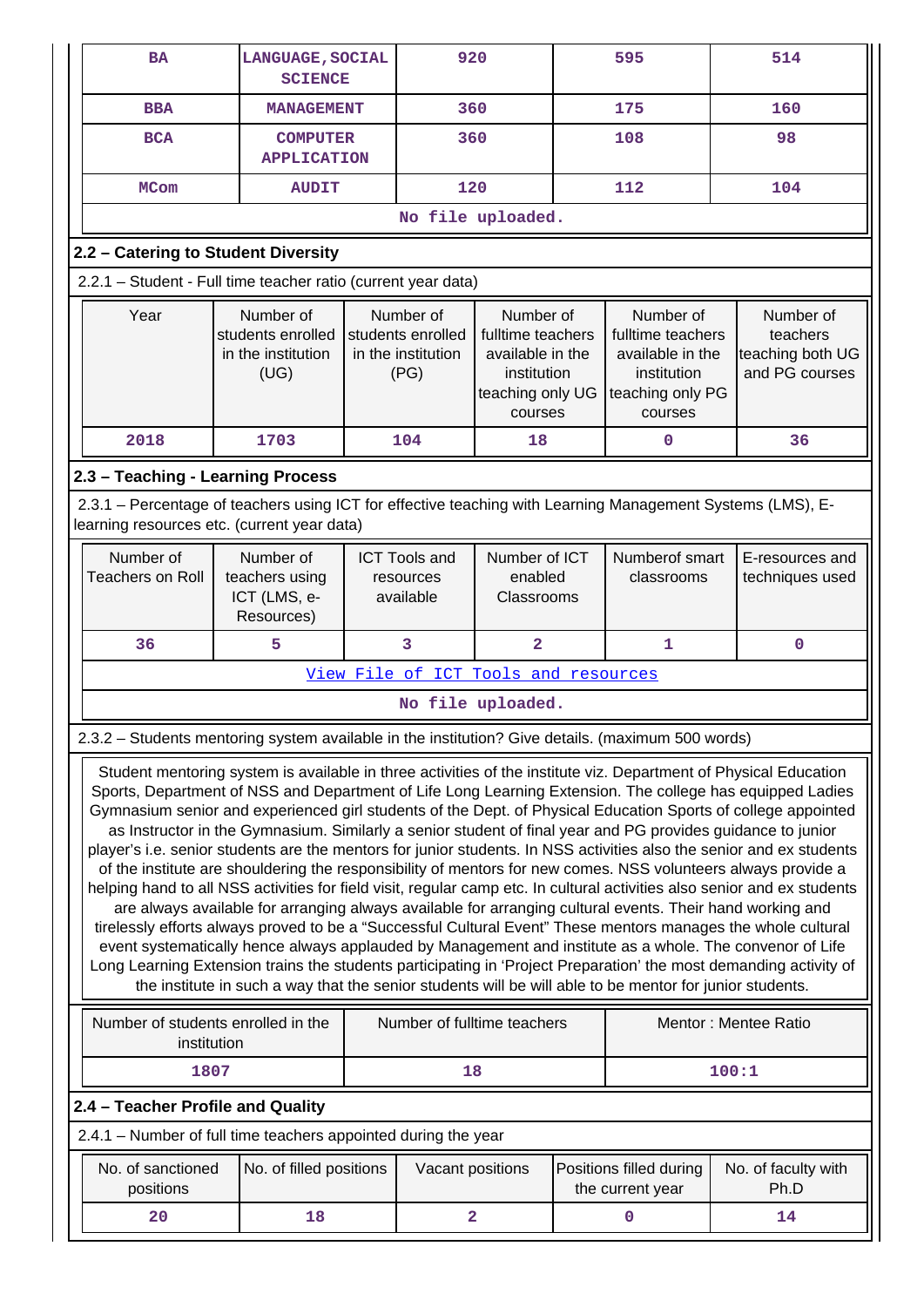2.4.2 – Honours and recognition received by teachers (received awards, recognition, fellowships at State, National, International level from Government, recognised bodies during the year )

| Year of Award                                                                                                                  | Name of full time teachers<br>receiving awards from<br>state level, national level,<br>international level                                                                                                                                                                                                           | Designation |                                                                                 |  |  | Name of the award,<br>fellowship, received from<br>Government or recognized<br>bodies |  |  |  |  |
|--------------------------------------------------------------------------------------------------------------------------------|----------------------------------------------------------------------------------------------------------------------------------------------------------------------------------------------------------------------------------------------------------------------------------------------------------------------|-------------|---------------------------------------------------------------------------------|--|--|---------------------------------------------------------------------------------------|--|--|--|--|
|                                                                                                                                |                                                                                                                                                                                                                                                                                                                      |             | No Data Entered/Not Applicable !!!                                              |  |  |                                                                                       |  |  |  |  |
|                                                                                                                                |                                                                                                                                                                                                                                                                                                                      |             | View File                                                                       |  |  |                                                                                       |  |  |  |  |
| 2.5 - Evaluation Process and Reforms                                                                                           |                                                                                                                                                                                                                                                                                                                      |             |                                                                                 |  |  |                                                                                       |  |  |  |  |
| 2.5.1 – Number of days from the date of semester-end/ year- end examination till the declaration of results during<br>the year |                                                                                                                                                                                                                                                                                                                      |             |                                                                                 |  |  |                                                                                       |  |  |  |  |
| Programme Name                                                                                                                 | Programme Code                                                                                                                                                                                                                                                                                                       |             | Semester/year<br>Last date of the last<br>semester-end/year-<br>end examination |  |  | Date of declaration of<br>results of semester-<br>end/ year- end<br>examination       |  |  |  |  |
|                                                                                                                                | No Data Entered/Not Applicable !!!                                                                                                                                                                                                                                                                                   |             |                                                                                 |  |  |                                                                                       |  |  |  |  |
|                                                                                                                                |                                                                                                                                                                                                                                                                                                                      |             | View File                                                                       |  |  |                                                                                       |  |  |  |  |
| 2.5.2 – Reforms initiated on Continuous Internal Evaluation (CIE) system at the institutional level (250 words)                |                                                                                                                                                                                                                                                                                                                      |             |                                                                                 |  |  |                                                                                       |  |  |  |  |
| new ideas, encourage students to improve the overall performance of students by                                                | Since 2016-17 R.T.M. Nagpur University has taken initiative to introduce<br>semester system at the under graduate level. Our institution has adopted the<br>continuous evaluation system introduced by RTM Nagpur University. To generate<br>initiating significant reforms in continuous Internal Evaluation at the |             |                                                                                 |  |  |                                                                                       |  |  |  |  |

**institutional level. Pre-semester tests are also conducted by the institution to equip the students for semester examination of R.T.M. Nagpur university. In order to acquaint the students with examination pattern, students are encouraged to solve of question papers of RTM Nagpur University examination held previously. As per the University guidelines, examination pattern has been divided into theory examination and internal assessment. Internal assessment of students has been done on the basis of home assignment, attendance, overall performance and viva-voce. The concerned teacher provides a list of topics or questions based on the Units prescribed for the theory examination. As far as the subject Compulsory English is concern students are also encouraged to submit a creative writing assignment on human values, world peace and environment issues that are related to the topics, poem, and lessons in the prescribed syllabus. Viva-voce examination is conducted for all subjects separately. Tutorial classes (Subject English) are conducted in order to give individual attention to students by dividing total strength of the classes into groups in which various topics are giving for seminar presentation. Class seminars are also used as a tool for continuous assessment and the performance of students is considered while awarding internal assessment marks.**

 2.5.3 – Academic calendar prepared and adhered for conduct of Examination and other related matters (250 words)

 **The RTM Nagpur University publishes academic calendar every year before commencement of new academic session. Institution follows the University's academic calendar. The guidelines given by RTM Nagpur University are followed as it is e.g. admission process, enrolment, filling of examination forms, semester examinations, internal assessment and vacations etc. The institution prepares the academic calendar well in advance for the entire academic session. The academic calendar is also part of institutional prospectus. It served as a source of information and planned documents for students, faculty and administrative staff. The institution has prepared a proforma for academic**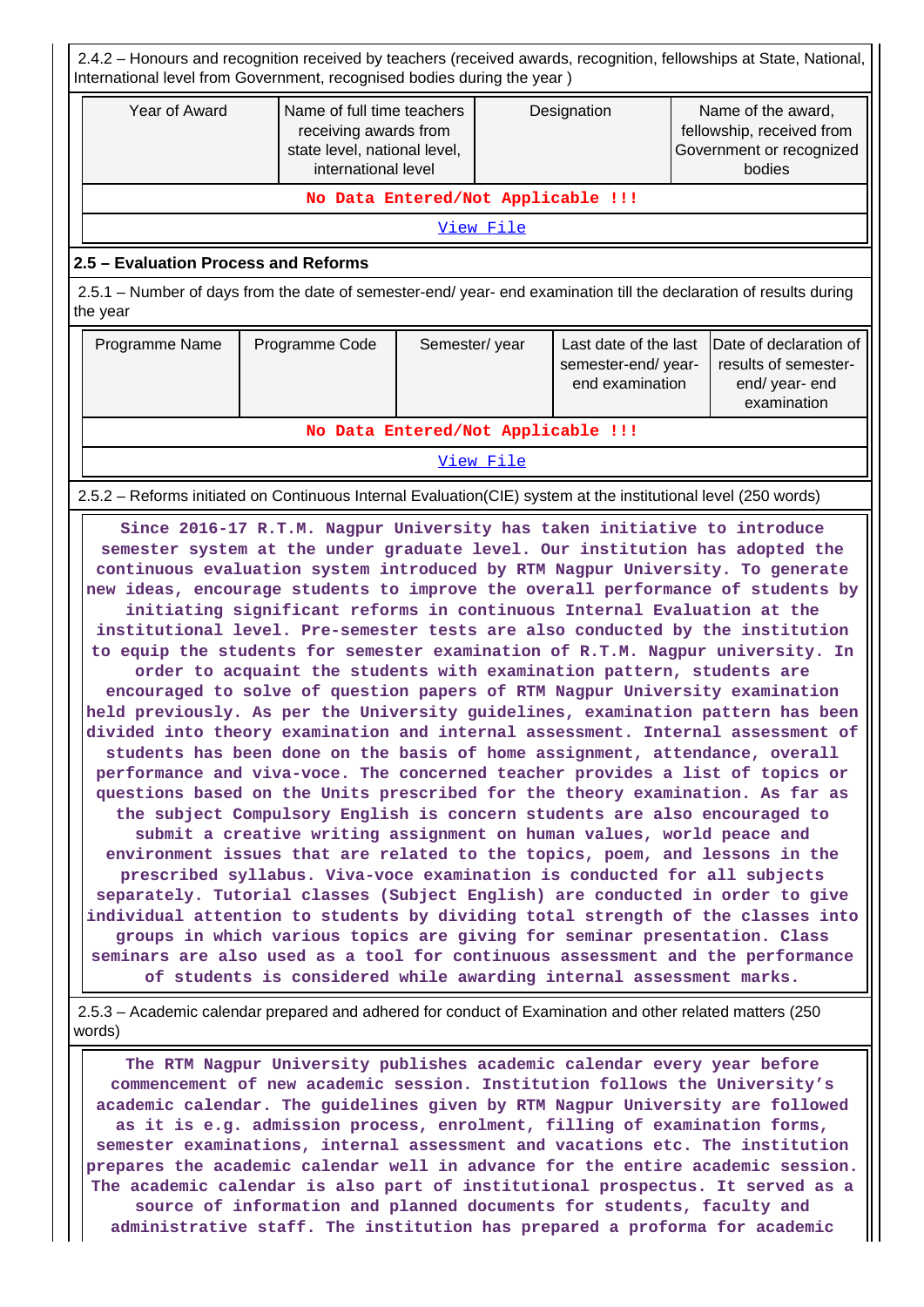**planning which is distributed to all the convenors of the various committees, Head of the departments and head of the faculties. The institution invite faculty wise, department wise and committee wise academic planning thereafter we prepare consolidated academic calendar. The institution adhered important days, events and programmes as per guidelines of University, UGC, Central and State Government and apex body (Village Uplift Society) of the institution as well.**

#### **2.6 – Student Performance and Learning Outcomes**

 2.6.1 – Program outcomes, program specific outcomes and course outcomes for all programs offered by the institution are stated and displayed in website of the institution (to provide the weblink)

<https://gundewarcollege.com/programme-outcome.php>

2.6.2 – Pass percentage of students

|                   | $-$ . assumed to the set of the set of $\sim$ |                                |                                                                       |                                                              |                 |
|-------------------|-----------------------------------------------|--------------------------------|-----------------------------------------------------------------------|--------------------------------------------------------------|-----------------|
| Programme<br>Code | Programme<br>Name                             | Programme<br>Specialization    | Number of<br>students<br>appeared in the<br>final year<br>examination | Number of<br>students passed<br>in final year<br>examination | Pass Percentage |
|                   | <b>BCom</b>                                   | commerce                       | 226                                                                   | 152                                                          | 67.26           |
|                   | <b>BA</b>                                     | Social<br>Science,<br>Language | 38                                                                    | 15                                                           | 39.47           |
|                   | <b>BBA</b>                                    | Management                     | 27                                                                    | $22 \,$                                                      | 84.48           |
|                   | <b>BCA</b>                                    | computer<br>application        | 32                                                                    |                                                              | 65.63           |
|                   | <b>MCom</b>                                   |                                | 45                                                                    | 5                                                            | 11.11           |
|                   |                                               |                                | No file uploaded.                                                     |                                                              |                 |

## **2.7 – Student Satisfaction Survey**

 2.7.1 – Student Satisfaction Survey (SSS) on overall institutional performance (Institution may design the questionnaire) (results and details be provided as weblink)

<https://gundewarcollege.com/feedback.php>

## **CRITERION III – RESEARCH, INNOVATIONS AND EXTENSION**

### **3.1 – Resource Mobilization for Research**

**Rights**

3.1.1 – Research funds sanctioned and received from various agencies, industry and other organisations

|                                    | Nature of the Project                                                                                                                    | <b>Duration</b> |  | Name of the funding<br>agency | Total grant<br>Amount received<br>sanctioned<br>during the year |  |  |  |  |  |
|------------------------------------|------------------------------------------------------------------------------------------------------------------------------------------|-----------------|--|-------------------------------|-----------------------------------------------------------------|--|--|--|--|--|
| No Data Entered/Not Applicable !!! |                                                                                                                                          |                 |  |                               |                                                                 |  |  |  |  |  |
|                                    | View File                                                                                                                                |                 |  |                               |                                                                 |  |  |  |  |  |
|                                    | 3.2 - Innovation Ecosystem                                                                                                               |                 |  |                               |                                                                 |  |  |  |  |  |
|                                    | 3.2.1 – Workshops/Seminars Conducted on Intellectual Property Rights (IPR) and Industry-Academia Innovative<br>practices during the year |                 |  |                               |                                                                 |  |  |  |  |  |
|                                    | Title of workshop/seminar<br>Name of the Dept.<br>Date                                                                                   |                 |  |                               |                                                                 |  |  |  |  |  |
|                                    | Intellectual Property                                                                                                                    |                 |  | Department of Library         | 12/03/2019                                                      |  |  |  |  |  |

3.2.2 – Awards for Innovation won by Institution/Teachers/Research scholars/Students during the year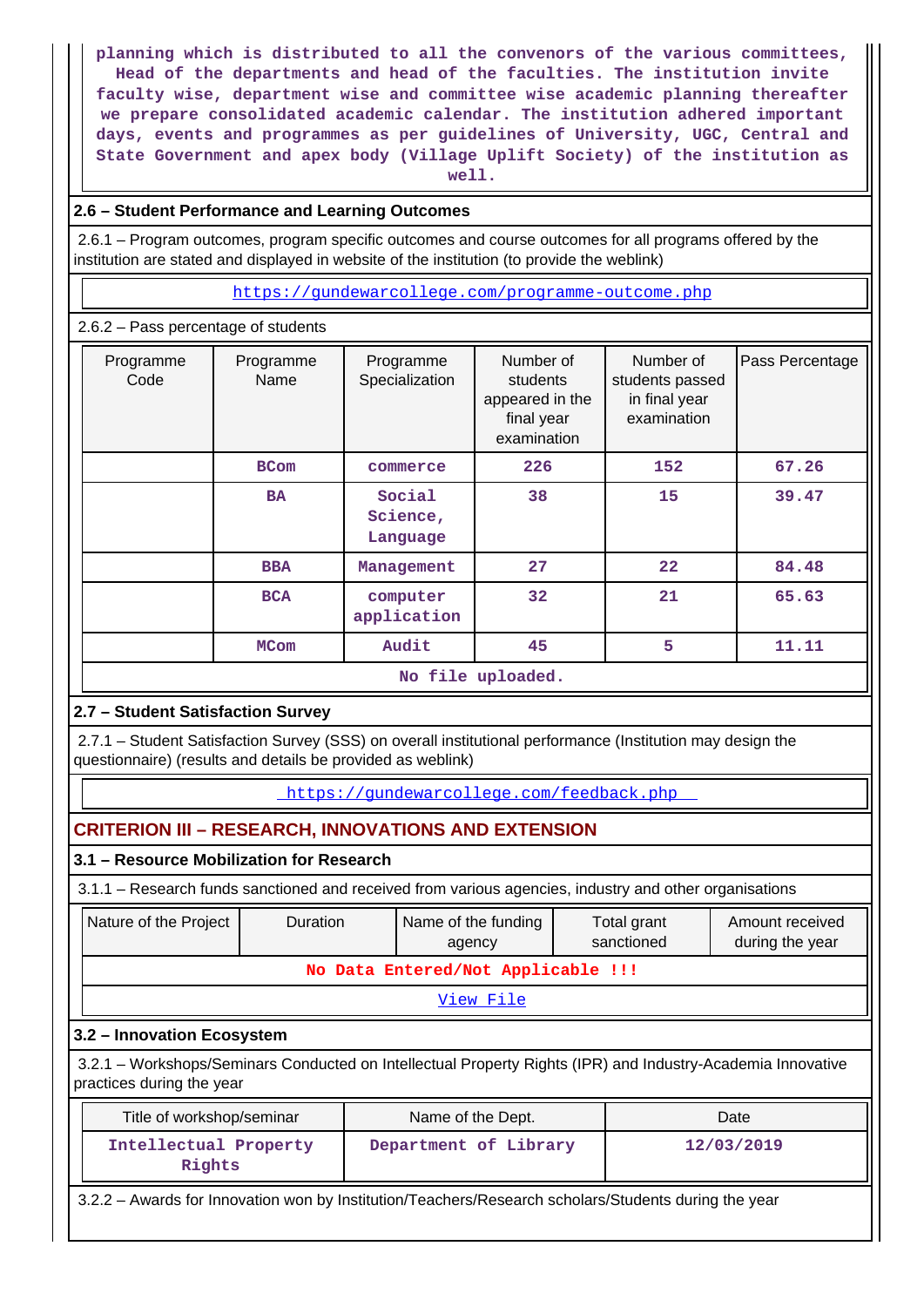|                           | Title of the innovation<br>Name of Awardee<br>Awarding Agency<br>Date of award<br>Category                                                                                                                                                                                                                                                |                   |             |                  |                                    |                        |                                                            |                         |   |                                                                    |                                                      |
|---------------------------|-------------------------------------------------------------------------------------------------------------------------------------------------------------------------------------------------------------------------------------------------------------------------------------------------------------------------------------------|-------------------|-------------|------------------|------------------------------------|------------------------|------------------------------------------------------------|-------------------------|---|--------------------------------------------------------------------|------------------------------------------------------|
|                           | No Data Entered/Not Applicable !!!                                                                                                                                                                                                                                                                                                        |                   |             |                  |                                    |                        |                                                            |                         |   |                                                                    |                                                      |
|                           | <u>View File</u>                                                                                                                                                                                                                                                                                                                          |                   |             |                  |                                    |                        |                                                            |                         |   |                                                                    |                                                      |
|                           | 3.2.3 - No. of Incubation centre created, start-ups incubated on campus during the year                                                                                                                                                                                                                                                   |                   |             |                  |                                    |                        |                                                            |                         |   |                                                                    |                                                      |
|                           | Incubation<br>Center                                                                                                                                                                                                                                                                                                                      | Sponsered By      | Name of the | Start-up         |                                    | Nature of Start-<br>up |                                                            | Date of<br>Commencement |   |                                                                    |                                                      |
|                           | No Data Entered/Not Applicable !!!                                                                                                                                                                                                                                                                                                        |                   |             |                  |                                    |                        |                                                            |                         |   |                                                                    |                                                      |
|                           | View File                                                                                                                                                                                                                                                                                                                                 |                   |             |                  |                                    |                        |                                                            |                         |   |                                                                    |                                                      |
|                           | 3.3 - Research Publications and Awards                                                                                                                                                                                                                                                                                                    |                   |             |                  |                                    |                        |                                                            |                         |   |                                                                    |                                                      |
|                           | 3.3.1 - Incentive to the teachers who receive recognition/awards                                                                                                                                                                                                                                                                          |                   |             |                  |                                    |                        |                                                            |                         |   |                                                                    |                                                      |
|                           |                                                                                                                                                                                                                                                                                                                                           | <b>State</b>      |             |                  | <b>National</b>                    |                        |                                                            |                         |   | International                                                      |                                                      |
|                           |                                                                                                                                                                                                                                                                                                                                           | 0 <sub>0</sub>    |             |                  | 00                                 |                        |                                                            |                         |   | 0 <sub>0</sub>                                                     |                                                      |
|                           | 3.3.2 - Ph. Ds awarded during the year (applicable for PG College, Research Center)                                                                                                                                                                                                                                                       |                   |             |                  |                                    |                        |                                                            |                         |   |                                                                    |                                                      |
|                           | Number of PhD's Awarded<br>Name of the Department                                                                                                                                                                                                                                                                                         |                   |             |                  |                                    |                        |                                                            |                         |   |                                                                    |                                                      |
|                           | <b>NIL</b><br>0                                                                                                                                                                                                                                                                                                                           |                   |             |                  |                                    |                        |                                                            |                         |   |                                                                    |                                                      |
|                           | 3.3.3 - Research Publications in the Journals notified on UGC website during the year                                                                                                                                                                                                                                                     |                   |             |                  |                                    |                        |                                                            |                         |   |                                                                    |                                                      |
| <b>Type</b><br>Department |                                                                                                                                                                                                                                                                                                                                           |                   |             |                  |                                    |                        | Number of Publication<br>Average Impact Factor (if<br>any) |                         |   |                                                                    |                                                      |
|                           | National<br>Humanities                                                                                                                                                                                                                                                                                                                    |                   |             |                  |                                    |                        | 6                                                          |                         |   | 5                                                                  |                                                      |
|                           | National                                                                                                                                                                                                                                                                                                                                  |                   |             | commerce         |                                    | 11                     |                                                            |                         |   | 5                                                                  |                                                      |
|                           |                                                                                                                                                                                                                                                                                                                                           |                   |             |                  |                                    | <u>View File</u>       |                                                            |                         |   |                                                                    |                                                      |
|                           | 3.3.4 – Books and Chapters in edited Volumes / Books published, and papers in National/International Conference<br>Proceedings per Teacher during the year                                                                                                                                                                                |                   |             |                  |                                    |                        |                                                            |                         |   |                                                                    |                                                      |
|                           |                                                                                                                                                                                                                                                                                                                                           | Department        |             |                  |                                    |                        |                                                            |                         |   | Number of Publication                                              |                                                      |
|                           |                                                                                                                                                                                                                                                                                                                                           | commerce          |             |                  |                                    |                        |                                                            |                         | 8 |                                                                    |                                                      |
|                           |                                                                                                                                                                                                                                                                                                                                           | Humanities        |             |                  |                                    |                        |                                                            |                         | 9 |                                                                    |                                                      |
|                           |                                                                                                                                                                                                                                                                                                                                           |                   |             |                  |                                    | View File              |                                                            |                         |   |                                                                    |                                                      |
|                           | 3.3.5 - Bibliometrics of the publications during the last Academic year based on average citation index in Scopus/<br>Web of Science or PubMed/ Indian Citation Index                                                                                                                                                                     |                   |             |                  |                                    |                        |                                                            |                         |   |                                                                    |                                                      |
|                           | Title of the<br>Paper                                                                                                                                                                                                                                                                                                                     | Name of<br>Author |             | Title of journal | Year of<br>publication             |                        |                                                            | <b>Citation Index</b>   |   | Institutional<br>affiliation as<br>mentioned in<br>the publication | Number of<br>citations<br>excluding self<br>citation |
|                           |                                                                                                                                                                                                                                                                                                                                           |                   |             |                  | No Data Entered/Not Applicable !!! |                        |                                                            |                         |   |                                                                    |                                                      |
|                           |                                                                                                                                                                                                                                                                                                                                           |                   |             |                  |                                    | <u>View File</u>       |                                                            |                         |   |                                                                    |                                                      |
|                           |                                                                                                                                                                                                                                                                                                                                           |                   |             |                  |                                    |                        |                                                            |                         |   |                                                                    |                                                      |
|                           | 3.3.6 - h-Index of the Institutional Publications during the year. (based on Scopus/ Web of science)<br>Year of<br>Title of the<br>Name of<br>h-index<br>Number of<br>Institutional<br>Title of journal<br>Author<br>publication<br>citations<br>affiliation as<br>Paper<br>excluding self<br>mentioned in<br>citation<br>the publication |                   |             |                  |                                    |                        |                                                            |                         |   |                                                                    |                                                      |
|                           |                                                                                                                                                                                                                                                                                                                                           |                   |             |                  | No Data Entered/Not Applicable !!! |                        |                                                            |                         |   |                                                                    |                                                      |
|                           |                                                                                                                                                                                                                                                                                                                                           |                   |             |                  |                                    | View File              |                                                            |                         |   |                                                                    |                                                      |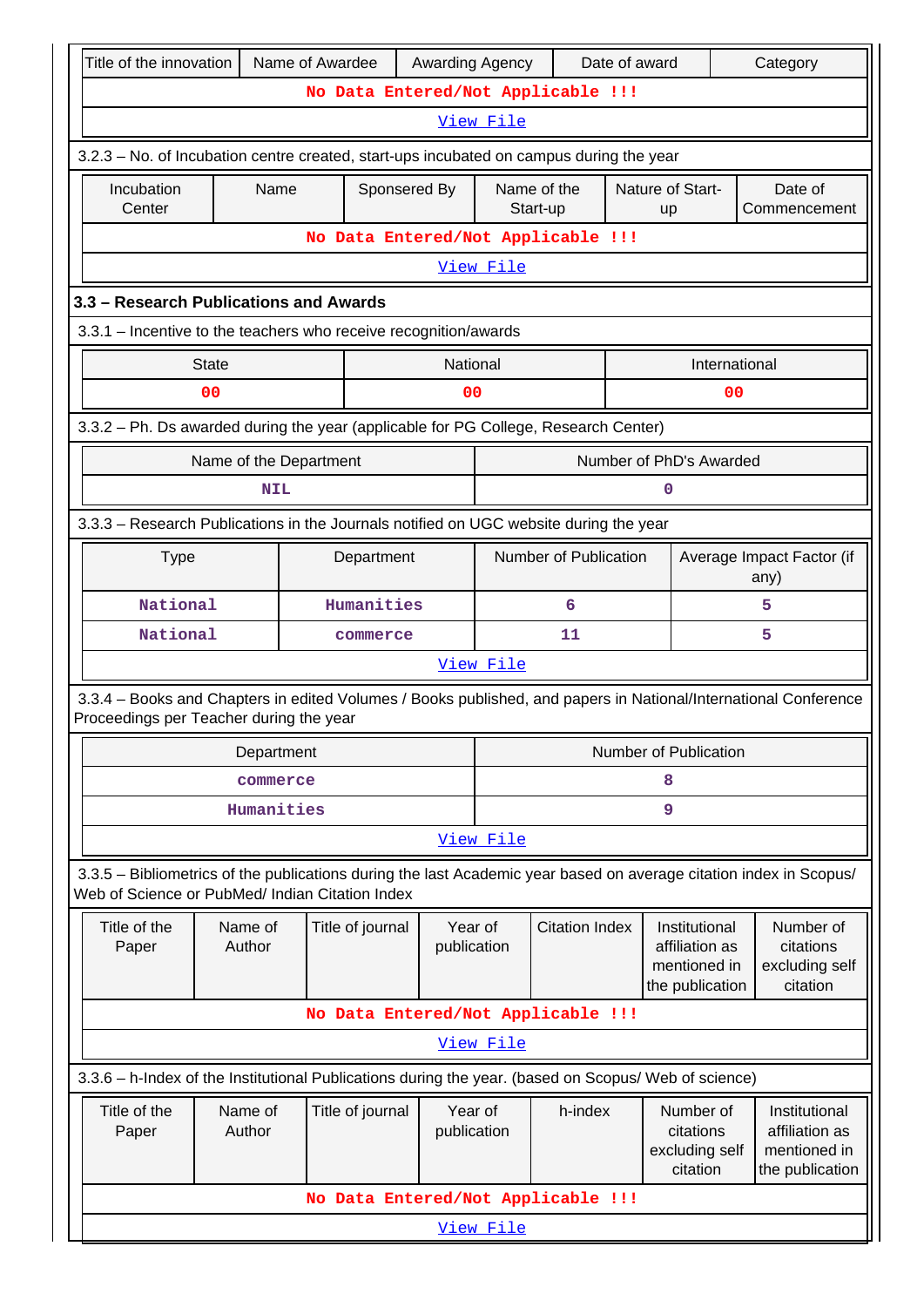| 3.3.7 - Faculty participation in Seminars/Conferences and Symposia during the year:                                                                                                                                |                         |                                                    |                                                 |                                                                                                   |                                                          |                        |                                                          |  |  |                                                         |
|--------------------------------------------------------------------------------------------------------------------------------------------------------------------------------------------------------------------|-------------------------|----------------------------------------------------|-------------------------------------------------|---------------------------------------------------------------------------------------------------|----------------------------------------------------------|------------------------|----------------------------------------------------------|--|--|---------------------------------------------------------|
| Number of Faculty                                                                                                                                                                                                  |                         | International                                      |                                                 | National                                                                                          |                                                          |                        | <b>State</b>                                             |  |  | Local                                                   |
|                                                                                                                                                                                                                    |                         |                                                    |                                                 | No Data Entered/Not Applicable !!!                                                                |                                                          |                        |                                                          |  |  |                                                         |
|                                                                                                                                                                                                                    |                         |                                                    |                                                 |                                                                                                   | View File                                                |                        |                                                          |  |  |                                                         |
| 3.4 - Extension Activities                                                                                                                                                                                         |                         |                                                    |                                                 |                                                                                                   |                                                          |                        |                                                          |  |  |                                                         |
| 3.4.1 – Number of extension and outreach programmes conducted in collaboration with industry, community and<br>Non- Government Organisations through NSS/NCC/Red cross/Youth Red Cross (YRC) etc., during the year |                         |                                                    |                                                 |                                                                                                   |                                                          |                        |                                                          |  |  |                                                         |
| Title of the activities                                                                                                                                                                                            |                         |                                                    | Organising unit/agency/<br>collaborating agency |                                                                                                   | Number of teachers<br>participated in such<br>activities |                        | Number of students<br>participated in such<br>activities |  |  |                                                         |
|                                                                                                                                                                                                                    |                         |                                                    |                                                 | No Data Entered/Not Applicable !!!                                                                |                                                          |                        |                                                          |  |  |                                                         |
|                                                                                                                                                                                                                    |                         |                                                    |                                                 |                                                                                                   | View File                                                |                        |                                                          |  |  |                                                         |
| 3.4.2 - Awards and recognition received for extension activities from Government and other recognized bodies<br>during the year                                                                                    |                         |                                                    |                                                 |                                                                                                   |                                                          |                        |                                                          |  |  |                                                         |
| Name of the activity                                                                                                                                                                                               |                         |                                                    | Award/Recognition                               |                                                                                                   |                                                          | <b>Awarding Bodies</b> |                                                          |  |  | Number of students<br><b>Benefited</b>                  |
|                                                                                                                                                                                                                    |                         |                                                    |                                                 | No Data Entered/Not Applicable !!!                                                                |                                                          |                        |                                                          |  |  |                                                         |
|                                                                                                                                                                                                                    |                         |                                                    |                                                 |                                                                                                   | View File                                                |                        |                                                          |  |  |                                                         |
| 3.4.3 - Students participating in extension activities with Government Organisations, Non-Government<br>Organisations and programmes such as Swachh Bharat, Aids Awareness, Gender Issue, etc. during the year     |                         |                                                    |                                                 |                                                                                                   |                                                          |                        |                                                          |  |  |                                                         |
| Name of the scheme                                                                                                                                                                                                 |                         | Organising unit/Agen<br>cy/collaborating<br>agency |                                                 | Name of the activity                                                                              |                                                          |                        | Number of teachers<br>participated in such<br>activites  |  |  | Number of students<br>participated in such<br>activites |
|                                                                                                                                                                                                                    |                         |                                                    |                                                 | No Data Entered/Not Applicable !!!                                                                |                                                          |                        |                                                          |  |  |                                                         |
|                                                                                                                                                                                                                    |                         |                                                    |                                                 |                                                                                                   | <u>View File</u>                                         |                        |                                                          |  |  |                                                         |
| 3.5 - Collaborations                                                                                                                                                                                               |                         |                                                    |                                                 |                                                                                                   |                                                          |                        |                                                          |  |  |                                                         |
| 3.5.1 – Number of Collaborative activities for research, faculty exchange, student exchange during the year                                                                                                        |                         |                                                    |                                                 |                                                                                                   |                                                          |                        |                                                          |  |  |                                                         |
| Nature of activity                                                                                                                                                                                                 |                         |                                                    | Participant                                     |                                                                                                   | Source of financial support                              |                        |                                                          |  |  | Duration                                                |
|                                                                                                                                                                                                                    |                         |                                                    |                                                 | No Data Entered/Not Applicable !!!                                                                |                                                          |                        |                                                          |  |  |                                                         |
|                                                                                                                                                                                                                    |                         |                                                    |                                                 |                                                                                                   | View File                                                |                        |                                                          |  |  |                                                         |
| 3.5.2 - Linkages with institutions/industries for internship, on-the- job training, project work, sharing of research<br>facilities etc. during the year                                                           |                         |                                                    |                                                 |                                                                                                   |                                                          |                        |                                                          |  |  |                                                         |
| Nature of linkage                                                                                                                                                                                                  | Title of the<br>linkage |                                                    |                                                 | Name of the<br>partnering<br>institution/<br>industry<br>/research lab<br>with contact<br>details | <b>Duration From</b>                                     |                        | <b>Duration To</b>                                       |  |  | Participant                                             |
|                                                                                                                                                                                                                    |                         |                                                    |                                                 | No Data Entered/Not Applicable !!!                                                                |                                                          |                        |                                                          |  |  |                                                         |
|                                                                                                                                                                                                                    |                         |                                                    |                                                 |                                                                                                   | <u>View File</u>                                         |                        |                                                          |  |  |                                                         |
| 3.5.3 - MoUs signed with institutions of national, international importance, other universities, industries, corporate<br>houses etc. during the year                                                              |                         |                                                    |                                                 |                                                                                                   |                                                          |                        |                                                          |  |  |                                                         |
| Organisation                                                                                                                                                                                                       |                         |                                                    |                                                 | Date of MoU signed                                                                                |                                                          | Purpose/Activities     |                                                          |  |  | Number of                                               |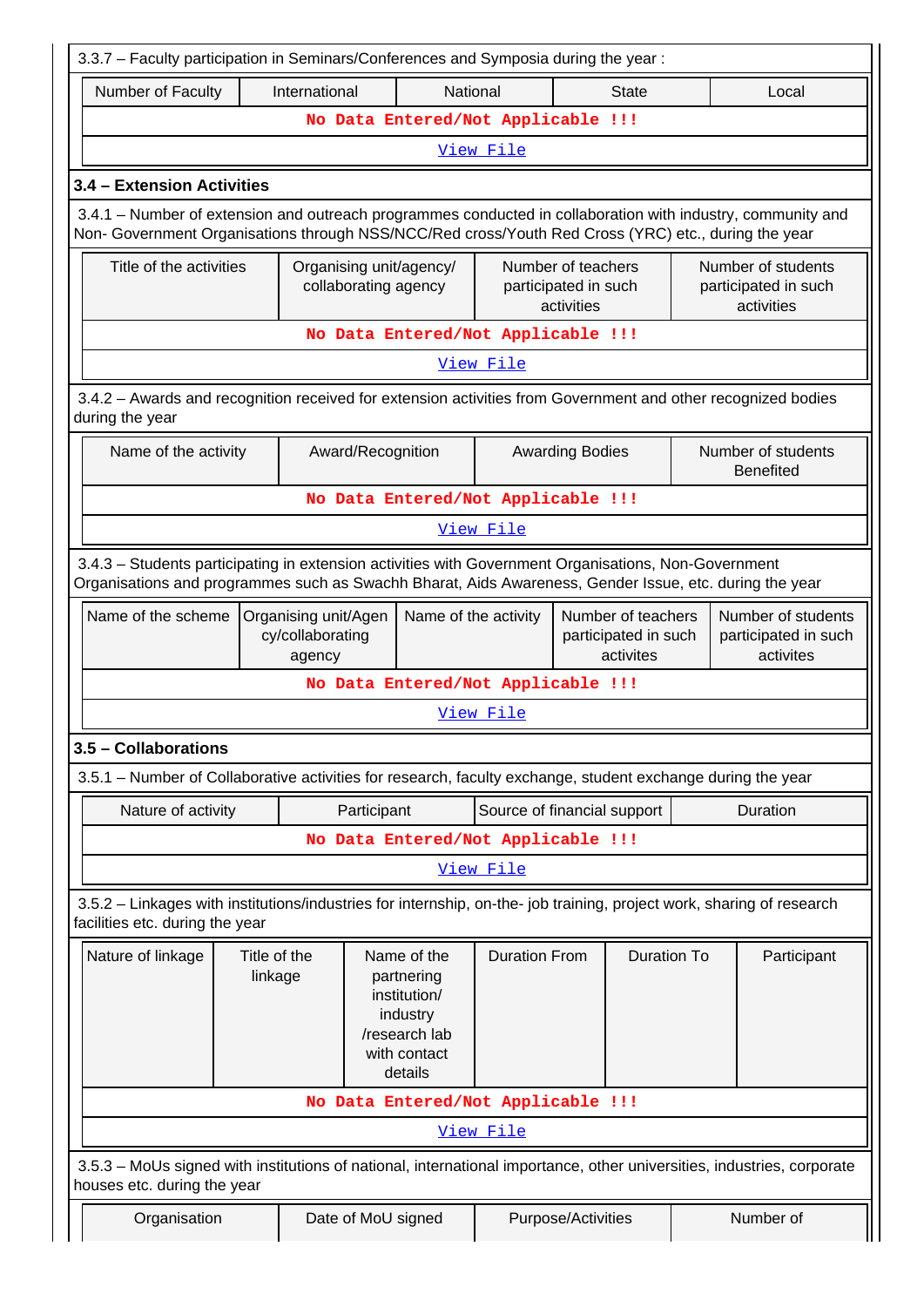|                                                                                                                                                                                                                                                         |                              |                   |          |                                                  |                            |                                    |                                          |                                | students/teachers<br>participated under MoUs      |               |
|---------------------------------------------------------------------------------------------------------------------------------------------------------------------------------------------------------------------------------------------------------|------------------------------|-------------------|----------|--------------------------------------------------|----------------------------|------------------------------------|------------------------------------------|--------------------------------|---------------------------------------------------|---------------|
|                                                                                                                                                                                                                                                         |                              |                   |          |                                                  |                            | No Data Entered/Not Applicable !!! |                                          |                                |                                                   |               |
|                                                                                                                                                                                                                                                         |                              |                   |          |                                                  |                            | View File                          |                                          |                                |                                                   |               |
| <b>CRITERION IV - INFRASTRUCTURE AND LEARNING RESOURCES</b>                                                                                                                                                                                             |                              |                   |          |                                                  |                            |                                    |                                          |                                |                                                   |               |
| 4.1 - Physical Facilities                                                                                                                                                                                                                               |                              |                   |          |                                                  |                            |                                    |                                          |                                |                                                   |               |
| 4.1.1 – Budget allocation, excluding salary for infrastructure augmentation during the year                                                                                                                                                             |                              |                   |          |                                                  |                            |                                    |                                          |                                |                                                   |               |
|                                                                                                                                                                                                                                                         |                              |                   |          | Budget allocated for infrastructure augmentation |                            |                                    |                                          |                                | Budget utilized for infrastructure development    |               |
|                                                                                                                                                                                                                                                         | 3000000<br>3493566           |                   |          |                                                  |                            |                                    |                                          |                                |                                                   |               |
| 4.1.2 - Details of augmentation in infrastructure facilities during the year                                                                                                                                                                            |                              |                   |          |                                                  |                            |                                    |                                          |                                |                                                   |               |
|                                                                                                                                                                                                                                                         |                              | <b>Facilities</b> |          |                                                  |                            |                                    |                                          | <b>Existing or Newly Added</b> |                                                   |               |
|                                                                                                                                                                                                                                                         |                              |                   |          |                                                  |                            | No Data Entered/Not Applicable !!! |                                          |                                |                                                   |               |
|                                                                                                                                                                                                                                                         |                              |                   |          |                                                  |                            | View File                          |                                          |                                |                                                   |               |
| 4.2 - Library as a Learning Resource                                                                                                                                                                                                                    |                              |                   |          |                                                  |                            |                                    |                                          |                                |                                                   |               |
| 4.2.1 - Library is automated {Integrated Library Management System (ILMS)}                                                                                                                                                                              |                              |                   |          |                                                  |                            |                                    |                                          |                                |                                                   |               |
|                                                                                                                                                                                                                                                         | Name of the ILMS<br>software |                   |          | Nature of automation (fully<br>or patially)      |                            |                                    | Version                                  |                                | Year of automation                                |               |
|                                                                                                                                                                                                                                                         | Libman                       |                   |          | Fully                                            |                            |                                    | 1.00                                     |                                | 2017                                              |               |
| 4.2.2 - Library Services                                                                                                                                                                                                                                |                              |                   |          |                                                  |                            |                                    |                                          |                                |                                                   |               |
| Library<br>Service Type                                                                                                                                                                                                                                 |                              |                   | Existing |                                                  |                            | Newly Added                        |                                          |                                | Total                                             |               |
|                                                                                                                                                                                                                                                         |                              |                   |          |                                                  |                            | No Data Entered/Not Applicable !!! |                                          |                                |                                                   |               |
|                                                                                                                                                                                                                                                         |                              |                   |          |                                                  |                            | View File                          |                                          |                                |                                                   |               |
| 4.2.3 - E-content developed by teachers such as: e-PG- Pathshala, CEC (under e-PG- Pathshala CEC (Under<br>Graduate) SWAYAM other MOOCs platform NPTEL/NMEICT/any other Government initiatives & institutional<br>(Learning Management System (LMS) etc |                              |                   |          |                                                  |                            |                                    |                                          |                                |                                                   |               |
|                                                                                                                                                                                                                                                         | Name of the Teacher          |                   |          | Name of the Module                               |                            |                                    | Platform on which module<br>is developed |                                | Date of launching e-<br>content                   |               |
|                                                                                                                                                                                                                                                         |                              |                   |          |                                                  |                            | No Data Entered/Not Applicable !!! |                                          |                                |                                                   |               |
|                                                                                                                                                                                                                                                         |                              |                   |          |                                                  |                            | View File                          |                                          |                                |                                                   |               |
| 4.3 - IT Infrastructure                                                                                                                                                                                                                                 |                              |                   |          |                                                  |                            |                                    |                                          |                                |                                                   |               |
| 4.3.1 - Technology Upgradation (overall)                                                                                                                                                                                                                |                              |                   |          |                                                  |                            |                                    |                                          |                                |                                                   |               |
| <b>Type</b>                                                                                                                                                                                                                                             | <b>Total Co</b><br>mputers   | Computer<br>Lab   |          | Internet                                         | <b>Browsing</b><br>centers | Computer<br>Centers                | Office                                   | Departme<br>nts                | Available<br><b>Bandwidt</b><br>h (MBPS/<br>GBPS) | <b>Others</b> |
| Existin<br>g                                                                                                                                                                                                                                            | 94                           | 71                |          | 57                                               | 57                         | 1                                  | 8                                        | 5                              | 3                                                 | 9             |
| Added                                                                                                                                                                                                                                                   | $\mathbf{1}$                 | $\mathbf 0$       |          | $\mathbf{0}$                                     | $\mathbf 0$                | $\mathbf 0$                        | $\mathbf 0$                              | $\mathbf{0}$                   | $\mathbf{O}$                                      | $\mathbf{0}$  |
| Total                                                                                                                                                                                                                                                   | 95                           | 71                |          | 57                                               | 57                         | 1                                  | 8                                        | 5                              | 3                                                 | 9             |
| 4.3.2 - Bandwidth available of internet connection in the Institution (Leased line)                                                                                                                                                                     |                              |                   |          |                                                  |                            |                                    |                                          |                                |                                                   |               |
|                                                                                                                                                                                                                                                         |                              |                   |          |                                                  | 2 MBPS/ GBPS               |                                    |                                          |                                |                                                   |               |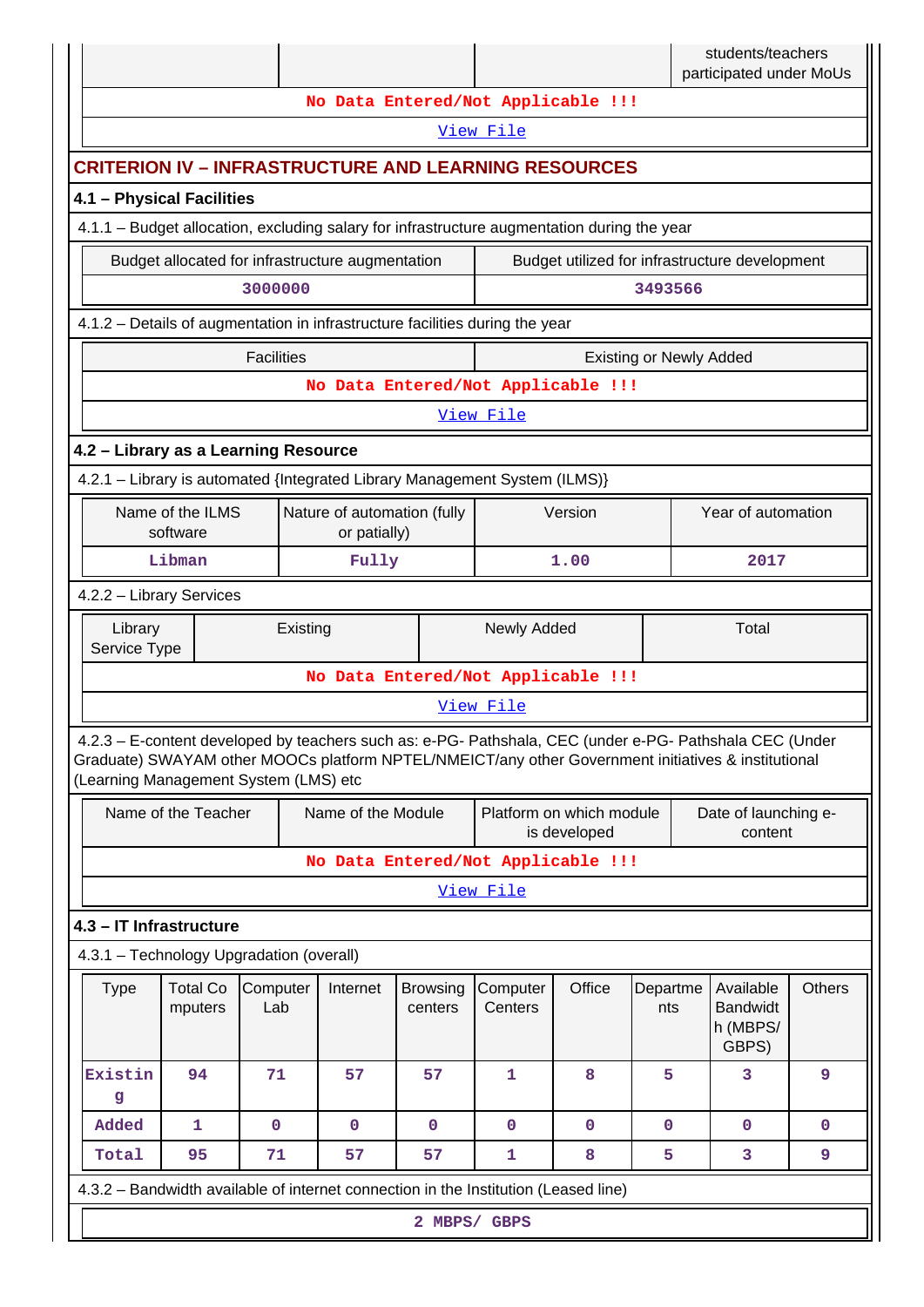| $\vert$ 4.3.3 – Facility for e-content     |                                                                           |
|--------------------------------------------|---------------------------------------------------------------------------|
| Name of the e-content development facility | Provide the link of the videos and media centre and<br>recording facility |
| NTT.                                       |                                                                           |

## **4.4 – Maintenance of Campus Infrastructure**

 4.4.1 – Expenditure incurred on maintenance of physical facilities and academic support facilities, excluding salary component, during the year

| Assigned Budget on<br>academic facilities | Expenditure incurred on<br>maintenance of academic<br>facilities | Assigned budget on<br>physical facilities | Expenditure incurredon<br>maintenance of physical<br>facilites |
|-------------------------------------------|------------------------------------------------------------------|-------------------------------------------|----------------------------------------------------------------|
| 700000                                    | 727567                                                           | 600000                                    | 632028                                                         |

 4.4.2 – Procedures and policies for maintaining and utilizing physical, academic and support facilities - laboratory, library, sports complex, computers, classrooms etc. (maximum 500 words) (information to be available in institutional Website, provide link)

 **Procedures and policies for maintaining and utilizing physical, academic and support facilities - laboratory, library, sports complex, computers, classrooms etc. (maximum 500 words) (information to be available in institutional Website, provide link) The college has established a system to make optimum use of infrastructure. The indoor sports complex is kept open for the outsiders in the morning and evening. The outsiders can use all three badminton courts, basket ball court, Tennis (Murum Court), Summer camps are also organized by the institution for the benefit of outsiders in Summer vacations. The same indoor sports complex made available for various co-curricular and extra curricular activities on rental basis. The Library provides open access to staff members and P.G. students and partial open access to U.G. students as per requirement. Teachers as well as students have been provided internet and reprographic facility in the library. UGC Network Resource Centre and computer lab provides free access for academic research work for staff members and students The college has developed a mechanism for maintenance and upkeep of the infrastructure, facilities and equipments. Security Guards are appointed for security. Annual maintenance contracts are given to the outside agency for equipments, computers, Campus beautification committee looks after infrastructural facilities, administrative and teaching building (Electric, plumbing, lavatories etc.) The institution has its developed mechanism to ensure the optimal utilization and maintenance of the infrastructure, facilities and equipment of the college. The college has evolved the following system for maintenance and upkeep of the infrastructure, facilities and equipment of the college. The Secretary of the College Council is given a charge of maintenance and upkeep of the classroom facilities and other teaching learning aids. The librarian alongwith the support staff is given the responsibility of the maintenance and upkeep of library resources. Technicians of AMC agency are visiting monthly for maintenance of computers other equipments. In emergency, AMC agency provides its immediate services. The institute takes up calibration and other precision measures for the equipment/instrument once in a year. Special measures are taken to ensure safety and maintenance of sensitive equipment. To prevent the equipments from damage, such equipments are kept in safe custody of the concerned authorities. Voltage Stabilizers, UPS, Inverters and Generator are available for uninterrupted electricity supply and to control voltage fluctuations MCB are installed, Fire extinguisher facility is made available in the teaching block, administrative building indoor sports complex etc. For continuous purified water supply water coolers and overhead water tank facility is available.**

[https://gundewarcollege.com/Procedure\\_utilizing%20facilities.pdf](https://gundewarcollege.com/Procedure_utilizing%20facilities.pdf)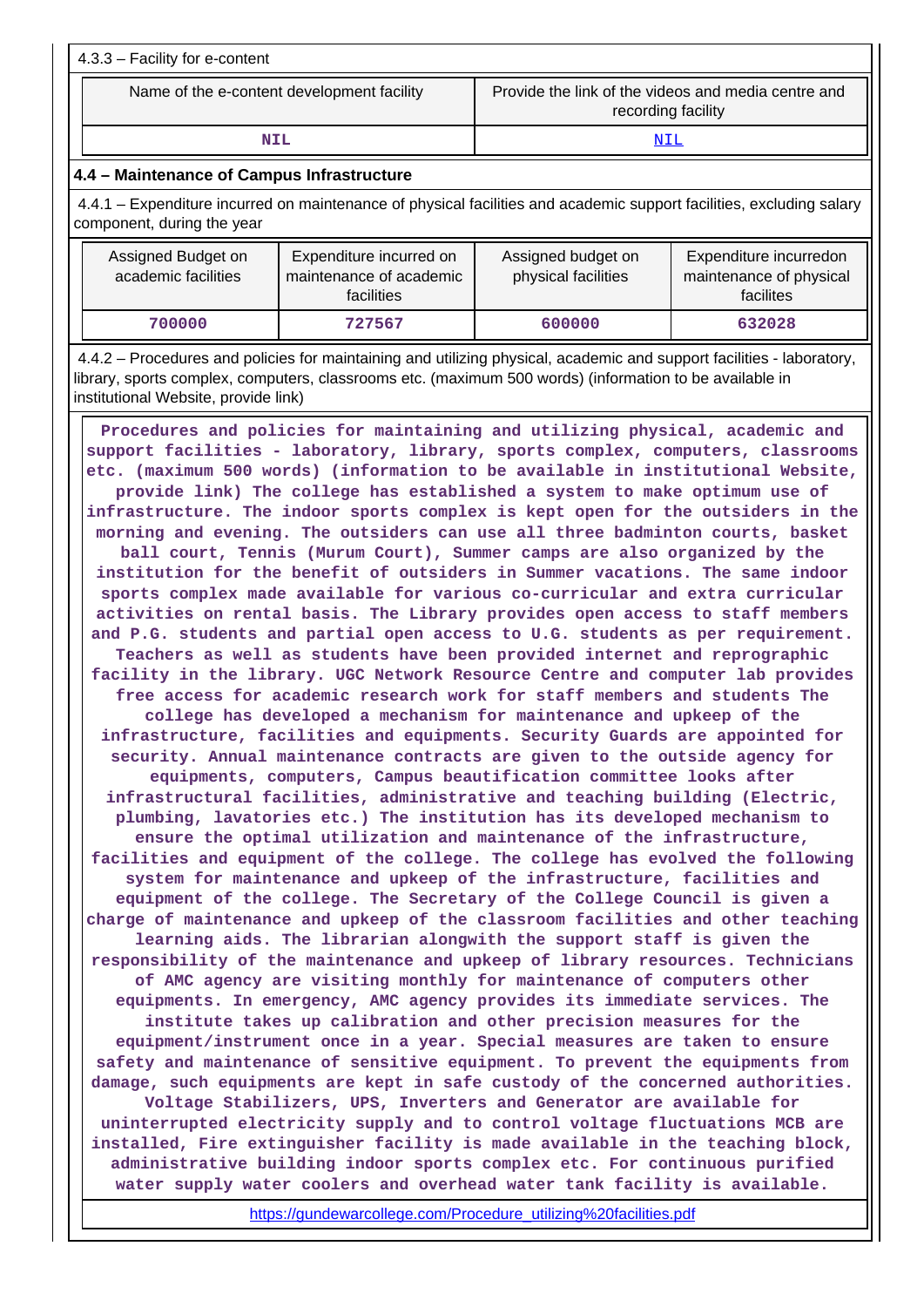| <b>CRITERION V - STUDENT SUPPORT AND PROGRESSION</b>                                                                                                                                                            |                                                 |  |                                                                      |                                                                             |                                                              |                                             |  |
|-----------------------------------------------------------------------------------------------------------------------------------------------------------------------------------------------------------------|-------------------------------------------------|--|----------------------------------------------------------------------|-----------------------------------------------------------------------------|--------------------------------------------------------------|---------------------------------------------|--|
| 5.1 - Student Support                                                                                                                                                                                           |                                                 |  |                                                                      |                                                                             |                                                              |                                             |  |
|                                                                                                                                                                                                                 | 5.1.1 - Scholarships and Financial Support      |  |                                                                      |                                                                             |                                                              |                                             |  |
|                                                                                                                                                                                                                 | Name/Title of the scheme                        |  |                                                                      | Number of students<br>Amount in Rupees                                      |                                                              |                                             |  |
|                                                                                                                                                                                                                 |                                                 |  | No Data Entered/Not Applicable !!!                                   |                                                                             |                                                              |                                             |  |
|                                                                                                                                                                                                                 | View File                                       |  |                                                                      |                                                                             |                                                              |                                             |  |
| 5.1.2 - Number of capability enhancement and development schemes such as Soft skill development, Remedial<br>coaching, Language lab, Bridge courses, Yoga, Meditation, Personal Counselling and Mentoring etc., |                                                 |  |                                                                      |                                                                             |                                                              |                                             |  |
| Name of the capability<br>enhancement scheme                                                                                                                                                                    |                                                 |  | Date of implemetation                                                | Number of students<br>enrolled                                              |                                                              | Agencies involved                           |  |
|                                                                                                                                                                                                                 | importance of<br>aptitude in<br>competitive era |  | 29/08/2018                                                           | 37                                                                          |                                                              | Department of<br>computer and<br>Management |  |
| Online Aptitude<br>Test                                                                                                                                                                                         |                                                 |  | 15/09/2018                                                           | 29                                                                          |                                                              | Department of<br>computer and<br>management |  |
|                                                                                                                                                                                                                 | Market Research and<br>Research<br>Methodology  |  | 02/02/2019<br>90                                                     |                                                                             |                                                              | Department of<br>Computer and<br>Management |  |
|                                                                                                                                                                                                                 |                                                 |  |                                                                      | No file uploaded.                                                           |                                                              |                                             |  |
| 5.1.3 - Students benefited by guidance for competitive examinations and career counselling offered by the<br>institution during the year                                                                        |                                                 |  |                                                                      |                                                                             |                                                              |                                             |  |
| Year                                                                                                                                                                                                            | Name of the<br>scheme                           |  | Number of<br>benefited<br>students for<br>competitive<br>examination | Number of<br>benefited<br>students by<br>career<br>counseling<br>activities | Number of<br>students who<br>have passedin<br>the comp. exam | Number of<br>studentsp placed               |  |
|                                                                                                                                                                                                                 |                                                 |  | No Data Entered/Not Applicable !!!                                   |                                                                             |                                                              |                                             |  |
|                                                                                                                                                                                                                 |                                                 |  |                                                                      | <u>View File</u>                                                            |                                                              |                                             |  |
| 5.1.4 – Institutional mechanism for transparency, timely redressal of student grievances, Prevention of sexual<br>harassment and ragging cases during the year                                                  |                                                 |  |                                                                      |                                                                             |                                                              |                                             |  |
| Total grievances received                                                                                                                                                                                       |                                                 |  | Number of grievances redressed                                       |                                                                             | Avg. number of days for grievance<br>redressal               |                                             |  |
| 8                                                                                                                                                                                                               |                                                 |  | 8                                                                    |                                                                             |                                                              | 15                                          |  |
| 5.2 - Student Progression                                                                                                                                                                                       |                                                 |  |                                                                      |                                                                             |                                                              |                                             |  |
| 5.2.1 - Details of campus placement during the year                                                                                                                                                             |                                                 |  |                                                                      |                                                                             |                                                              |                                             |  |
|                                                                                                                                                                                                                 | Off campus<br>On campus                         |  |                                                                      |                                                                             |                                                              |                                             |  |
| Nameof<br>organizations<br>visited                                                                                                                                                                              | Number of<br>students<br>participated           |  | Number of<br>stduents placed                                         | Nameof<br>organizations<br>visited                                          | Number of<br>students<br>participated                        | Number of<br>stduents placed                |  |
|                                                                                                                                                                                                                 |                                                 |  | No Data Entered/Not Applicable !!!                                   |                                                                             |                                                              |                                             |  |
|                                                                                                                                                                                                                 |                                                 |  |                                                                      | View File                                                                   |                                                              |                                             |  |
| 5.2.2 - Student progression to higher education in percentage during the year                                                                                                                                   |                                                 |  |                                                                      |                                                                             |                                                              |                                             |  |
| Year                                                                                                                                                                                                            | Number of                                       |  | Programme                                                            | Depratment                                                                  | Name of                                                      | Name of                                     |  |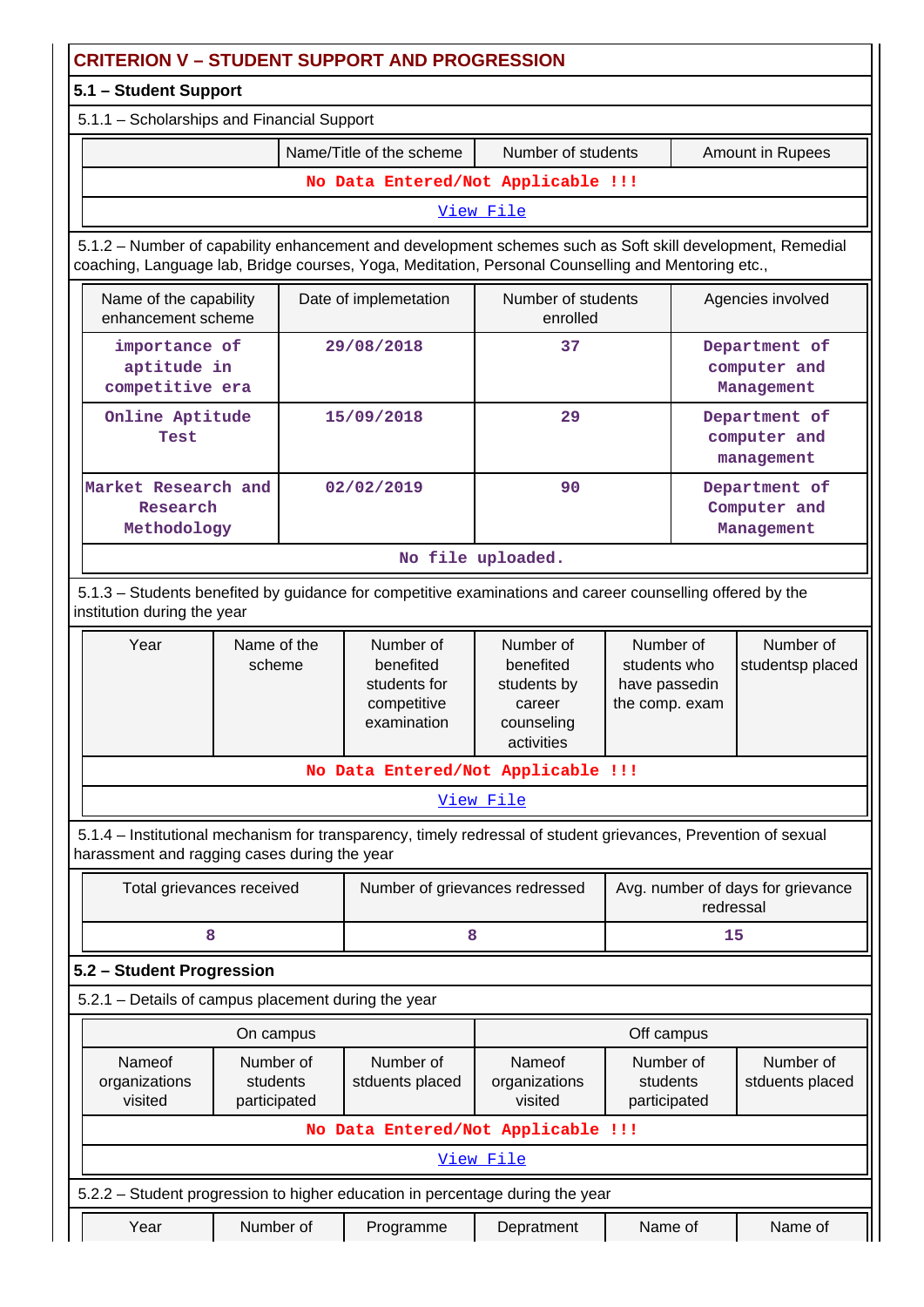|                                                                                                                                                                                        | enrolling into<br>higher education         | graduated from                                                                                                                                                                                      | graduated from                 | institution joined                                                                 | programme<br>admitted to                                |  |  |
|----------------------------------------------------------------------------------------------------------------------------------------------------------------------------------------|--------------------------------------------|-----------------------------------------------------------------------------------------------------------------------------------------------------------------------------------------------------|--------------------------------|------------------------------------------------------------------------------------|---------------------------------------------------------|--|--|
| 2019                                                                                                                                                                                   | 104                                        | BA, BCOM,<br>BBA, BCCA                                                                                                                                                                              | <b>COMMERCE</b><br><b>ARTS</b> | <b>ANNASAHEB</b><br><b>GUNDEWAR</b><br>COLLEGE, RTM<br><b>NAGPUR</b><br>UNIVERSITY | $_{\rm PG}$<br><b>HUMANITIES</b><br><b>AND COMMERCE</b> |  |  |
|                                                                                                                                                                                        |                                            |                                                                                                                                                                                                     | No file uploaded.              |                                                                                    |                                                         |  |  |
| 5.2.3 - Students qualifying in state/ national/ international level examinations during the year<br>(eg:NET/SET/SLET/GATE/GMAT/CAT/GRE/TOFEL/Civil Services/State Government Services) |                                            |                                                                                                                                                                                                     |                                |                                                                                    |                                                         |  |  |
|                                                                                                                                                                                        | Items                                      |                                                                                                                                                                                                     |                                | Number of students selected/ qualifying                                            |                                                         |  |  |
|                                                                                                                                                                                        |                                            | No Data Entered/Not Applicable !!!                                                                                                                                                                  |                                |                                                                                    |                                                         |  |  |
|                                                                                                                                                                                        |                                            |                                                                                                                                                                                                     | View File                      |                                                                                    |                                                         |  |  |
|                                                                                                                                                                                        |                                            | 5.2.4 – Sports and cultural activities / competitions organised at the institution level during the year                                                                                            |                                |                                                                                    |                                                         |  |  |
|                                                                                                                                                                                        | Activity                                   | No Data Entered/Not Applicable !!!                                                                                                                                                                  | Level                          | Number of Participants                                                             |                                                         |  |  |
|                                                                                                                                                                                        |                                            |                                                                                                                                                                                                     | View File                      |                                                                                    |                                                         |  |  |
|                                                                                                                                                                                        | 5.3 - Student Participation and Activities |                                                                                                                                                                                                     |                                |                                                                                    |                                                         |  |  |
|                                                                                                                                                                                        |                                            | 5.3.1 - Number of awards/medals for outstanding performance in sports/cultural activities at national/international                                                                                 |                                |                                                                                    |                                                         |  |  |
| Year                                                                                                                                                                                   | Name of the                                | level (award for a team event should be counted as one)<br>National/                                                                                                                                | Number of<br>Number of         | Student ID                                                                         | Name of the                                             |  |  |
|                                                                                                                                                                                        | award/medal                                | Internaional                                                                                                                                                                                        | awards for<br>awards for       | number                                                                             | student                                                 |  |  |
|                                                                                                                                                                                        |                                            | No Data Entered/Not Applicable !!!                                                                                                                                                                  | Cultural<br>Sports             |                                                                                    |                                                         |  |  |
|                                                                                                                                                                                        |                                            |                                                                                                                                                                                                     | View File                      |                                                                                    |                                                         |  |  |
|                                                                                                                                                                                        | the institution (maximum 500 words)        | 5.3.2 - Activity of Student Council & representation of students on academic & administrative bodies/committees of<br>As per new Maharashtra Public University Act 2016, one student representative |                                |                                                                                    |                                                         |  |  |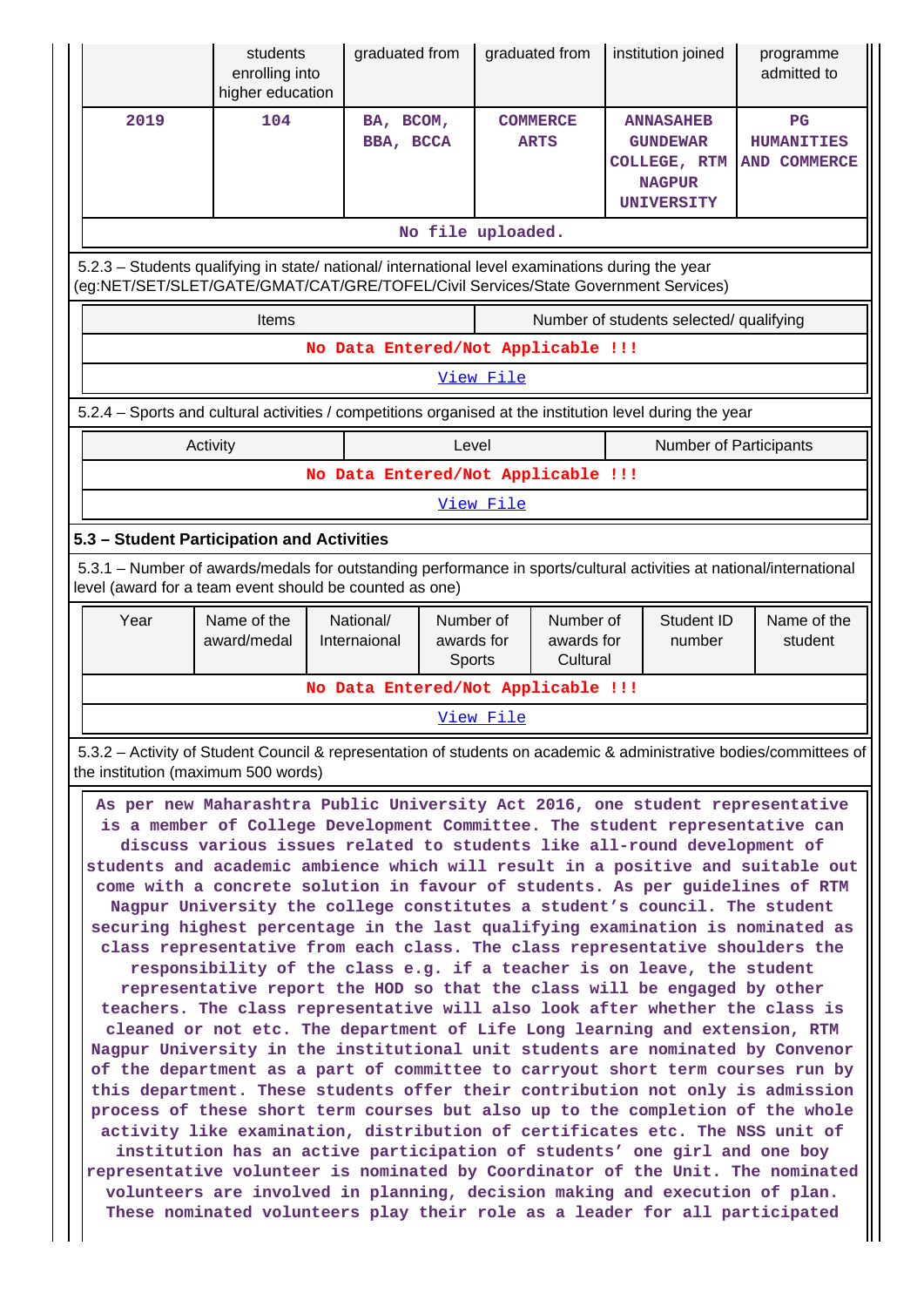**volunteers. These leaders are enthusiastic in successful organization and conduct of all activities organized by NSS Unit. The department of Sports Physical Education has also the strong team of senior players to guide Junior students. Students Welfare Advisory Committee is established in the institution. Through this committee the students are encouraged and motivated for participating in extra and co-curricular activities at University, inter collegiate and collegiate level events like debate, elocution, cultural etc. While playing their role as a committee member Senior students provides guidance and helping hand to upcoming talent, junior students and newly admitted students.**

### **5.4 – Alumni Engagement**

5.4.1 – Whether the institution has registered Alumni Association?

 **No**

5.4.2 – No. of enrolled Alumni:

**0**

5.4.3 – Alumni contribution during the year (in Rupees) :

**0**

5.4.4 – Meetings/activities organized by Alumni Association :

**Alumni meeting orgainsed on date 20.01.2019 25.02.2019**

#### **CRITERION VI – GOVERNANCE, LEADERSHIP AND MANAGEMENT**

#### **6.1 – Institutional Vision and Leadership**

 6.1.1 – Mention two practices of decentralization and participative management during the last year (maximum 500 words)

 **The college has various Academic and Administrative committees consisting of teaching faculty Heads, non-teaching staff along with the Principal. The Principal interacts with the staff, the students and the parents to formulate the planning and implementation of activities. The institution has adopted participative management to ensure progress. The Principal of the college has autonomy to govern the institution within the purview of the rules and regulations framed by the government. The Principal appoints the conveners of various committees with the consent of the governing body, further nominates the members of committee in consultation with the respective conveners. Committees are well guided about their roles and responsibilities by the Principal. As per the guidelines, the committees prepare action plans and submit the same to the Principal for approval. The administrative staffs are given a job map along with the roles and responsibilities. The committees carry out the activities with utmost care.**

6.1.2 – Does the institution have a Management Information System (MIS)?

| <b>Yes</b>                                                                                                            |                                                                                                                    |  |  |  |
|-----------------------------------------------------------------------------------------------------------------------|--------------------------------------------------------------------------------------------------------------------|--|--|--|
| 6.2 - Strategy Development and Deployment                                                                             |                                                                                                                    |  |  |  |
| 6.2.1 – Quality improvement strategies adopted by the institution for each of the following (with in 100 words each): |                                                                                                                    |  |  |  |
| Strategy Type                                                                                                         | Details                                                                                                            |  |  |  |
| Curriculum Development                                                                                                | "Committed for Quality Excellence" is<br>the mission of our college which<br>clearly envisages the following three |  |  |  |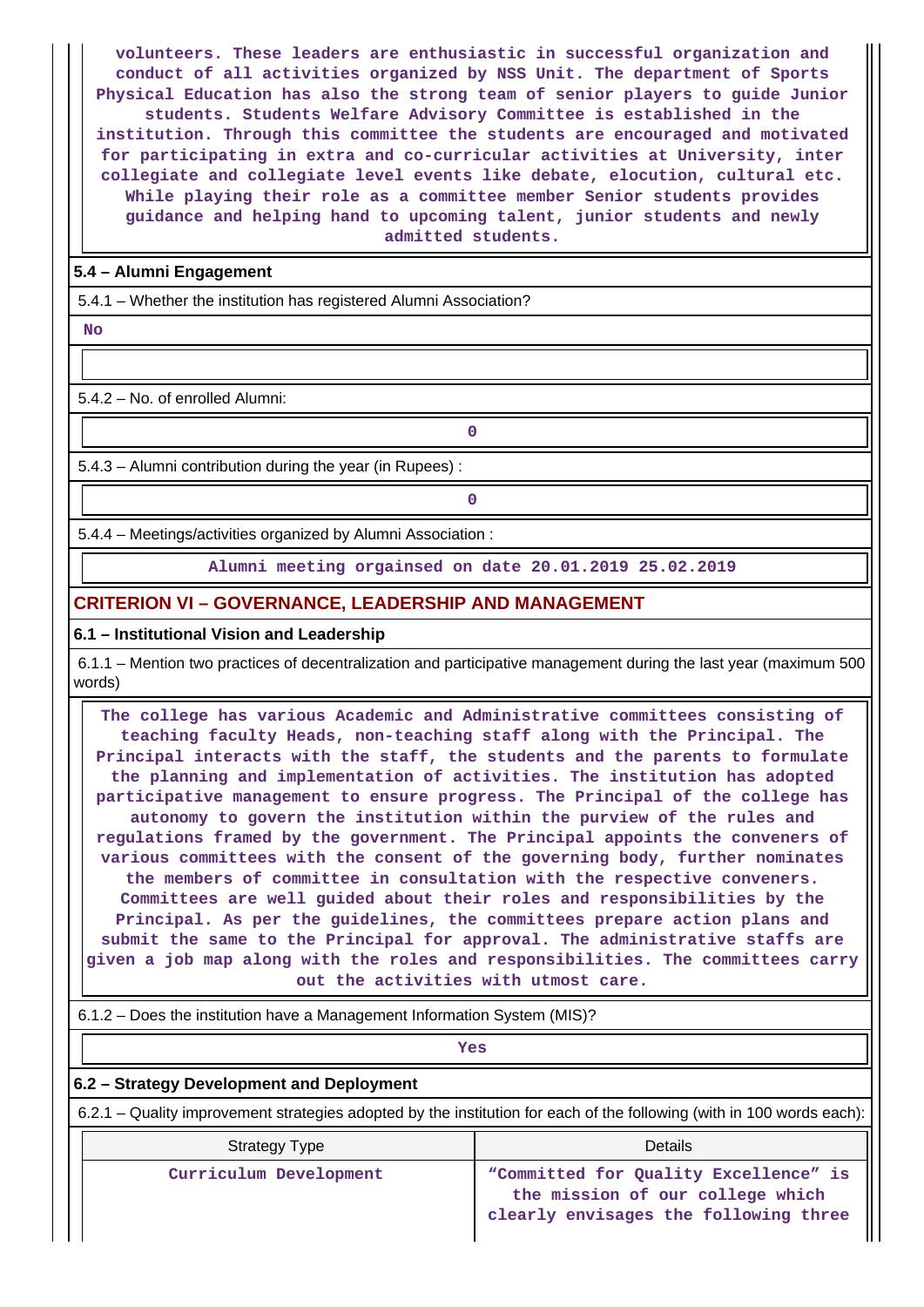|                       | areas for the accomplishment of this<br>objective, viz, Academic excellence,<br>Personality development and Social<br>awareness. The objectives of the<br>curriculum offered by Rashtrasant<br>Tukdoji Maharaj Nagpur University,<br>Nagpur and the goals of the institution<br>are complimentary in nature. The<br>variety and scope of the courses in<br>each programme assure that the students<br>achieve academic excellence in the<br>respective discipline. Seminar<br>presentations, project works, field<br>visit, participation in the social<br>activities organized by College as well<br>as University are vital for the<br>successful fulfilment of the<br>programmes. It helps the students to<br>develop their personality and approach<br>towards the society. Apart from the<br>academic framework, each programme<br>provides exposure and opportunity to<br>the students to interact with society,<br>industry and institutions through<br>dialogues, seminars, workshops and<br>field studies which ensure their social<br>interaction and also social awareness.<br>Apart from this, Department In-Charge<br>from the college attends the<br>departmental conferences in the<br>university. They give necessary<br>feedback and inputs for supplementing<br>the university's curriculum. It ensures<br>the achievements of goals of the<br>college as mentioned above. |
|-----------------------|----------------------------------------------------------------------------------------------------------------------------------------------------------------------------------------------------------------------------------------------------------------------------------------------------------------------------------------------------------------------------------------------------------------------------------------------------------------------------------------------------------------------------------------------------------------------------------------------------------------------------------------------------------------------------------------------------------------------------------------------------------------------------------------------------------------------------------------------------------------------------------------------------------------------------------------------------------------------------------------------------------------------------------------------------------------------------------------------------------------------------------------------------------------------------------------------------------------------------------------------------------------------------------------------------------------------------------------------------------------------------------------------|
| Teaching and Learning | The college has 'Academic Planning<br>Committee' which plans the academic<br>schedule of programme teaching learning<br>process for the academic year. Academic<br>Calendar is prepared by the committee<br>and is distributed among the staff<br>members. Teacher's semester wise<br>teaching plan, academic schedule and<br>plan of action is given to the teachers<br>at the commencement of the academic<br>session. Apart from this, teachers<br>profile and form of committee report is<br>also given to the teachers to keep the<br>record of their performance and<br>achievement in a particular academic<br>year. To prepare reference material for<br>students teachers refers various<br>reference books along with Internet for<br>updated and recent trends. Reference<br>material prepared by subject teachers<br>is made available in the library.<br>Either the student can take a soft copy<br>or hard copy from the library.                                                                                                                                                                                                                                                                                                                                                                                                                                              |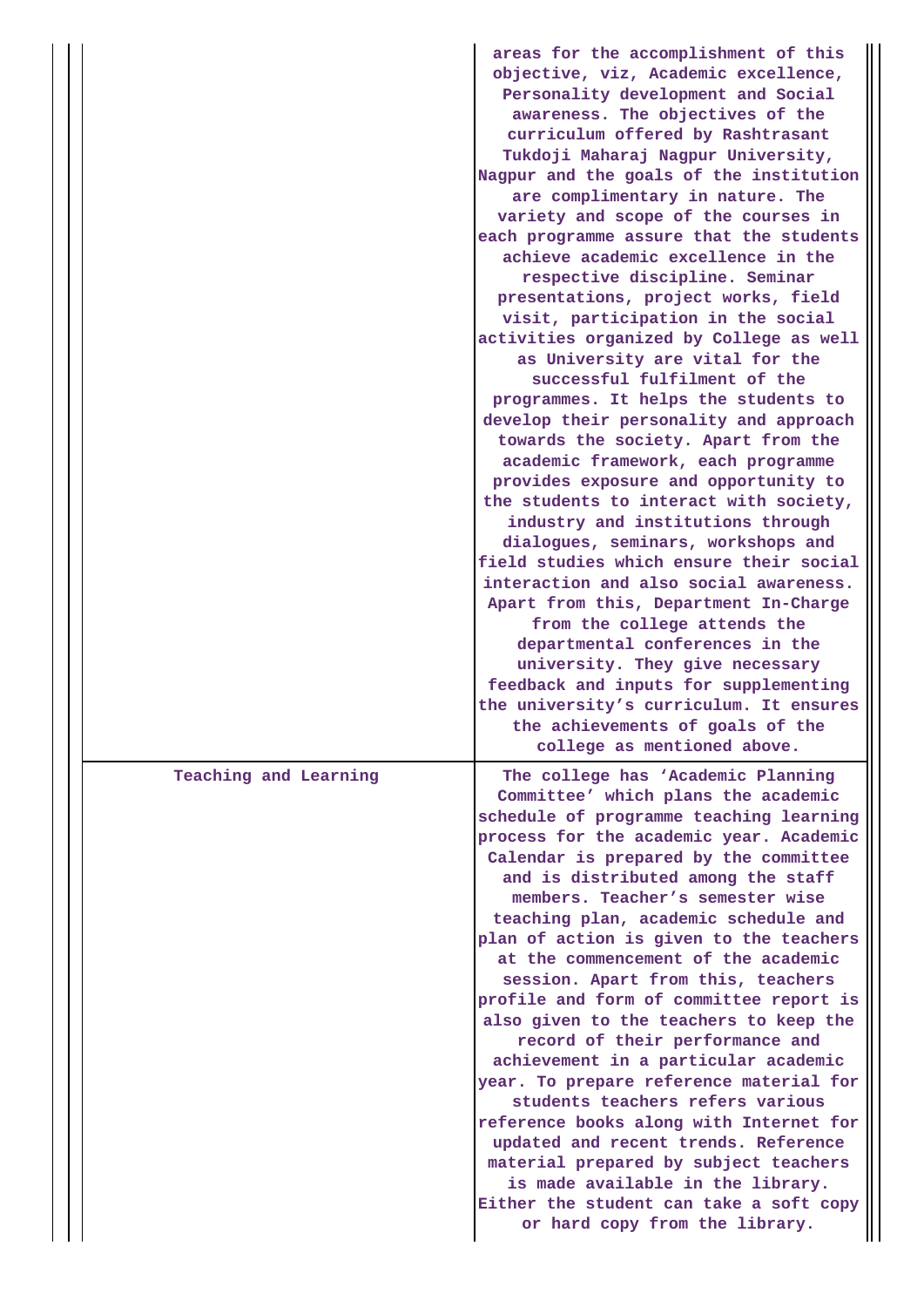|                            | Knowledge information is imparted to<br>teachers for internal assessment (Home<br>assignment, viva-voce overall<br>performance by the Head of the Dept.)<br>Power point presentation smart board<br>are used to enhance learning ability<br>and perception. The teaching non<br>teaching staffs were trained by the IT<br>Professionals for handling of internet<br>computer. Use of PPT, words other<br>software were taught to the teachers                                                                                                                                                                                                                                                                                                                                                                                                                                                                                                                                                                                                                                                                                                                                                                                                                                                                                                                                                       |
|----------------------------|-----------------------------------------------------------------------------------------------------------------------------------------------------------------------------------------------------------------------------------------------------------------------------------------------------------------------------------------------------------------------------------------------------------------------------------------------------------------------------------------------------------------------------------------------------------------------------------------------------------------------------------------------------------------------------------------------------------------------------------------------------------------------------------------------------------------------------------------------------------------------------------------------------------------------------------------------------------------------------------------------------------------------------------------------------------------------------------------------------------------------------------------------------------------------------------------------------------------------------------------------------------------------------------------------------------------------------------------------------------------------------------------------------|
| Examination and Evaluation | The college has developed its own<br>assessment system to measure the<br>performance of the students. Assessment<br>is done through the system mentioned<br>below. . Viva Voce . Assignment/Project<br>• Internal Assessment • Class test •<br>Classroom seminar . Open book exam .<br>Participation and feedback in a class .<br>Involvement in the students'<br>development activities . Annual test<br>exam After the completion of the topic<br>the class test is conducted. The<br>performance of the student is assessed<br>to formulate the further plans or<br>strategies. Classroom seminars are<br>conducted to measure the performance of<br>the students. The seminar is conducted<br>once in a session and is based on any<br>of the important topics of the<br>syllabus. It is mandatory for the each<br>teacher to take classroom seminar. The<br>open book exam is conducted to lessen<br>the fear of the students towards the<br>exam and to develop his interest and<br>confidence in studies. Students are<br>allowed to carry books with them and<br>can answer the questions from the<br>books. Annual test exam is conducted<br>usually in the month of January or<br>February before the commencement of the<br>university exams to remove the fear of<br>the students towards the exam and<br>develop familiarity with the exam paper<br>pattern. The test is conducted and |
|                            | answer sheets are valued. The marks<br>obtained by the students are informed<br>to them and the answer sheets are given<br>to them.                                                                                                                                                                                                                                                                                                                                                                                                                                                                                                                                                                                                                                                                                                                                                                                                                                                                                                                                                                                                                                                                                                                                                                                                                                                                 |
| Research and Development   | The institution has a research<br>committee to monitor and address the<br>issue of research. There is a research<br>committee comprising of a convener and<br>five staff members headed by the<br>principal to monitor and address the<br>issue of research. Activities - •<br>Encourage teachers to undertake                                                                                                                                                                                                                                                                                                                                                                                                                                                                                                                                                                                                                                                                                                                                                                                                                                                                                                                                                                                                                                                                                      |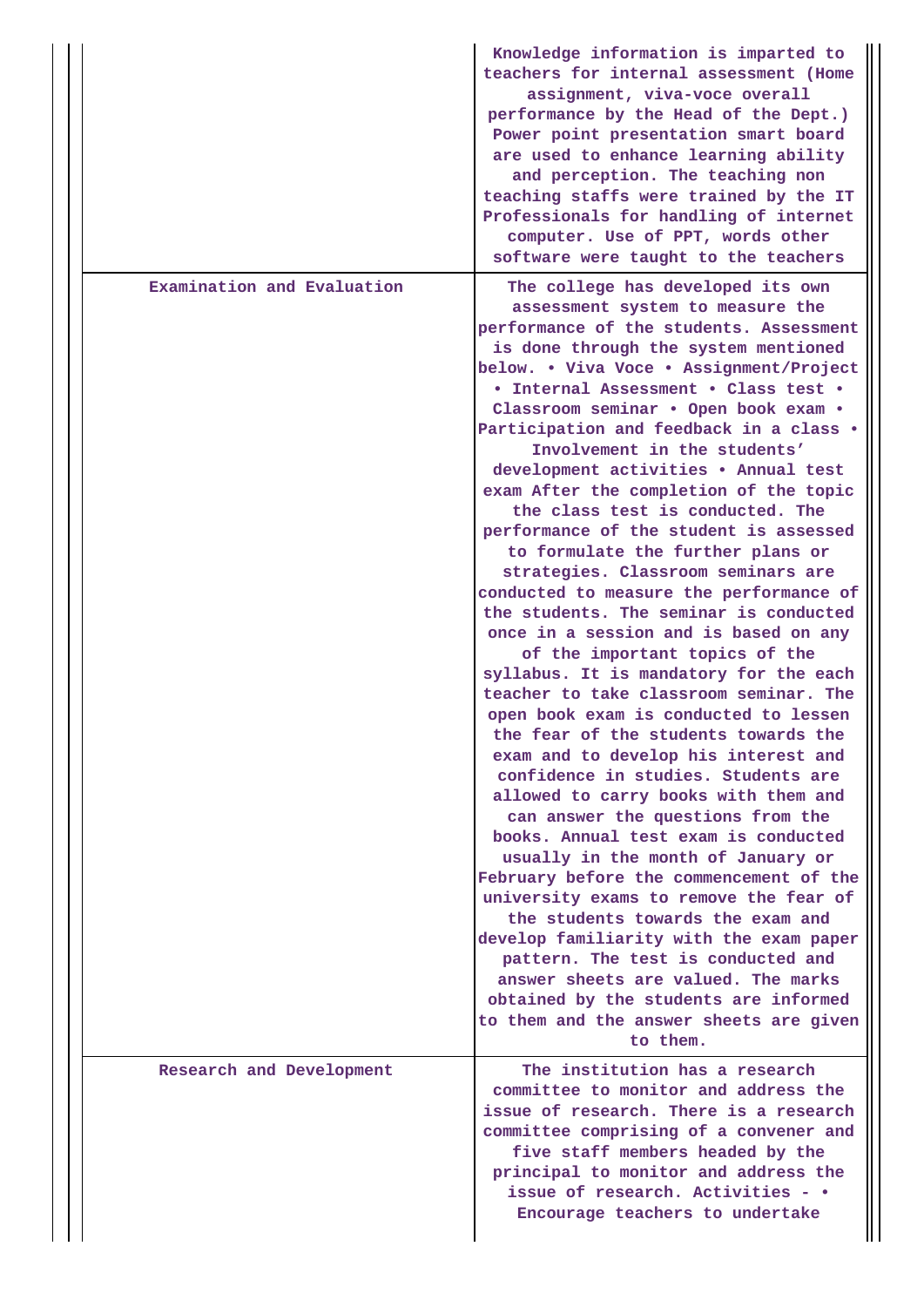|                                                               | research work and research project. .<br>Scrutinizing and forwarding the<br>proposals of teachers to the funding<br>agencies like UGC or any other agency<br>for financial assistance. .<br>Correspondence with the eminent<br>research scholar. . Assessment and<br>monitoring of the research work of the<br>individual teacher. Major decisions<br>taken - • The proposal for financial<br>assistance to undertake research<br>projects submitted by the staff members<br>to the funding agencies like UGC is<br>forwarded. . time-off, reduced teaching<br>load, special leave etc. to teachers .<br>support in terms of technology and<br>information needs • facilitate timely<br>auditing and submission of utilization<br>certificate to the funding authorities<br>. Autonomy to the principal<br>investigator - In case of Minor<br>Research Project, if Minor Research<br>Project is sanctioned by the University<br>Grants Commission or any other agency<br>the institution give complete autonomy<br>to the Principal Investigator. . Timely<br>availability and release of resources -<br>For minor Research Project the funds<br>are made available and the timely<br>release of fund is done . Adequate<br>infrastructure and support system- The<br>infrastructure and support system is<br>provided to ensure smooth progress of<br>Minor Research Project. Does the timely<br>auditing and submission of utilization<br>certificate to the funding authorities.<br>• Facilitate timely auditing and<br>submission of utilization certificate<br>to the funding Authorities The efforts<br>made by the institution in developing<br>scientific temper and research culture<br>and aptitude among students. . The<br>institution promotes research and<br>development of scientific temper among<br>students by organizing. . Classroom<br>seminars - where students have to |
|---------------------------------------------------------------|------------------------------------------------------------------------------------------------------------------------------------------------------------------------------------------------------------------------------------------------------------------------------------------------------------------------------------------------------------------------------------------------------------------------------------------------------------------------------------------------------------------------------------------------------------------------------------------------------------------------------------------------------------------------------------------------------------------------------------------------------------------------------------------------------------------------------------------------------------------------------------------------------------------------------------------------------------------------------------------------------------------------------------------------------------------------------------------------------------------------------------------------------------------------------------------------------------------------------------------------------------------------------------------------------------------------------------------------------------------------------------------------------------------------------------------------------------------------------------------------------------------------------------------------------------------------------------------------------------------------------------------------------------------------------------------------------------------------------------------------------------------------------------------------------------------------------------------------------------------------------------------------|
|                                                               | present a paper on the given topic. .<br>Guest lectures are organized to promote<br>the development of scientific mind and<br>rational thinking for teaching staff                                                                                                                                                                                                                                                                                                                                                                                                                                                                                                                                                                                                                                                                                                                                                                                                                                                                                                                                                                                                                                                                                                                                                                                                                                                                                                                                                                                                                                                                                                                                                                                                                                                                                                                             |
|                                                               | and student also.                                                                                                                                                                                                                                                                                                                                                                                                                                                                                                                                                                                                                                                                                                                                                                                                                                                                                                                                                                                                                                                                                                                                                                                                                                                                                                                                                                                                                                                                                                                                                                                                                                                                                                                                                                                                                                                                              |
| Library, ICT and Physical<br>Infrastructure / Instrumentation | The college library has been<br>computerized with Libman Software.<br>Internet facility is available in the<br>Library. Large number of new magazines<br>and new journals has been subscribed.<br>New text books, reference books, books                                                                                                                                                                                                                                                                                                                                                                                                                                                                                                                                                                                                                                                                                                                                                                                                                                                                                                                                                                                                                                                                                                                                                                                                                                                                                                                                                                                                                                                                                                                                                                                                                                                       |

**of competitive exams are purchased. New**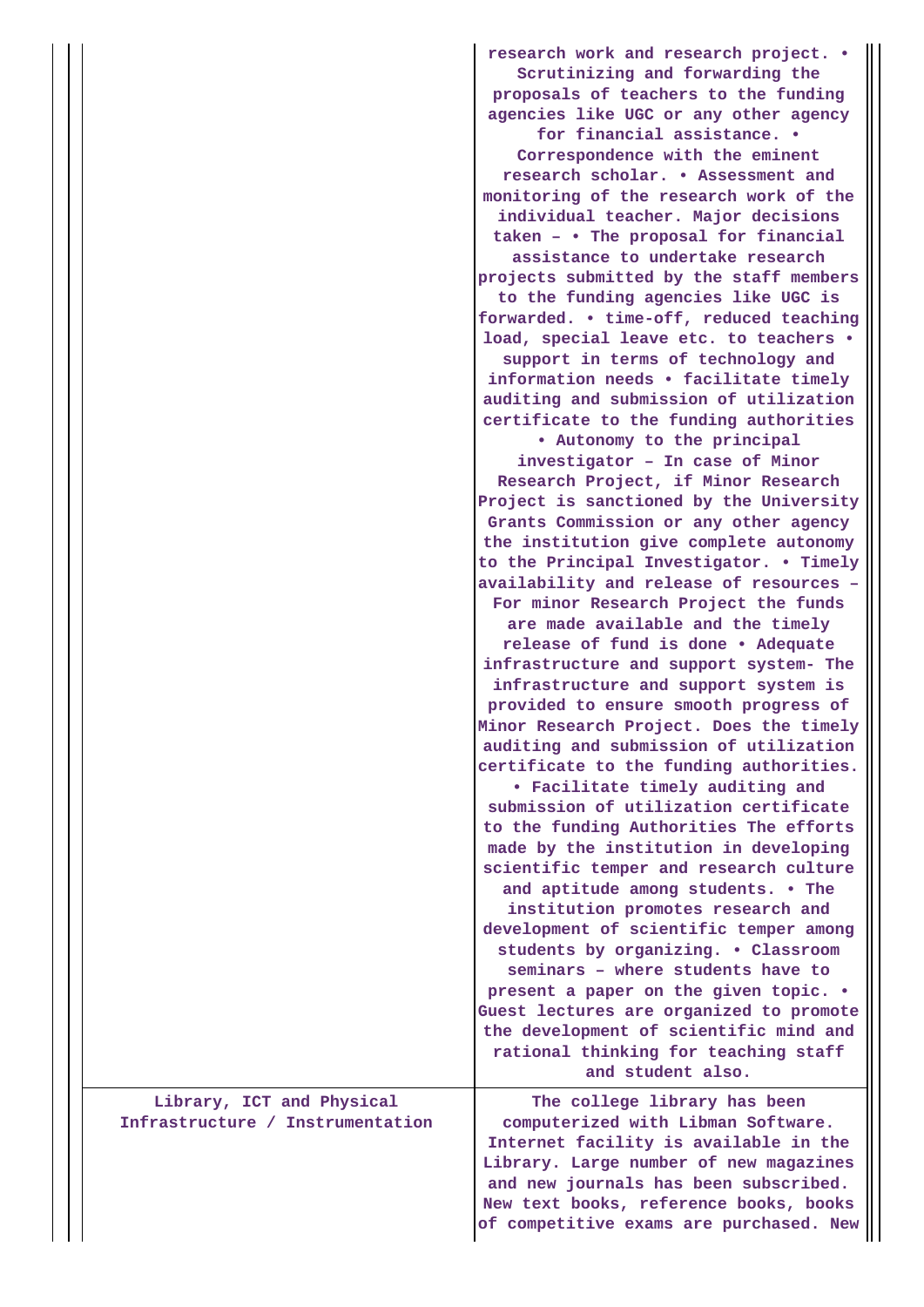**furniture racks and shelves are added as per the requirement. Bulletin board and notice boards are installed. The college library has an advisory committee which comprises of Arts Commerce faculty teachers. The Head of the faculty of commerce is a convener, along with 2 members from Arts faculty, one member from Commerce faculty and one member from contributory teachers from Commerce faculty (as a representative of contributory teacher to fulfil their requisition) as the members where as the Librarian is working as Secretary of the said committee. Apart from this, a Book Purchasing Committee is formed with Convener and four members to consider the need for purchase the books. The college library provides open access to staff members and P.G. students and partial open access to U.G. students as per the requirements. A ticket is issued to each student for borrowing text books. The text books are issued and returned as per the library Timetable during library timings. Competitive exam books, magazines and other books are issued only for the reading in a reference reading room. The committee looks after the library timings, student and staff services, maintenance of library and reading room, weeding out of the books and other material. The library committee members, other staff members and students indentify the new arrivals and current titles in the market. The requisition list submitted to the librarian is reviewed in the meeting. A unanimous decision by the committee is taken regarding the purchase depending upon the budget allotment and need of the students. The library staff members provide support to students and teachers by informing and displaying new arrivals, searching of books, accessing the internet, taking printouts, downloading etc. The library staff arranges book exhibition every year to make the students aware regarding new text books, reference books, and journals, competitive exam books, reading materials, novels and other books also. Books exhibition always gets an enthusiastic response from students and staff as it helps motivating the staff and students to**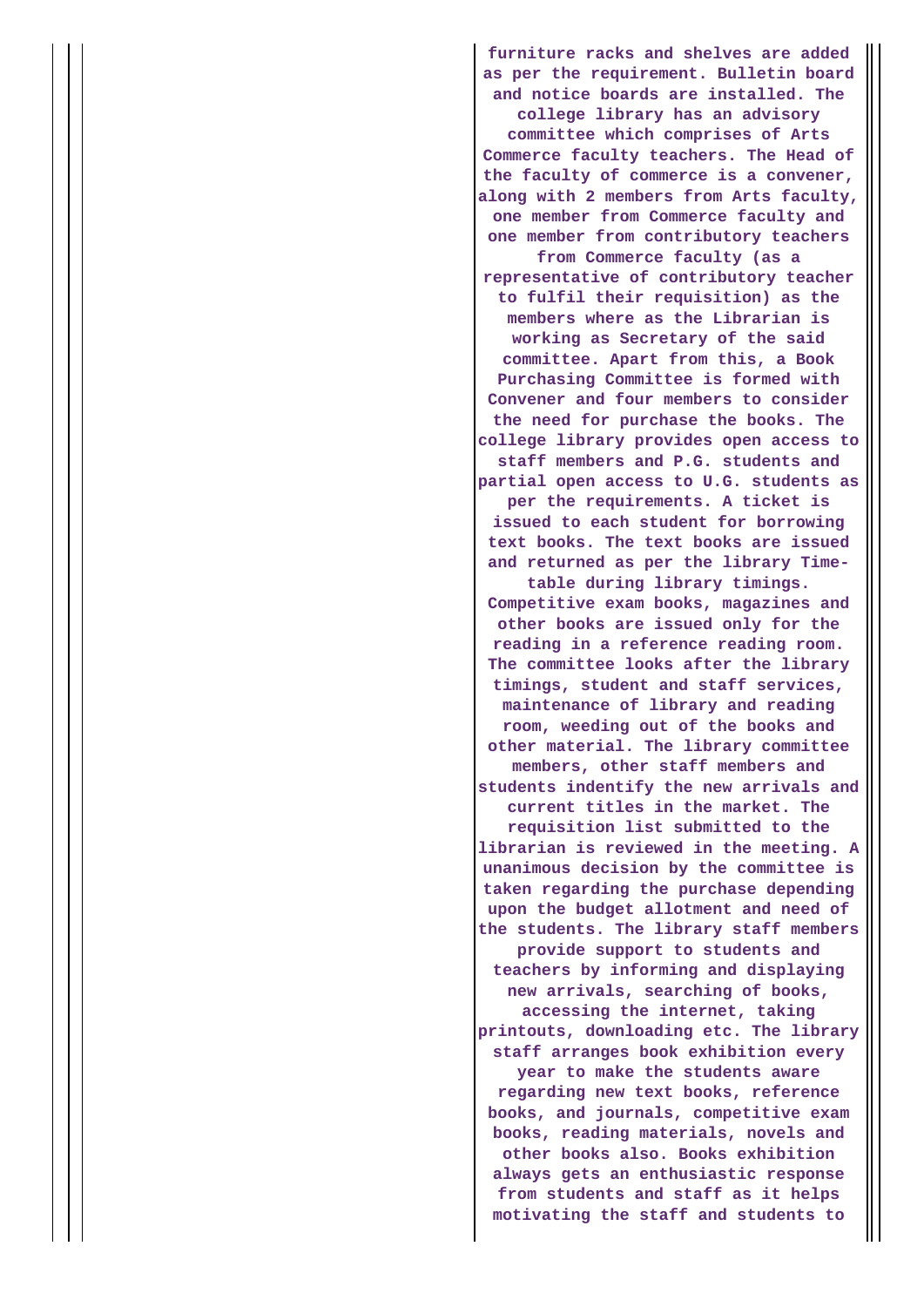**inculcate the reading habits and 'reading culture'. The librarian arranges guest lecturers for the students and staff to help students to get and use relevant information from internet. It also motivates the students to search and download meaningful, useful and relevant information. These lectures are helpful for staff and students in saving for obtaining required information in minimum time. A book bank facility is also provided. Student has to deposit the total cost of the books to borrow it from the library. He can get the 90 of cost as a refund when he returns the book. The book bank system works at 10 cost benefit. The library staffs always render a helping hand and guides students and staff for maximum utilization of library resources. Newspapers published at local, state and national level are also available in the library. The librarian guides students for filling online exam and other form of university and competitive exams, to take printout of hall ticket, admit cards and also advices how to prepare for exams. Four LCD projectors have been installed in auditorium, mini conference hall, meeting hall and computer lab. Apart from easy access of smart board to staff and students for effective teaching and learning process, it also has the following. (i) Graphical explanation of text (ii) Diagram sketches, figures supporting to the test (iii) Coordinating the contents of the subject given in the syllabus with the current information over the internet. (iv) The smart board also facilitates for seminar, research papers, presentation for viva-voce guest lecturers etc. effectively. The learning activities and technologies developed (access to on-line teachinglearning resources, independent learning, ICT enabled classrooms/ learning space etc.) by the institution place the student at the centre of teaching-learning process and render the role of a facilitator for the teacher. Due to the rapid spread of technology and internet, the students find great interest in using the internet as a key resource for obtaining updated and vital**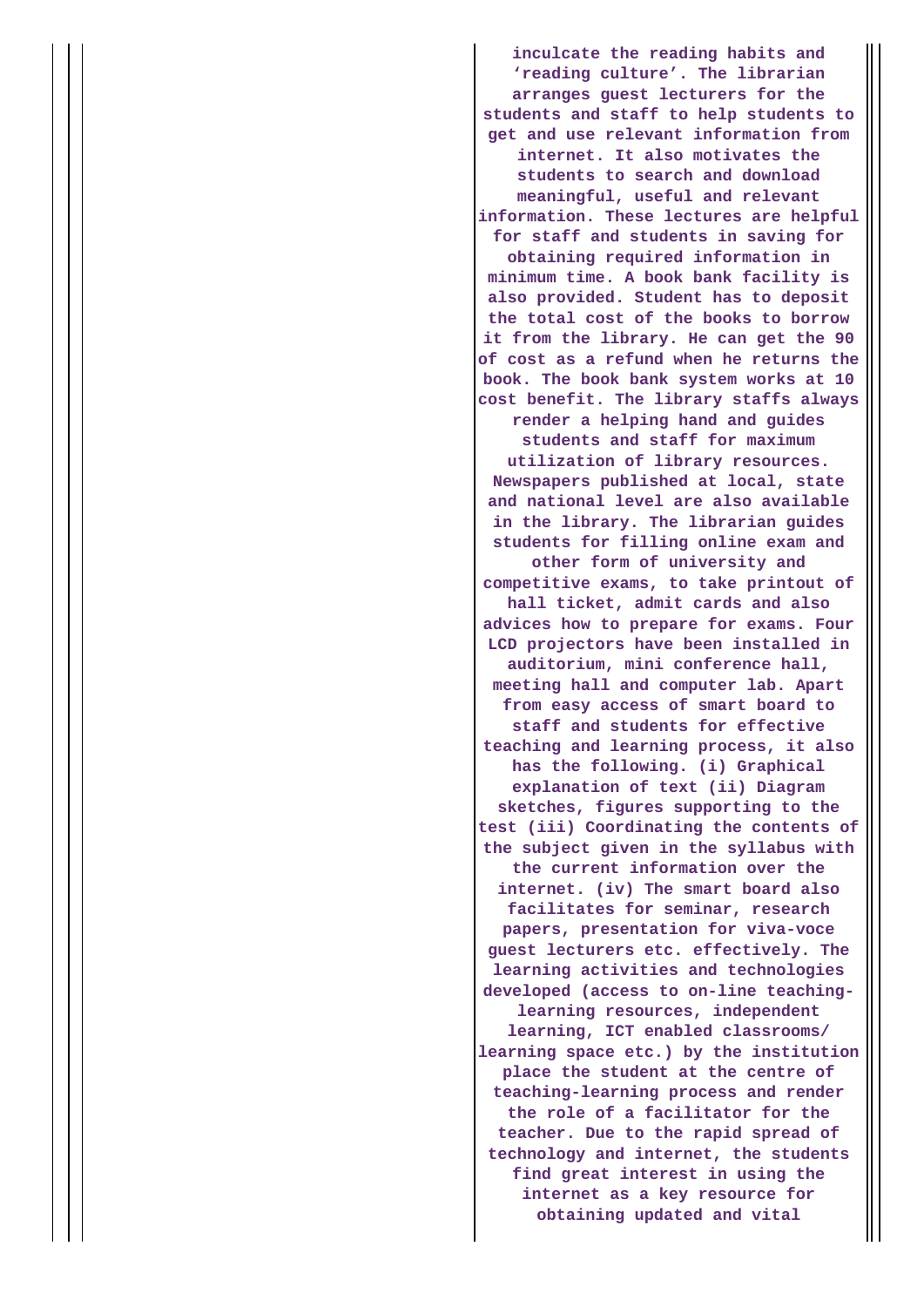|                                      | information. Thus the facility like<br>internet and printing help student to<br>prepare him for the study. The library<br>with an easy access to e-magazines, e-<br>books and e-journals provide extra<br>advantage to the students to enrich his<br>knowledge. The college does not avail<br>of the National Knowledge Network<br>connectivity directly or through the<br>affiliating university                                                                                                                                                                                                                                                                                                                                                                                                                                                                                                                                                                                                                                        |
|--------------------------------------|------------------------------------------------------------------------------------------------------------------------------------------------------------------------------------------------------------------------------------------------------------------------------------------------------------------------------------------------------------------------------------------------------------------------------------------------------------------------------------------------------------------------------------------------------------------------------------------------------------------------------------------------------------------------------------------------------------------------------------------------------------------------------------------------------------------------------------------------------------------------------------------------------------------------------------------------------------------------------------------------------------------------------------------|
| Human Resource Management            | Every member of teaching and non-<br>teaching staff is involved in<br>management of the college by assigning<br>specific responsibilities. The strength<br>of the institution lies in its academic<br>and administrative human resources. The<br>responsibilities, roles and<br>accountability are fixed for the<br>members, conveners and head of the<br>departments, cells and committees. The<br>standard assessment practice is<br>introduced to assess the performance of<br>the individual teacher and that of the<br>committees and cells.                                                                                                                                                                                                                                                                                                                                                                                                                                                                                        |
| Industry Interaction / Collaboration | Industrial tours and visits are<br>organized for all students to have<br>interaction for practical exposure of<br>theoretical knowledge. Guest lectures<br>of professionals from the industries by<br>the department and committees to<br>facilitate interaction opportunities to<br>the students are organized                                                                                                                                                                                                                                                                                                                                                                                                                                                                                                                                                                                                                                                                                                                          |
| Admission of Students                | RTM Nagpur University prepares a time<br>schedule for admission process to be<br>applicable to all affiliated colleges.<br>1) Merit ( marks scored in the<br>qualifying examination are considered<br>Admission is given on "First come First<br>Serve" basis. 2) No Entrance test is<br>conducted. Individual Counselling and<br>admission form scrutinized by the<br>teaching faculty of college. For<br>filling online admission form the<br>teachers and computer laboratory<br>attendant help the students. Seats are<br>reserved for the students from<br>SC/ST/OBC Minority Students. Admission<br>is given to the grant in -aid courses<br>first, after filling up total strength<br>in Grant in aid courses, admissions for<br>non grant courses are given. . This<br>guidelines of RTM Nagpur University are<br>followed the as it is. Timely online<br>submission of admission is submitted to<br>RTM Nagpur University. . From the year<br>2018-19 University adopted Centralized<br>admission process for all P. G. Courses |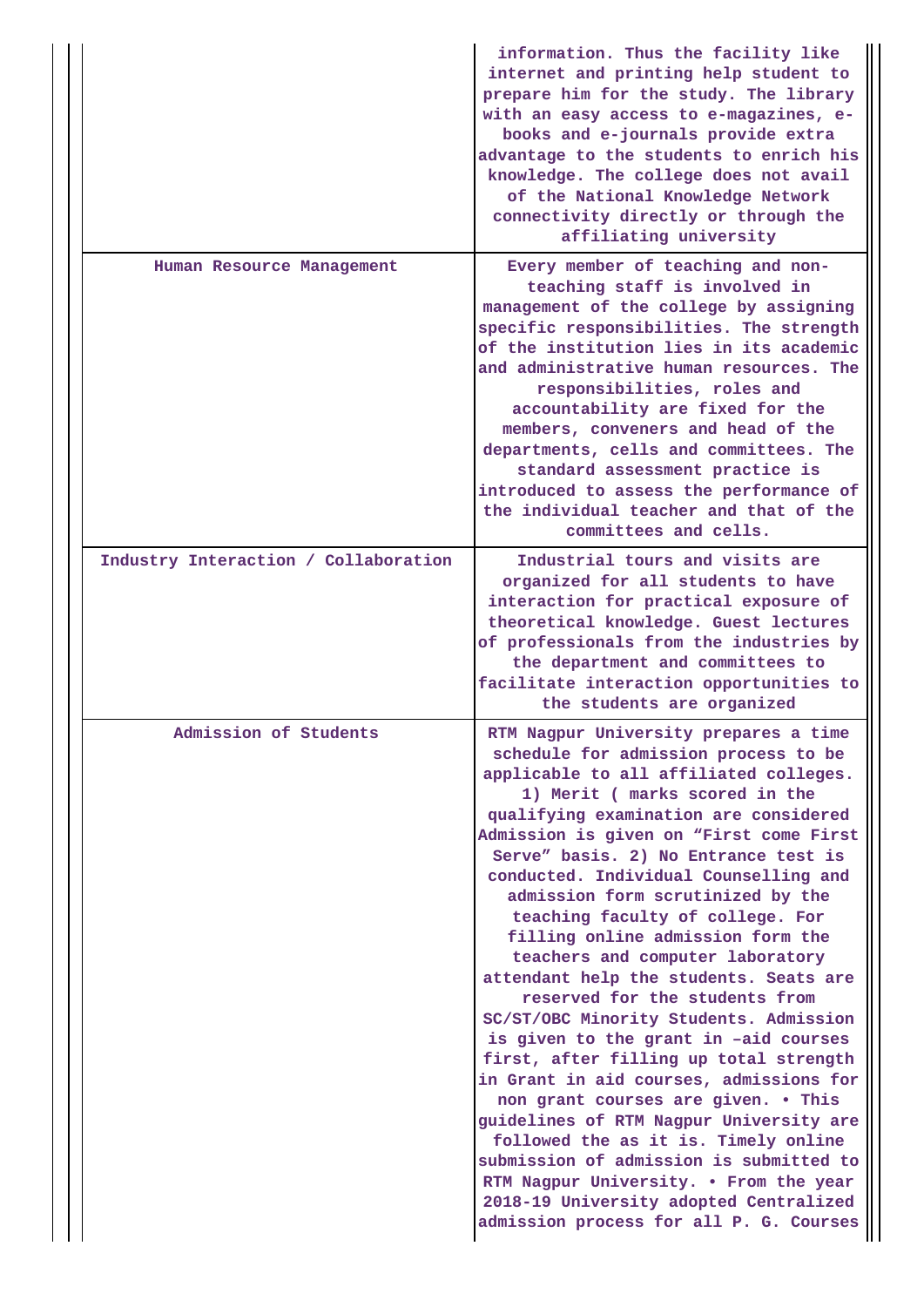**vicinity of RTM Nagpur university. Our college has been selected by RTM Nagpur University as one of the Facilitation centres among 8 Facilitation cent res in Nagpur City.**

6.2.2 – Implementation of e-governance in areas of operations:

| E-governace area         | Details                                                                                                                                                                                                                                                                                                                                                                                                                                                                                                                                                                                                                                                                                                                                                                                                                                                                                                                                                                                                                                                                                                                                                                                                                                                                                                    |
|--------------------------|------------------------------------------------------------------------------------------------------------------------------------------------------------------------------------------------------------------------------------------------------------------------------------------------------------------------------------------------------------------------------------------------------------------------------------------------------------------------------------------------------------------------------------------------------------------------------------------------------------------------------------------------------------------------------------------------------------------------------------------------------------------------------------------------------------------------------------------------------------------------------------------------------------------------------------------------------------------------------------------------------------------------------------------------------------------------------------------------------------------------------------------------------------------------------------------------------------------------------------------------------------------------------------------------------------|
| Planning and Development | The college has a well defined quality<br>policy regarding academic,<br>administrative, developmental,<br>financial, social and cultural<br>activities. The vision mission<br>objectives are clearly laid down in the<br>college prospectus. As the institute is<br>committed towards academic excellence<br>and growth, the institute strives hard<br>to maintain and ensure quality in<br>academic and other areas to serve its<br>objectives. The top management and the<br>Principal encourage the staff to<br>organize and participate in seminar,<br>conferences, workshops, refresher and<br>orientation courses to update their<br>knowledge and skill base. The quality<br>is maintained through academic<br>programmes, co-curricular activities,<br>providing academic exposure, guidance,<br>competition, sports, games, NSS and<br>NCC. The institution has a perspective<br>plan for development. The perspective<br>plan for development consist qualities<br>and plan to ensure academic excellence.<br>The key aspects of a perspective plan<br>are given below: . Ensuring quality in<br>education . Providing state of art<br>infrastructure . Orientation towards<br>research, research activity and support<br>• Establishing and maintaining superb<br>and vibrant academic ambience |
| Administration           | The administrative functions of the<br>Institution are carried out in a<br>participatory manner through various<br>committees. Major administrative<br>decisions of the Institution are taken<br>in the meetings of the Local managing<br>committee. Teaching departments are<br>given autonomy in decisions regarding<br>academic programs. Teaching, evolution<br>and feed-back system are developed by<br>taking into consideration convener of<br>the committee.                                                                                                                                                                                                                                                                                                                                                                                                                                                                                                                                                                                                                                                                                                                                                                                                                                       |
| Finance and Accounts     | A Purchase Committee is constituted.<br>Senior staff members are working as a<br>member under the chairmanship of<br>Principal. Tenders are invited,<br>reviewed in the meeting and lowest                                                                                                                                                                                                                                                                                                                                                                                                                                                                                                                                                                                                                                                                                                                                                                                                                                                                                                                                                                                                                                                                                                                 |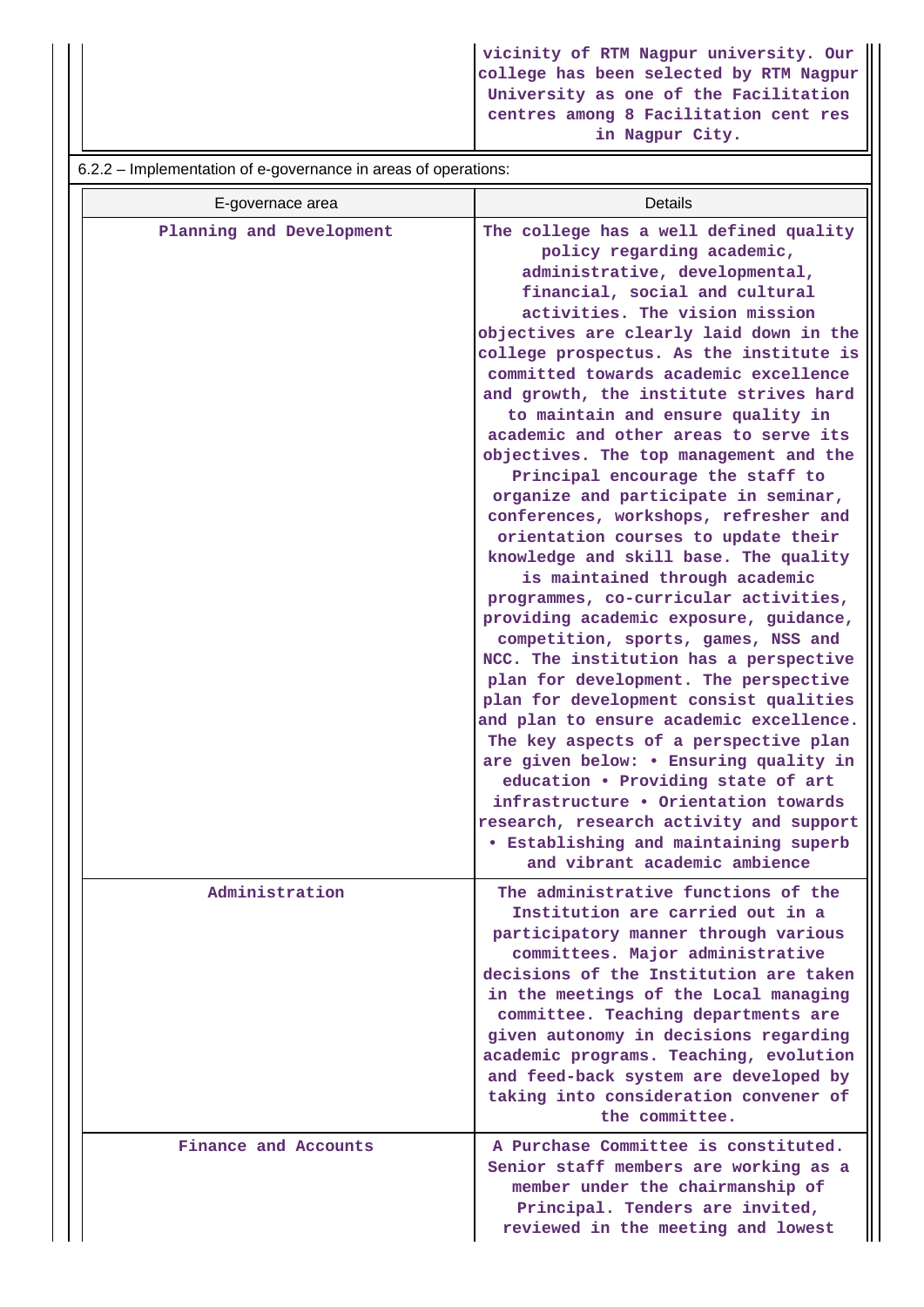|                               | priced tender is accepted. The<br>concerned Head or in-charge of<br>particular departments are invited as<br>an invitee if he / she is not a member<br>of purchase committee. The purchases of<br>library are discussed in the meeting of<br>library advisory committee under the<br>chairmanship of principal with all head<br>or incharge of the Department. The<br>external audit of the institution is<br>done by the authorized C.A. (Charted<br>Accountant). The last audit of the<br>institution was done in 2011-12. The<br>major sources of institutional<br>receipts/ funding: a) Government Grants<br>( Salary and Non salary Grants) b) UGC<br>Grants c) Tuition Fees other receipts<br>d) College share in GOI scholarship<br>Free ship The college sends proposals<br>additional funding from UGC for various<br>purposes. The grants are sanctioned by<br>UGC have been utilized for the same<br>purpose for which it is sanctioned, as<br>per the rules and regulations laid down<br>by UGC                                                                                                                                                                                                                                                                                                                                                                                  |
|-------------------------------|----------------------------------------------------------------------------------------------------------------------------------------------------------------------------------------------------------------------------------------------------------------------------------------------------------------------------------------------------------------------------------------------------------------------------------------------------------------------------------------------------------------------------------------------------------------------------------------------------------------------------------------------------------------------------------------------------------------------------------------------------------------------------------------------------------------------------------------------------------------------------------------------------------------------------------------------------------------------------------------------------------------------------------------------------------------------------------------------------------------------------------------------------------------------------------------------------------------------------------------------------------------------------------------------------------------------------------------------------------------------------------------------|
| Student Admission and Support | Extra classes are conducted and special<br>attention is given to' Slow learners',<br>so that they try to achieve the level<br>of general or normal students. Personal<br>Counselling, Mentoring, Remedial<br>classes are also arranged to prepare<br>students for examination. To provide<br>practical exposure to the students,<br>Industrial visit, educational tours and<br>fields visits are organized for both<br>Commerce and Arts faculty students.<br>Students of B.Com. B.B.A. and B.C.C.A.<br>are given exposure to prepare their<br>assignments on relevant topics and the<br>topics in actual practice in corporate<br>sectors and entrepreneurs. Magazine is<br>published yearly and distributed among<br>the students. The college publishes-<br>Drishtikshep, a student magazine that<br>features articles, poems, stories,<br>essay, reviews, reports achievements of<br>the college. The magazine committee of<br>the college invites articles, poems,<br>stories and essays compiled or written<br>in English, Hindi and Marathi for the<br>publication to develop writing literary<br>skills among students. Remarkable<br>achievements in annual examination,<br>sports, cultural activities, N.C.C.,<br>N.S.S. are published in the magazine.<br>The reports of the various departments<br>are also published in the magazine.<br>Efforts are made to facilitate direct |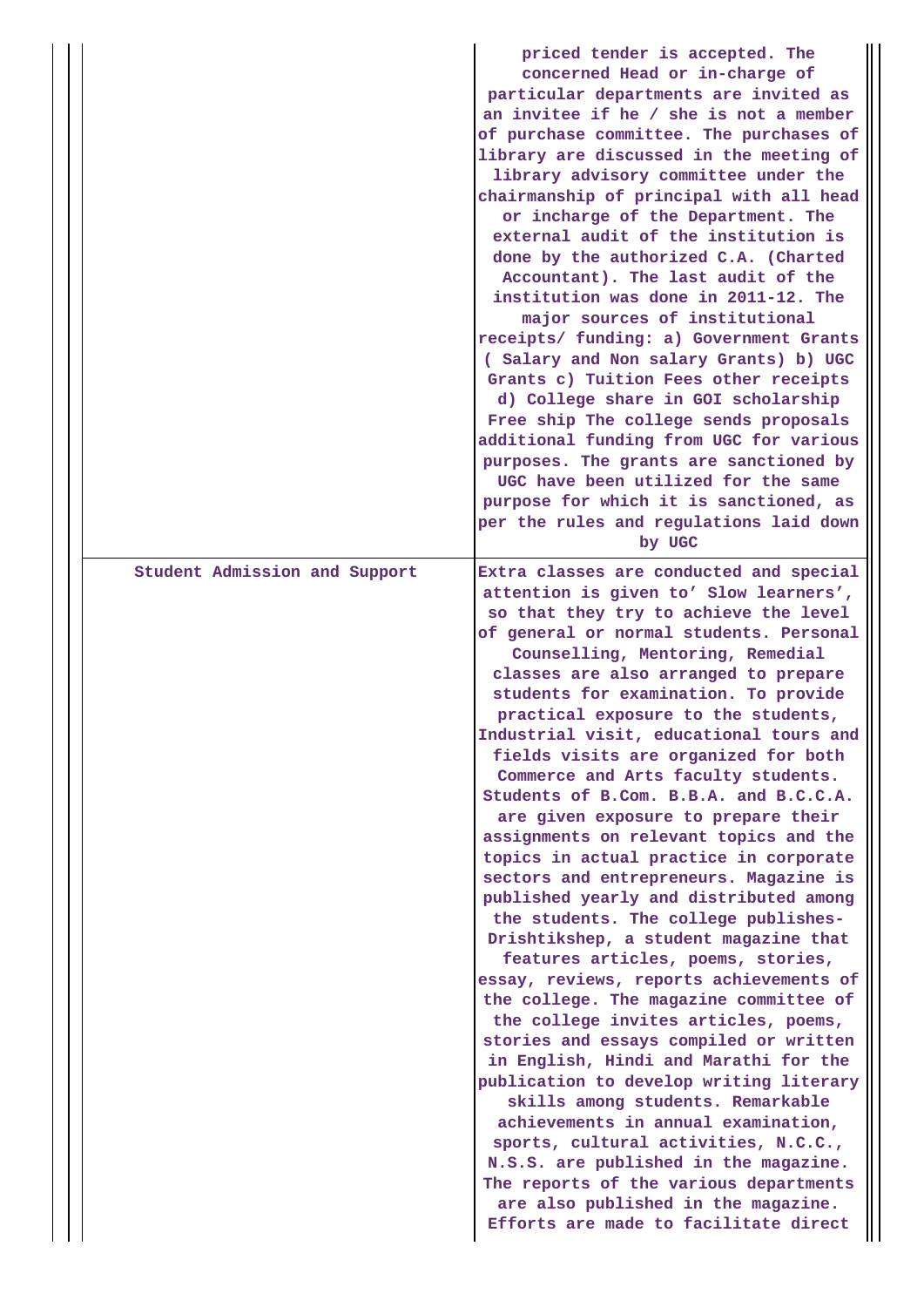|             | exposure to the entrepreneurial<br>enterprises by arranging visits to the<br>companies, industries in the region. In<br>B.Com. (Vocational), the institution<br>develops entrepreneurial skill among<br>students by organizing various guest<br>lecturers and industrial tours. The<br>students interact with various<br>successful entrepreneurs through<br>programmes, guest lectures and visit.<br>Following value added programs are<br>available:- Basic English,<br>Communication skill, Presentation<br>skill, Leadership, Time Management,<br>Business etiquettes, Positive attitude,<br>Swot Analysis, Resume writing, Group<br>Discussion, Interview Technique and<br>Team Building. Entrepreneurship<br>Development is one of the optional<br>subjects in B.Com. (Vocational) Part I,<br>II and Final. Additional academic<br>support, flexibility in examinations<br>Special dietary requirements, sports<br>uniform and materials Any other The<br>college encourages students to<br>participate in extra-curricular<br>activities including sports, games,<br>quiz competitions, debate and<br>discussions and cultural activities.<br>Guidance, flexibility for internal<br>examinations, travel concession, free<br>access to Gymnasium is also available.<br>Prizes, cash awards and certificates<br>are given to the achievers. For the<br>University players, tracksuits are<br>provided. Special dietary arrangements<br>e.g. fruits, juice and energetic food<br>etc. also are made for the sports<br>persons. As per the university norms,<br>incentive marks are awarded to the<br>students participating in NSS, NCC<br>sports cultural and adult education<br>extension activities. Every year the<br>college organizes Inter Collegiate<br>Debate Competitions. The winning teams<br>as well as first three participants are<br>given trophy and cash prizes. Extra and |
|-------------|---------------------------------------------------------------------------------------------------------------------------------------------------------------------------------------------------------------------------------------------------------------------------------------------------------------------------------------------------------------------------------------------------------------------------------------------------------------------------------------------------------------------------------------------------------------------------------------------------------------------------------------------------------------------------------------------------------------------------------------------------------------------------------------------------------------------------------------------------------------------------------------------------------------------------------------------------------------------------------------------------------------------------------------------------------------------------------------------------------------------------------------------------------------------------------------------------------------------------------------------------------------------------------------------------------------------------------------------------------------------------------------------------------------------------------------------------------------------------------------------------------------------------------------------------------------------------------------------------------------------------------------------------------------------------------------------------------------------------------------------------------------------------------------------------------------------------------------------------------------------------------------------------|
|             | co-curricular activity committee<br>Members motivate                                                                                                                                                                                                                                                                                                                                                                                                                                                                                                                                                                                                                                                                                                                                                                                                                                                                                                                                                                                                                                                                                                                                                                                                                                                                                                                                                                                                                                                                                                                                                                                                                                                                                                                                                                                                                                              |
| Examination | All the semester examination are<br>conducted by R.T.M.N. U. University<br>adopted sending question papers online<br>2 hours before commencing the<br>examination i.e. in the first and 2<br>shift of examination.                                                                                                                                                                                                                                                                                                                                                                                                                                                                                                                                                                                                                                                                                                                                                                                                                                                                                                                                                                                                                                                                                                                                                                                                                                                                                                                                                                                                                                                                                                                                                                                                                                                                                |

**6.3 – Faculty Empowerment Strategies**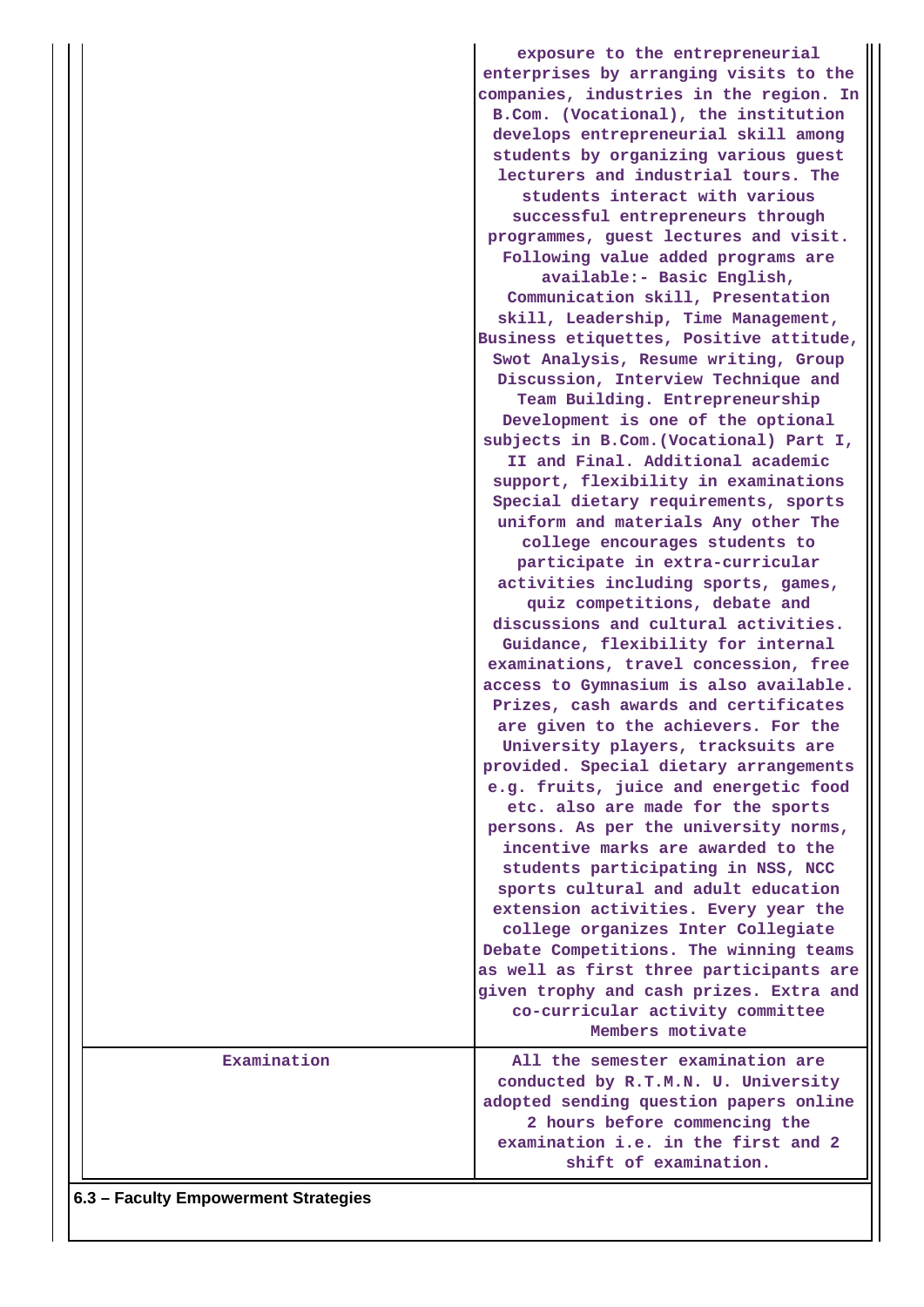| 6.3.1 – Teachers provided with financial support to attend conferences / workshops and towards membership fee<br>of professional bodies during the year                                                                                                                                                                                                                                                                                                                                                                                                                                                                                              |                                                                                                                                                                                        |                                                                                             |  |                                                |                                                                                     |           |                 |                                                                             |                                                  |                   |                                                      |
|------------------------------------------------------------------------------------------------------------------------------------------------------------------------------------------------------------------------------------------------------------------------------------------------------------------------------------------------------------------------------------------------------------------------------------------------------------------------------------------------------------------------------------------------------------------------------------------------------------------------------------------------------|----------------------------------------------------------------------------------------------------------------------------------------------------------------------------------------|---------------------------------------------------------------------------------------------|--|------------------------------------------------|-------------------------------------------------------------------------------------|-----------|-----------------|-----------------------------------------------------------------------------|--------------------------------------------------|-------------------|------------------------------------------------------|
| Year                                                                                                                                                                                                                                                                                                                                                                                                                                                                                                                                                                                                                                                 |                                                                                                                                                                                        | Name of Teacher                                                                             |  |                                                | Name of conference/<br>workshop attended<br>for which financial<br>support provided |           |                 | Name of the<br>professional body for<br>which membership<br>fee is provided |                                                  | Amount of support |                                                      |
| No Data Entered/Not Applicable !!!                                                                                                                                                                                                                                                                                                                                                                                                                                                                                                                                                                                                                   |                                                                                                                                                                                        |                                                                                             |  |                                                |                                                                                     |           |                 |                                                                             |                                                  |                   |                                                      |
| View File                                                                                                                                                                                                                                                                                                                                                                                                                                                                                                                                                                                                                                            |                                                                                                                                                                                        |                                                                                             |  |                                                |                                                                                     |           |                 |                                                                             |                                                  |                   |                                                      |
| 6.3.2 – Number of professional development / administrative training programmes organized by the College for<br>teaching and non teaching staff during the year                                                                                                                                                                                                                                                                                                                                                                                                                                                                                      |                                                                                                                                                                                        |                                                                                             |  |                                                |                                                                                     |           |                 |                                                                             |                                                  |                   |                                                      |
| Year                                                                                                                                                                                                                                                                                                                                                                                                                                                                                                                                                                                                                                                 |                                                                                                                                                                                        | Title of the<br>professional<br>development<br>programme<br>organised for<br>teaching staff |  | Title of the<br>training<br>programme<br>staff | From date<br>administrative<br>organised for<br>non-teaching                        |           | To Date         |                                                                             | Number of<br>participants<br>(Teaching<br>staff) |                   | Number of<br>participants<br>(non-teaching<br>staff) |
|                                                                                                                                                                                                                                                                                                                                                                                                                                                                                                                                                                                                                                                      | No Data Entered/Not Applicable !!!                                                                                                                                                     |                                                                                             |  |                                                |                                                                                     |           |                 |                                                                             |                                                  |                   |                                                      |
|                                                                                                                                                                                                                                                                                                                                                                                                                                                                                                                                                                                                                                                      | View File                                                                                                                                                                              |                                                                                             |  |                                                |                                                                                     |           |                 |                                                                             |                                                  |                   |                                                      |
| 6.3.3 - No. of teachers attending professional development programmes, viz., Orientation Programme, Refresher<br>Course, Short Term Course, Faculty Development Programmes during the year                                                                                                                                                                                                                                                                                                                                                                                                                                                           |                                                                                                                                                                                        |                                                                                             |  |                                                |                                                                                     |           |                 |                                                                             |                                                  |                   |                                                      |
| Title of the<br>professional<br>development<br>programme                                                                                                                                                                                                                                                                                                                                                                                                                                                                                                                                                                                             | Number of teachers<br>who attended                                                                                                                                                     |                                                                                             |  | From Date                                      |                                                                                     | To date   |                 |                                                                             | Duration                                         |                   |                                                      |
|                                                                                                                                                                                                                                                                                                                                                                                                                                                                                                                                                                                                                                                      |                                                                                                                                                                                        |                                                                                             |  |                                                | No Data Entered/Not Applicable !!!                                                  |           |                 |                                                                             |                                                  |                   |                                                      |
|                                                                                                                                                                                                                                                                                                                                                                                                                                                                                                                                                                                                                                                      |                                                                                                                                                                                        |                                                                                             |  |                                                |                                                                                     | View File |                 |                                                                             |                                                  |                   |                                                      |
| 6.3.4 – Faculty and Staff recruitment (no. for permanent recruitment):                                                                                                                                                                                                                                                                                                                                                                                                                                                                                                                                                                               |                                                                                                                                                                                        |                                                                                             |  |                                                |                                                                                     |           |                 |                                                                             |                                                  |                   |                                                      |
|                                                                                                                                                                                                                                                                                                                                                                                                                                                                                                                                                                                                                                                      |                                                                                                                                                                                        | Teaching                                                                                    |  |                                                |                                                                                     |           |                 |                                                                             | Non-teaching                                     |                   |                                                      |
| Permanent                                                                                                                                                                                                                                                                                                                                                                                                                                                                                                                                                                                                                                            |                                                                                                                                                                                        |                                                                                             |  | <b>Full Time</b>                               |                                                                                     |           | Permanent       |                                                                             |                                                  |                   | <b>Full Time</b>                                     |
| 17                                                                                                                                                                                                                                                                                                                                                                                                                                                                                                                                                                                                                                                   |                                                                                                                                                                                        |                                                                                             |  | 8                                              |                                                                                     |           | 12              |                                                                             |                                                  | $\mathbf 0$       |                                                      |
| 6.3.5 - Welfare schemes for                                                                                                                                                                                                                                                                                                                                                                                                                                                                                                                                                                                                                          |                                                                                                                                                                                        |                                                                                             |  |                                                |                                                                                     |           |                 |                                                                             |                                                  |                   |                                                      |
|                                                                                                                                                                                                                                                                                                                                                                                                                                                                                                                                                                                                                                                      | Teaching                                                                                                                                                                               |                                                                                             |  |                                                | Non-teaching                                                                        |           |                 |                                                                             |                                                  | <b>Students</b>   |                                                      |
|                                                                                                                                                                                                                                                                                                                                                                                                                                                                                                                                                                                                                                                      | Accidental Insurance<br>Accidental Insurance<br>personal benefit group<br>personal benefit group<br>scheme of state<br>scheme for state<br>government employees<br>government empoyees |                                                                                             |  |                                                |                                                                                     |           | Group Insurance |                                                                             |                                                  |                   |                                                      |
| 6.4 - Financial Management and Resource Mobilization                                                                                                                                                                                                                                                                                                                                                                                                                                                                                                                                                                                                 |                                                                                                                                                                                        |                                                                                             |  |                                                |                                                                                     |           |                 |                                                                             |                                                  |                   |                                                      |
| 6.4.1 – Institution conducts internal and external financial audits regularly (with in 100 words each)                                                                                                                                                                                                                                                                                                                                                                                                                                                                                                                                               |                                                                                                                                                                                        |                                                                                             |  |                                                |                                                                                     |           |                 |                                                                             |                                                  |                   |                                                      |
| The statutory Auditors are appointed by the parent body of the institution. The<br>auditors are authorised to periodical visits and carryout surprise checks to<br>have a overall control over the financial activities of the college. Annual<br>Audits are undertaken within specified time limits framed by the State Central<br>Authorities Periodical financial audited statements are submitted with the<br>University and Joint Director of Education. To have an internal control over<br>the fund distributions, committee form of organization is adopted by the<br>college administrations. The Budgets are prepared and submitted on the |                                                                                                                                                                                        |                                                                                             |  |                                                |                                                                                     |           |                 |                                                                             |                                                  |                   |                                                      |

 $\mathbb{H}$ 

 $\prod$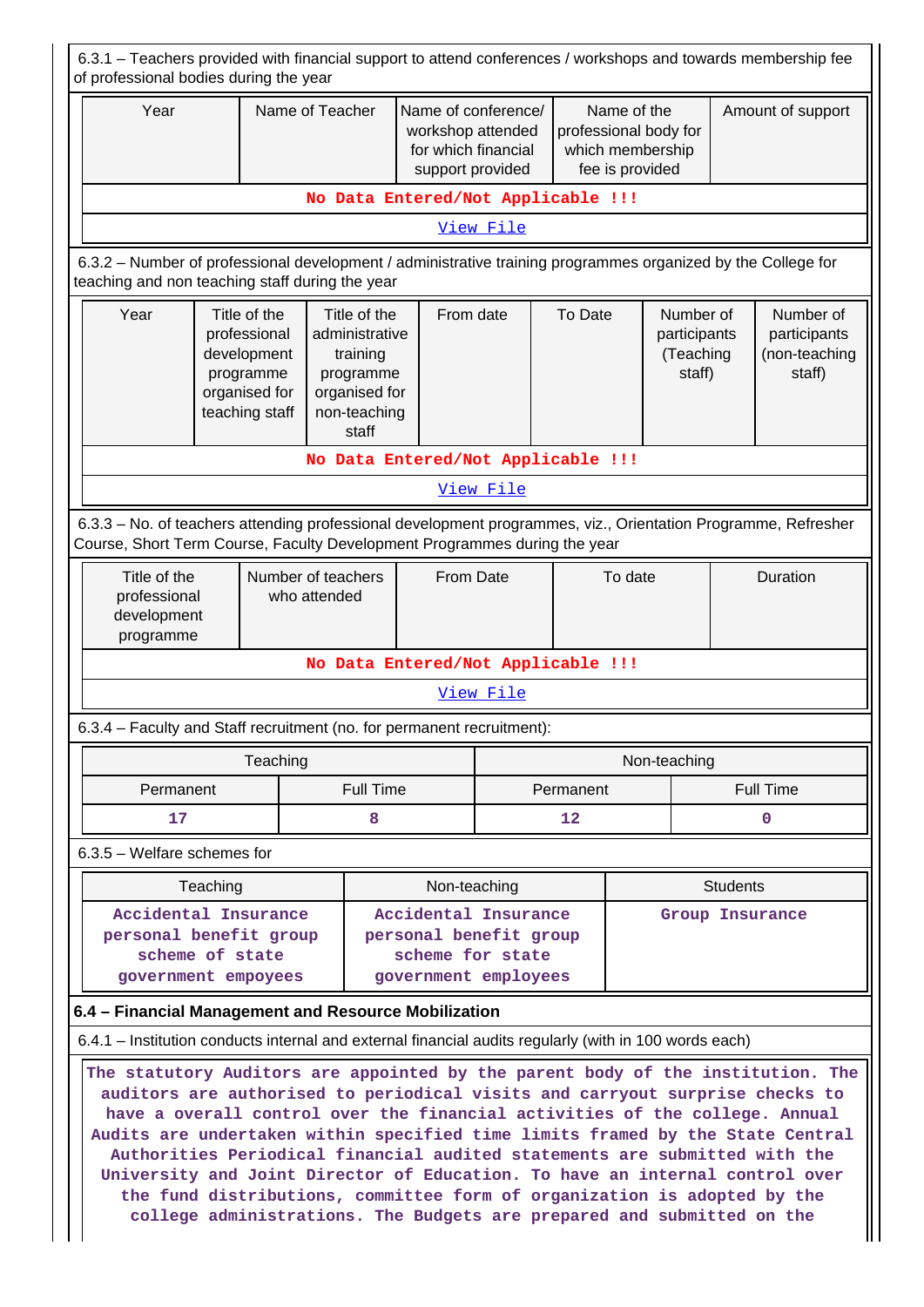## **commencement of semesters and funds are issued to the functional committees after due verification of the programmes and activities.**

| commencement of semesters and funds are issued to the functional committees                                                                          | after due verification of the programmes and activities.           |          |                |                                                          |                      |                    |                           |  |
|------------------------------------------------------------------------------------------------------------------------------------------------------|--------------------------------------------------------------------|----------|----------------|----------------------------------------------------------|----------------------|--------------------|---------------------------|--|
| 6.4.2 - Funds / Grants received from management, non-government bodies, individuals, philanthropies during the<br>year(not covered in Criterion III) |                                                                    |          |                |                                                          |                      |                    |                           |  |
| Name of the non government<br>funding agencies /individuals                                                                                          | Funds/ Grnats received in Rs.                                      |          | Purpose        |                                                          |                      |                    |                           |  |
|                                                                                                                                                      |                                                                    |          |                | No Data Entered/Not Applicable !!!                       |                      |                    |                           |  |
|                                                                                                                                                      |                                                                    |          |                | View File                                                |                      |                    |                           |  |
| 6.4.3 - Total corpus fund generated                                                                                                                  |                                                                    |          |                |                                                          |                      |                    |                           |  |
|                                                                                                                                                      |                                                                    |          | 0 <sup>0</sup> |                                                          |                      |                    |                           |  |
| 6.5 - Internal Quality Assurance System                                                                                                              |                                                                    |          |                |                                                          |                      |                    |                           |  |
| 6.5.1 – Whether Academic and Administrative Audit (AAA) has been done?                                                                               |                                                                    |          |                |                                                          |                      |                    |                           |  |
| <b>Audit Type</b>                                                                                                                                    |                                                                    | External |                |                                                          |                      | Internal           |                           |  |
|                                                                                                                                                      | Yes/No                                                             |          | Agency         |                                                          |                      | Yes/No             | Authority                 |  |
| Academic                                                                                                                                             | <b>No</b>                                                          |          |                |                                                          |                      | No                 |                           |  |
| Administrative                                                                                                                                       | No.                                                                |          |                |                                                          |                      | <b>No</b>          |                           |  |
| 6.5.2 - Activities and support from the Parent - Teacher Association (at least three)                                                                |                                                                    |          |                |                                                          |                      |                    |                           |  |
| were happy about the safety of girls student and the care taken by the college<br>6.5.3 – Development programmes for support staff (at least three)  |                                                                    |          |                | for girl students.<br>No Data Entered/Not Applicable !!! |                      |                    |                           |  |
| 6.5.4 – Post Accreditation initiative(s) (mention at least three)                                                                                    |                                                                    |          |                |                                                          |                      |                    |                           |  |
|                                                                                                                                                      | Online Test Exam Mentor Mentee Scheme Book Review by Student       |          |                |                                                          |                      |                    |                           |  |
| 6.5.5 - Internal Quality Assurance System Details                                                                                                    |                                                                    |          |                |                                                          |                      |                    |                           |  |
| a) Submission of Data for AISHE portal                                                                                                               | Yes                                                                |          |                |                                                          |                      |                    |                           |  |
|                                                                                                                                                      | b) Participation in NIRF                                           |          |                | No                                                       |                      |                    |                           |  |
| c)ISO certification                                                                                                                                  | <b>No</b>                                                          |          |                |                                                          |                      |                    |                           |  |
| d)NBA or any other quality audit                                                                                                                     | <b>No</b>                                                          |          |                |                                                          |                      |                    |                           |  |
| 6.5.6 - Number of Quality Initiatives undertaken during the year                                                                                     |                                                                    |          |                |                                                          |                      |                    |                           |  |
| Year                                                                                                                                                 | Name of quality<br>Date of<br>initiative by IQAC   conducting IQAC |          |                |                                                          | <b>Duration From</b> | <b>Duration To</b> | Number of<br>participants |  |
|                                                                                                                                                      |                                                                    |          |                | No Data Entered/Not Applicable !!!                       |                      |                    |                           |  |
|                                                                                                                                                      |                                                                    |          |                | <u>View File</u>                                         |                      |                    |                           |  |
| <b>CRITERION VII - INSTITUTIONAL VALUES AND BEST PRACTICES</b>                                                                                       |                                                                    |          |                |                                                          |                      |                    |                           |  |
| 7.1 - Institutional Values and Social Responsibilities                                                                                               |                                                                    |          |                |                                                          |                      |                    |                           |  |
| 7.1.1 - Gender Equity (Number of gender equity promotion programmes organized by the institution during the                                          |                                                                    |          |                |                                                          |                      |                    |                           |  |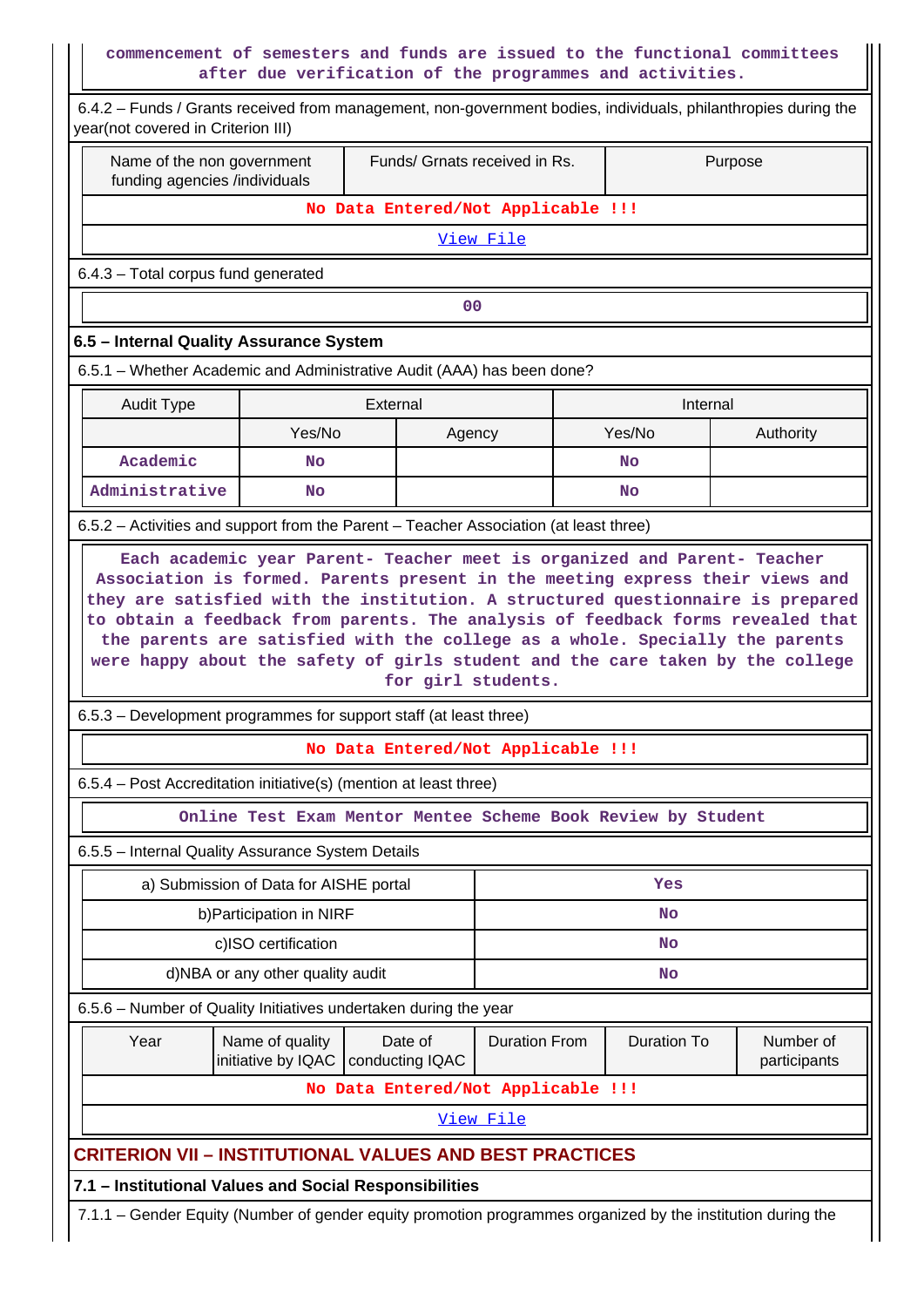| year)                                                                                             |                                                                              |           |                                                                                                          |                                     |                                                           |                         |                       |                                                                                                                                                                                                                                                                                                                                                                                                                                                                                                                                                                                                                                                     |                                                     |  |  |
|---------------------------------------------------------------------------------------------------|------------------------------------------------------------------------------|-----------|----------------------------------------------------------------------------------------------------------|-------------------------------------|-----------------------------------------------------------|-------------------------|-----------------------|-----------------------------------------------------------------------------------------------------------------------------------------------------------------------------------------------------------------------------------------------------------------------------------------------------------------------------------------------------------------------------------------------------------------------------------------------------------------------------------------------------------------------------------------------------------------------------------------------------------------------------------------------------|-----------------------------------------------------|--|--|
| Title of the<br>programme                                                                         |                                                                              | Period To |                                                                                                          |                                     |                                                           | Number of Participants  |                       |                                                                                                                                                                                                                                                                                                                                                                                                                                                                                                                                                                                                                                                     |                                                     |  |  |
|                                                                                                   |                                                                              |           |                                                                                                          |                                     |                                                           |                         | Female                |                                                                                                                                                                                                                                                                                                                                                                                                                                                                                                                                                                                                                                                     | Male                                                |  |  |
| No Data Entered/Not Applicable !!!                                                                |                                                                              |           |                                                                                                          |                                     |                                                           |                         |                       |                                                                                                                                                                                                                                                                                                                                                                                                                                                                                                                                                                                                                                                     |                                                     |  |  |
| 7.1.2 – Environmental Consciousness and Sustainability/Alternate Energy initiatives such as:      |                                                                              |           |                                                                                                          |                                     |                                                           |                         |                       |                                                                                                                                                                                                                                                                                                                                                                                                                                                                                                                                                                                                                                                     |                                                     |  |  |
|                                                                                                   |                                                                              |           |                                                                                                          |                                     |                                                           |                         |                       | Percentage of power requirement of the University met by the renewable energy sources                                                                                                                                                                                                                                                                                                                                                                                                                                                                                                                                                               |                                                     |  |  |
|                                                                                                   |                                                                              |           |                                                                                                          |                                     | artificial tank is must to prevent condemnation of water. |                         |                       | 7.1.2 Environmental Consciousness and Sustainability/Alternate Energy<br>initiatives such as: Percentage of power requirement of the College met by the<br>renewable energy sources 'Nirmalya Sankalan' programme was organized at Futala<br>lake on the occasion Anant Chaturdashi (emersion of Ganesh Idol). The students<br>of department of Environmental studies, NSS and Life Long and Extension<br>Education actively participated in this campaign. Students, Teachers and<br>supporting staff convinced the devotees of Ganesh that not to throw Nirmalya in<br>the Lake and Ganesh Idol as well. The students conveyed the message use of |                                                     |  |  |
| 7.1.3 - Differently abled (Divyangjan) friendliness                                               |                                                                              |           |                                                                                                          |                                     |                                                           |                         |                       |                                                                                                                                                                                                                                                                                                                                                                                                                                                                                                                                                                                                                                                     |                                                     |  |  |
|                                                                                                   | Item facilities                                                              |           |                                                                                                          | Yes/No                              |                                                           | Number of beneficiaries |                       |                                                                                                                                                                                                                                                                                                                                                                                                                                                                                                                                                                                                                                                     |                                                     |  |  |
|                                                                                                   | Ramp/Rails                                                                   |           |                                                                                                          | Yes                                 |                                                           |                         | 6                     |                                                                                                                                                                                                                                                                                                                                                                                                                                                                                                                                                                                                                                                     |                                                     |  |  |
|                                                                                                   | <b>Rest Rooms</b>                                                            |           |                                                                                                          | Yes                                 |                                                           | 30                      |                       |                                                                                                                                                                                                                                                                                                                                                                                                                                                                                                                                                                                                                                                     |                                                     |  |  |
|                                                                                                   | Scribes for examination                                                      |           |                                                                                                          | Yes                                 |                                                           | 55                      |                       |                                                                                                                                                                                                                                                                                                                                                                                                                                                                                                                                                                                                                                                     |                                                     |  |  |
| 7.1.4 – Inclusion and Situatedness                                                                |                                                                              |           |                                                                                                          |                                     |                                                           |                         |                       |                                                                                                                                                                                                                                                                                                                                                                                                                                                                                                                                                                                                                                                     |                                                     |  |  |
| Year                                                                                              | Number of<br>initiatives to<br>address<br>locational<br>advantages<br>ntages | and       | Number of<br>initiatives<br>taken to<br>engage with<br>and disadva   contribute to<br>local<br>community |                                     | <b>Duration</b>                                           |                         | Name of<br>initiative | <b>Issues</b><br>addressed                                                                                                                                                                                                                                                                                                                                                                                                                                                                                                                                                                                                                          | Number of<br>participating<br>students<br>and staff |  |  |
|                                                                                                   |                                                                              |           |                                                                                                          |                                     | No Data Entered/Not Applicable !!!                        |                         |                       |                                                                                                                                                                                                                                                                                                                                                                                                                                                                                                                                                                                                                                                     |                                                     |  |  |
|                                                                                                   |                                                                              |           |                                                                                                          |                                     | View File                                                 |                         |                       |                                                                                                                                                                                                                                                                                                                                                                                                                                                                                                                                                                                                                                                     |                                                     |  |  |
| 7.1.5 - Human Values and Professional Ethics Code of conduct (handbooks) for various stakeholders |                                                                              |           |                                                                                                          |                                     |                                                           |                         |                       |                                                                                                                                                                                                                                                                                                                                                                                                                                                                                                                                                                                                                                                     |                                                     |  |  |
| <b>Title</b><br>Date of publication<br>Follow up(max 100 words)                                   |                                                                              |           |                                                                                                          |                                     |                                                           |                         |                       |                                                                                                                                                                                                                                                                                                                                                                                                                                                                                                                                                                                                                                                     |                                                     |  |  |
|                                                                                                   |                                                                              |           |                                                                                                          |                                     | No Data Entered/Not Applicable !!!                        |                         |                       |                                                                                                                                                                                                                                                                                                                                                                                                                                                                                                                                                                                                                                                     |                                                     |  |  |
| 7.1.6 - Activities conducted for promotion of universal Values and Ethics                         |                                                                              |           |                                                                                                          |                                     |                                                           |                         |                       |                                                                                                                                                                                                                                                                                                                                                                                                                                                                                                                                                                                                                                                     |                                                     |  |  |
|                                                                                                   | Activity                                                                     |           |                                                                                                          | <b>Duration From</b><br>Duration To |                                                           |                         |                       | Number of participants                                                                                                                                                                                                                                                                                                                                                                                                                                                                                                                                                                                                                              |                                                     |  |  |
|                                                                                                   | No Data Entered/Not Applicable !!!                                           |           |                                                                                                          |                                     |                                                           |                         |                       |                                                                                                                                                                                                                                                                                                                                                                                                                                                                                                                                                                                                                                                     |                                                     |  |  |
|                                                                                                   |                                                                              |           |                                                                                                          |                                     | View File                                                 |                         |                       |                                                                                                                                                                                                                                                                                                                                                                                                                                                                                                                                                                                                                                                     |                                                     |  |  |
| 7.1.7 - Initiatives taken by the institution to make the campus eco-friendly (at least five)      |                                                                              |           |                                                                                                          |                                     |                                                           |                         |                       |                                                                                                                                                                                                                                                                                                                                                                                                                                                                                                                                                                                                                                                     |                                                     |  |  |
|                                                                                                   |                                                                              |           |                                                                                                          |                                     | Feedback system . Online Admission Process                |                         |                       | E-paper work initiative . Online Payment System . Online Test Exam . Online                                                                                                                                                                                                                                                                                                                                                                                                                                                                                                                                                                         |                                                     |  |  |
| 7.2 - Best Practices                                                                              |                                                                              |           |                                                                                                          |                                     |                                                           |                         |                       |                                                                                                                                                                                                                                                                                                                                                                                                                                                                                                                                                                                                                                                     |                                                     |  |  |
| 7.2.1 - Describe at least two institutional best practices                                        |                                                                              |           |                                                                                                          |                                     |                                                           |                         |                       |                                                                                                                                                                                                                                                                                                                                                                                                                                                                                                                                                                                                                                                     |                                                     |  |  |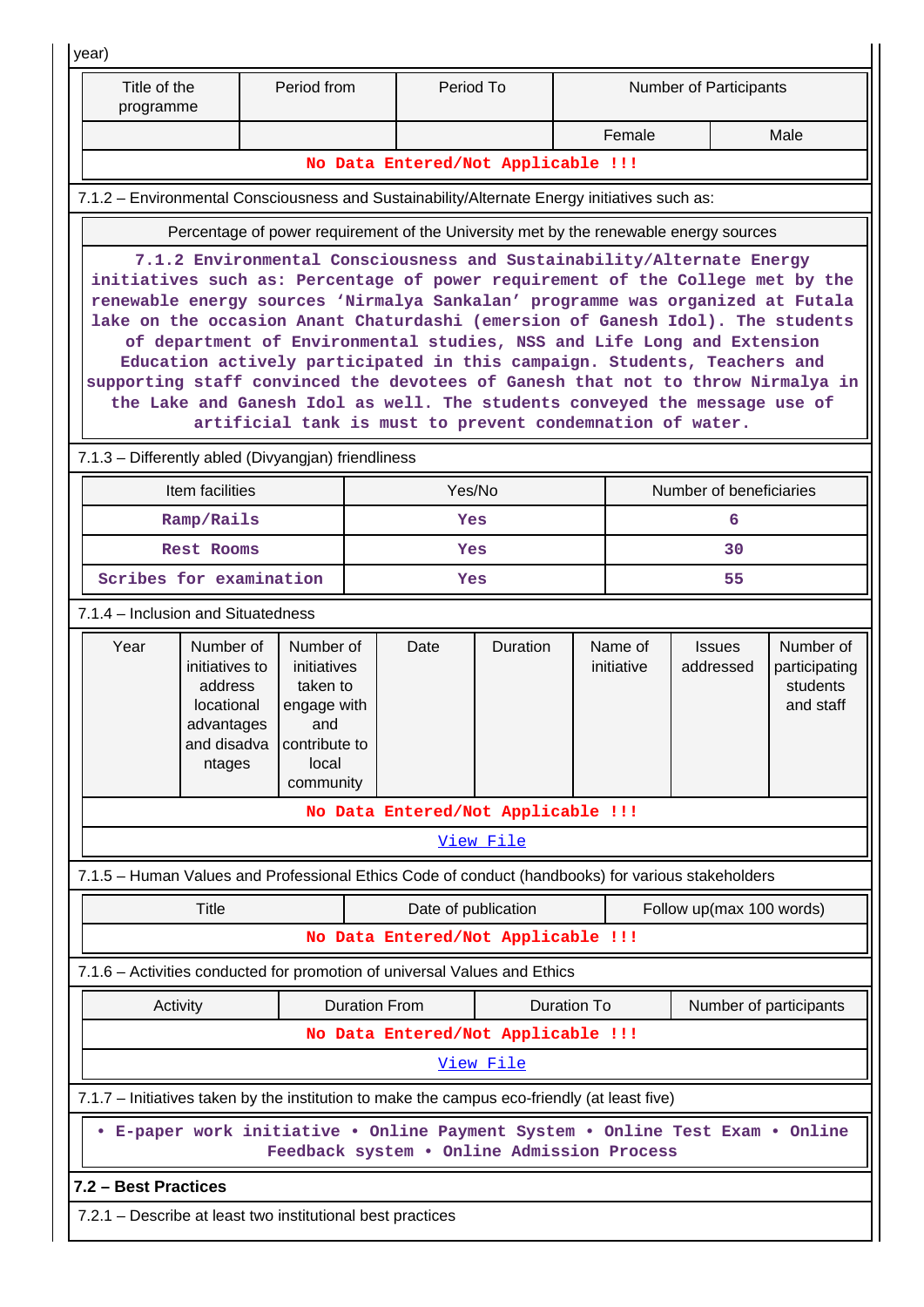**1] Title of the Practice. Felicitation and honour to the students It is a yearly practice of the college to honour the student on their meritorious performance in academic, Sports extension. College offers various Awards to students in many areas in summer examination of RTM Nagpur University from the college like- Academics: Highest score in Economics from B.A. B.Com. Final Highest score in Marathi Literature from B.A. Final Highest score in Marathi Literature from M.A. Final (Mar) Highest score in Political Science from B.A. I, II and Final Highest score from M.A. Final Mar, His, Eng, Soc, Eco M.Com.(Prof) Final Highest score from B.B.A. B.C.C.A. Final Highest score from M.Com. Final (Prof) Highest score from Arts faculty B.A. Final Highest score in Sociology from B.A. I, II and Final Sports: Best player of academic session Extension: Best NSS volunteer of academic session Best NCC Cadet The Awards are given to students on the day of Death Anniversary [i.e. 29th September] of our Founder Late Annasaheb Gundewar. Goal: The Practice 'Felicitation of Students' was introduced with an aim to boost the morale of students in academics. The practice: The Practice is conducive to the aims and objectives of the College and Institution. Evidence of success: As far as the evidence is concerned the quantity of awards is limited. Efforts are being made to extend the practice to the best of our ability. Students on their side feel proud and satisfied when their ability and skills are rewarded. 2] Title of the Practice. Visit to Senior Citizens The Department of Sociology is carrying out this activity in collaboration with selected students. There are certain schemes of State Government for Senior citizens. As the senior citizens of nearby areas of the college, are either illiterate or unaware with the facilities provided by the Government. Goal: 1. To provide guidance about the Govt. schemes to senior citizens. 2. To help them to avail the facilities of schemes. 3. To build the confidence. The procedure: Selected students of the Sociology along with the coordinators of the department visit the senior citizens. They discuss and provide guidance about the concessional schemes of Govt. and banks as well. They also convince the senior citizens about the benefits, advantages of these schemes. The students also help them to open the savings accounts in the banks. The volunteers and students help them in availing the facilities. The students counsel the senior citizens which helps them to boost their morale and confidence level. The students visit them to collect the feedback. The Evidence of Success: The students and volunteers visit them periodically as a follow up system and for feedback also. Some of the senior citizens opined this practice proved to be a good appreciable practice of the college**

 Upload details of two best practices successfully implemented by the institution as per NAAC format in your institution website, provide the link

#### **7.3 – Institutional Distinctiveness**

 7.3.1 – Provide the details of the performance of the institution in one area distinctive to its vision, priority and thrust in not more than 500 words

 **The most outstanding feature of the college is the diversity of the teaching programme, which is a mix of traditional, vocational and Career Oriented courses. True to its commitment, the college has proved its responsiveness to the needs of the students, particularly the students of weaker sections. The students of weaker sections are given special support and care as this is the only college which organizes three day residential workshop on 'Career Guidance and Personality Development' for the students of SC/ST/OBC and minority every year. The college is able to offer a rich variety and support to its students. Extra-curricular and co-curricular activities, community work, extension activities, academic programmes, NSS activities, extension work in various areas (Continuing Adult Education), sports and cultural programmes make college life in Annasaheb Gundewar College a pleasant and memorable experience for its**